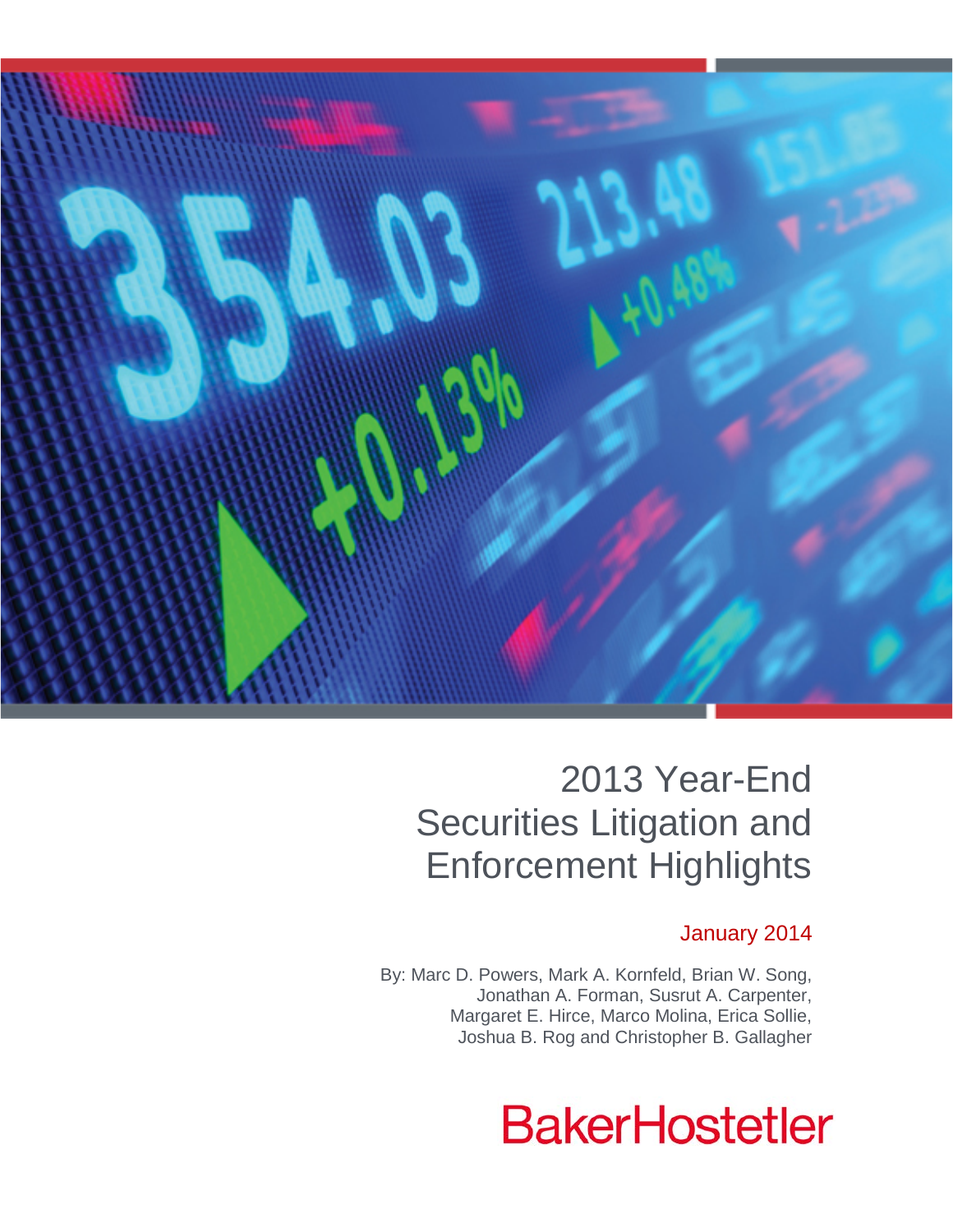# **Table of Contents**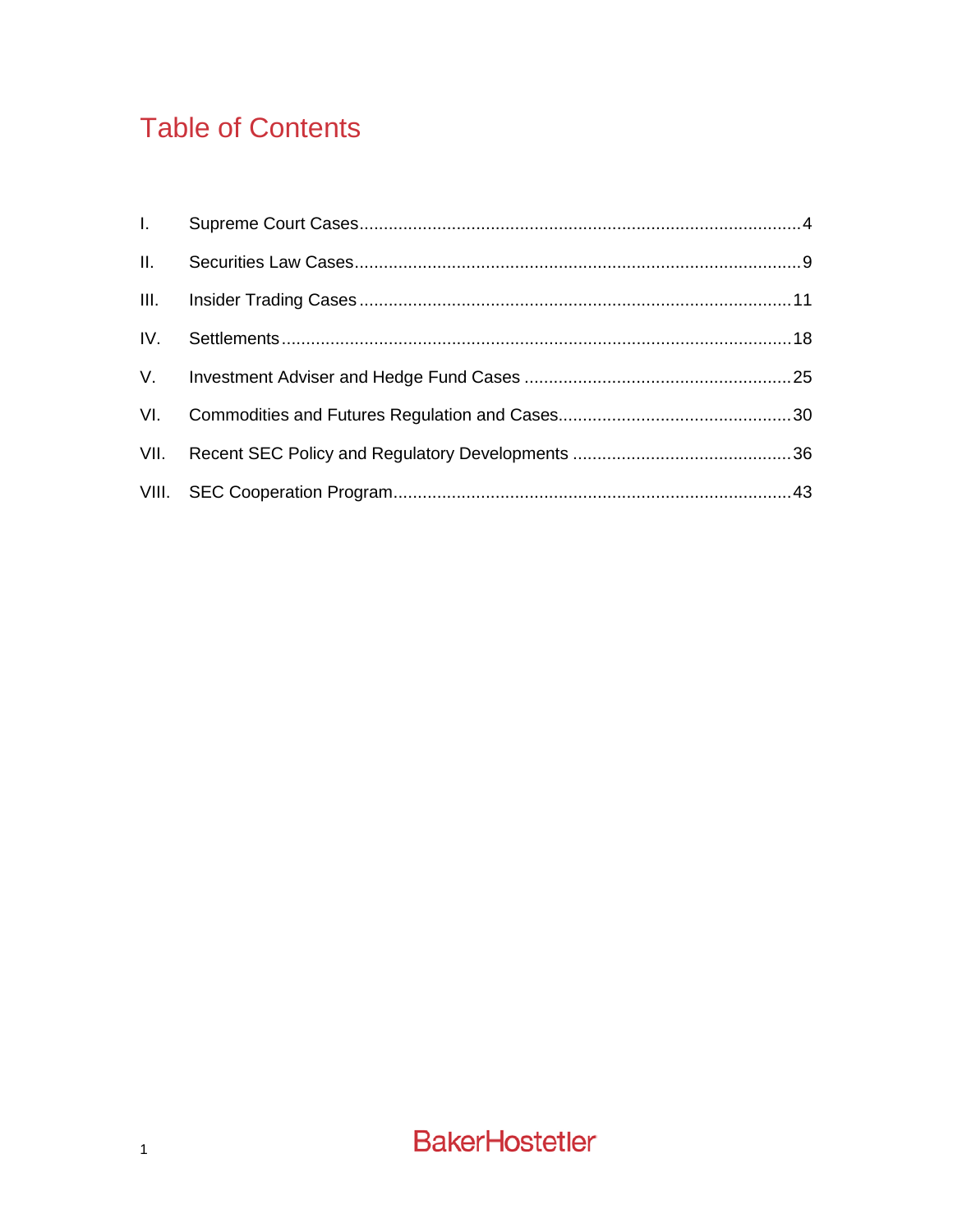We are pleased to share with you the 2013 Year-End Highlights Report from the BakerHostetler Securities Litigation and Regulatory Enforcement Practice Team, a periodic survey, in addition to our Executive Alerts, which focuses on matters we believe of interest to sophisticated General Counsel, Chief Compliance Officers, Compliance Departments, Legal Departments, and members of the securities and commodities industries at financial institutions, private investment funds, and public companies.

We issue this Securities Litigation and Enforcement Highlights Report at mid-year and shortly after year-end. We hope you find the information and commentary useful and welcome your comments and suggestions. We also encourage you to contact any of the practice team members listed at the end of the Report.

This Report highlights recent significant developments in:

- *Securities law cases*, including the U.S. Supreme Court's reconsideration of the "fraud on the market" theory in *Halliburton* and its review of a circuit split in interpreting the Securities Litigation Uniform Standards Act of 1998 in the consolidated *Troice* cases;
- **Insider trading cases**, including criminal and civil cases related to the government investigations of SAC Capital Advisors, LP and Galleon Management, LP;
- *Civil and regulatory settlements*, including settlements relating to mortgage backed securities, collateralized debt obligations and municipal bonds;
- *Investment advisor and hedge fund cases*, including enforcement actions resulting from the Securities and Exchange Commission's ("SEC") Compliance Program Initiative;
- *Commodities and futures regulation and cases*, including guidance on the cross-border application of U.S. derivatives rules and settlements relating to the first-ever "spoofing" case brought by the Commodity Futures Trading Commission, LIBOR manipulation cases and the case against MF Global for unlawful use of customer segregated funds;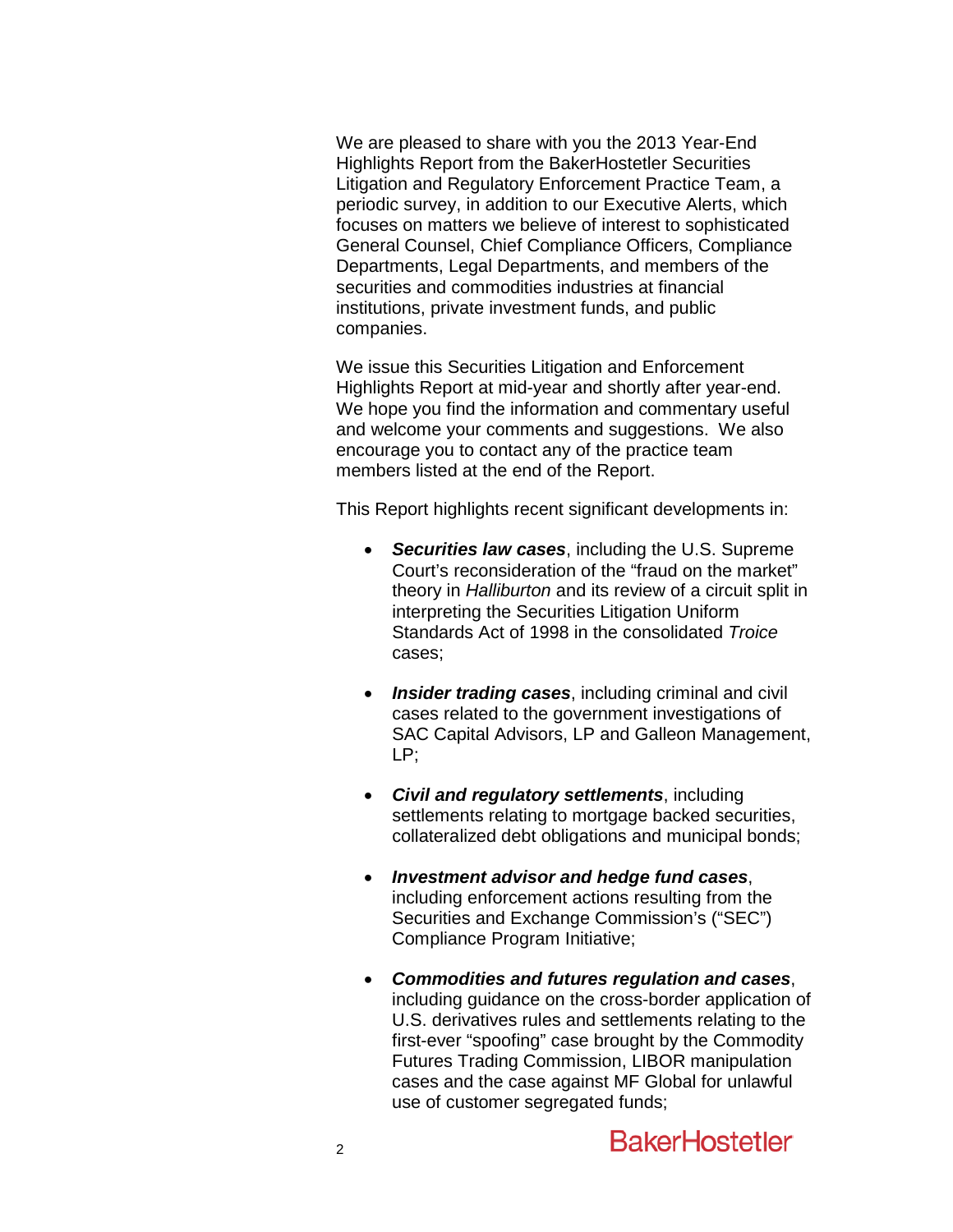- *Securities regulation*, including the publication of the SEC's Market Information Data Analytics System and the clarification of Regulation SHO's requirements; and
- *The SEC's Cooperation Program*, including the first ever deferred prosecution agreement with an individual and settlements reflecting how the SEC's newly adopted policy to require admissions under certain facts and circumstances may affect its Cooperation Program.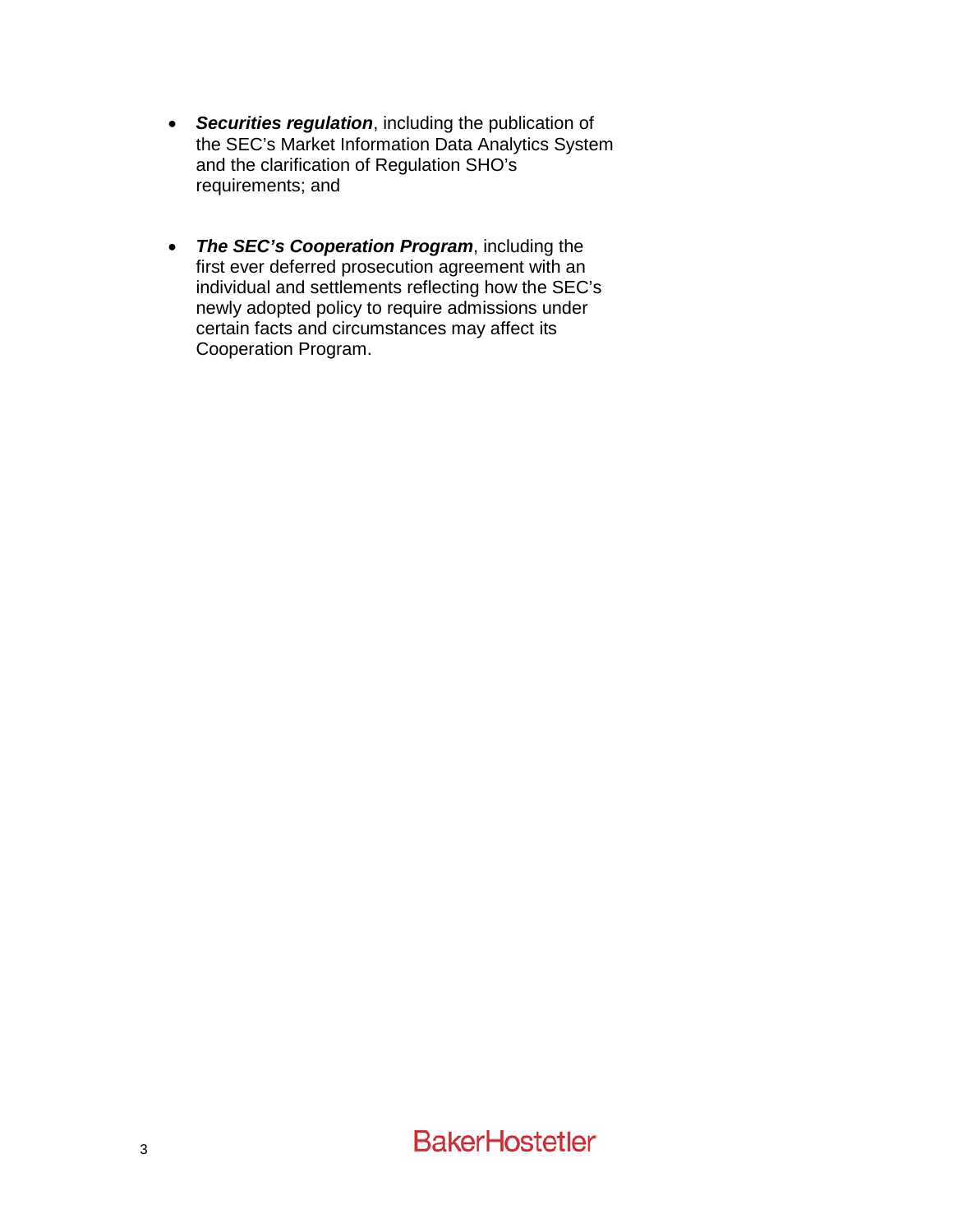

# I. Supreme Court Cases

During the second half of 2013, the U.S. Supreme Court considered two cases with significant implications to securities litigation and invited the U.S. Solicitor General to file a brief in connection with considering whether to review a third case.

# *Halliburton Co. v. Erica P. John Fund, Inc.***, No. 13-317**

On November 15, 2013, the Court granted a petition for writ of certiorari by Halliburton (as anticipated in [our previous](http://www.bakerlaw.com/alerts/Basic-Is-Anything-But-Courts-Continue-to-Wrangle-with-the-Fraud-on-the-Market-Presumption-9-30-2013)  [Executive Alert\)](http://www.bakerlaw.com/alerts/Basic-Is-Anything-But-Courts-Continue-to-Wrangle-with-the-Fraud-on-the-Market-Presumption-9-30-2013) to address two significant securities law issues (i) whether the Court should overturn or modify the "fraud on the market" presumption of reliance it created in *[Basic Inc. v. Levinson,](http://www.bloomberglaw.com/public/document/Basic_Inc_v_Levinson_485_US_224_108_S_Ct_978_99_L_Ed_2d_194_4_EXC/2)* 485 U.S. 224 (1988), and (ii) whether that presumption may be rebuttable at the class certification stage.

<span id="page-4-0"></span>The fraud on the market doctrine is based on the efficient capital market hypothesis that security prices reflect all material information available to the public about each publicly traded company. Pursuant to this doctrine, reliance may be presumed in a securities class action because it is assumed that investors trade in securities based on the integrity of the market prices. If the Court were to overturn or modify the fraud on the market presumption, plaintiffs in securities fraud class actions would have the burden of showing class-wide reliance at the class certification stage.

In its petition, Halliburton argued that the Court should overrule *Basic* because its "central economic premise—the

# **BakerHostetler**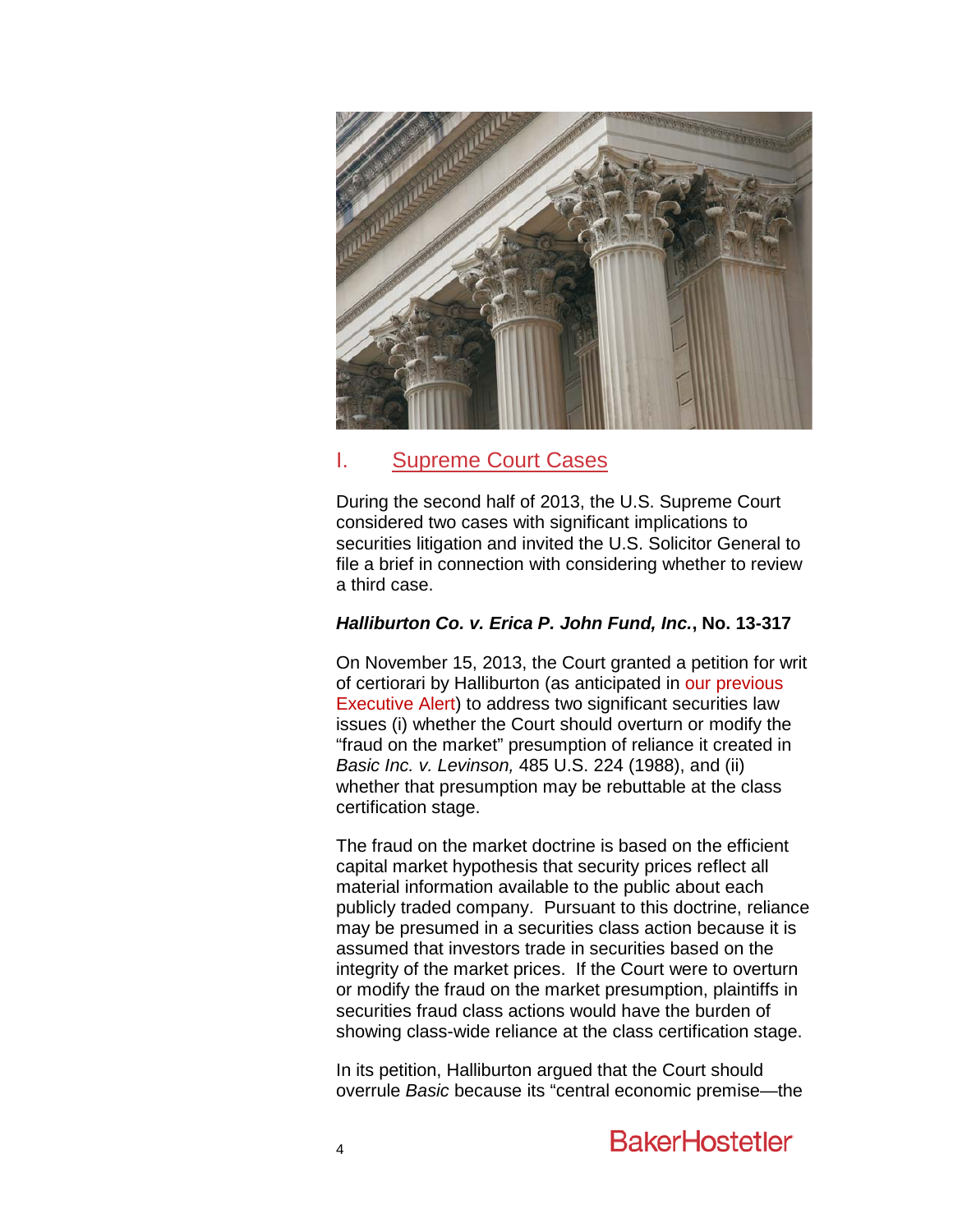efficient capital markets hypothesis—has been almost universally repudiated" and, as a result, "federal courts have struggled to apply it, and state courts have refused to adopt it."[1](#page-4-0) Halliburton also argued that *Basic* should be overturned because it is inconsistent with the Court's recent class-certification jurisprudence, which has increased plaintiffs' burden at the class certification stage to prove that common issues predominate. In the alternative, Halliburton argued that the Court should substantially modify the threshold for invoking a presumption of reliance by requiring plaintiffs seeking class certification "to prove that the alleged misrepresentations *actually* distorted the market price."

In response, Erica P. John Fund argued that the Court should preserve its decision in *Basic* because it is "the foundation for modern, private securities litigation" and has not been revisited or reconsidered by the Court or Congress since it was issued over twenty-five years ago. $2$  The Fund also argued that Halliburton's alternative argument "flatly contradicts" the Court's holding in *Amgen* (which we discussed in [our Mid-Year Report\)](http://www.bakerlaw.com/files/Uploads/Documents/News/Alerts/Sec%20Lit/2013SecuritiesLitigationMidYearUpdate.pdf) "because it requires Plaintiff to prove that it will prevail as to reliance, not just that reliance will turn on common evidence."

Several amicus briefs were submitted by prominent business, governmental, legal and academic groups, including a brief on behalf of Former Members of Congress, Senior SEC Officials and Congressional Counsel (to note that Congress did not endorse the fraud-on-the-market doctrine in the Private Securities Litigation Reform Act of 1995) $3$  and a brief on behalf of the U.S. Chamber of Commerce, the National Association of Manufacturers, the Pharmaceutical Research and Manufacturers of America and the Business Roundtable (to argue that *Basic* should be overruled because, among other things, it has generated

 <sup>1</sup> Petition for a Writ of Certiorari, *Halliburton Co. v. Erica P. John Fund, Inc.* (Sept. 9, 2013), http://sblog.s3.amazonaws.com/wp-<br>content/uploads/2013/10/No-13 Halliburton-Cert-Petition-Ok-to-Print.pdf.

<span id="page-5-2"></span><span id="page-5-0"></span><sup>&</sup>lt;sup>[2](http://sblog.s3.amazonaws.com/wp-content/uploads/2013/10/No-13_Halliburton-Cert-Petition-Ok-to-Print.pdf)</sup> Brief in Opposition to Petition for a Writ of Certiorari, *Halliburton Co. v. Erica P. John Fund, Inc.* (Oct. 11, 2013),

[http://sblog.s3.amazonaws.com/wp-content/uploads/2013/10/No.-13-317-](http://sblog.s3.amazonaws.com/wp-content/uploads/2013/10/No.-13-317-Brief-in-Opposition.pdf)

<span id="page-5-1"></span><sup>&</sup>lt;sup>[3](http://sblog.s3.amazonaws.com/wp-content/uploads/2013/10/No.-13-317-Brief-in-Opposition.pdf)</sup> Brief for Former Members of Congress, Senior SEC Officials and Congressional Counsel as Amici Curiae Supporting Neither Party, *Halliburton Co. v. Erica P. John Fund, Inc.* (Jan. 6, 2014), [http://sblog.s3.amazonaws.com/wp-content/uploads/2014/01/13-317-ac-](http://sblog.s3.amazonaws.com/wp-content/uploads/2014/01/13-317-ac-Former-Members-of-Congress-supporting-neither-party1.pdf)[Former-Members-of-Congress-supporting-neither-party1.pdf.](http://sblog.s3.amazonaws.com/wp-content/uploads/2014/01/13-317-ac-Former-Members-of-Congress-supporting-neither-party1.pdf)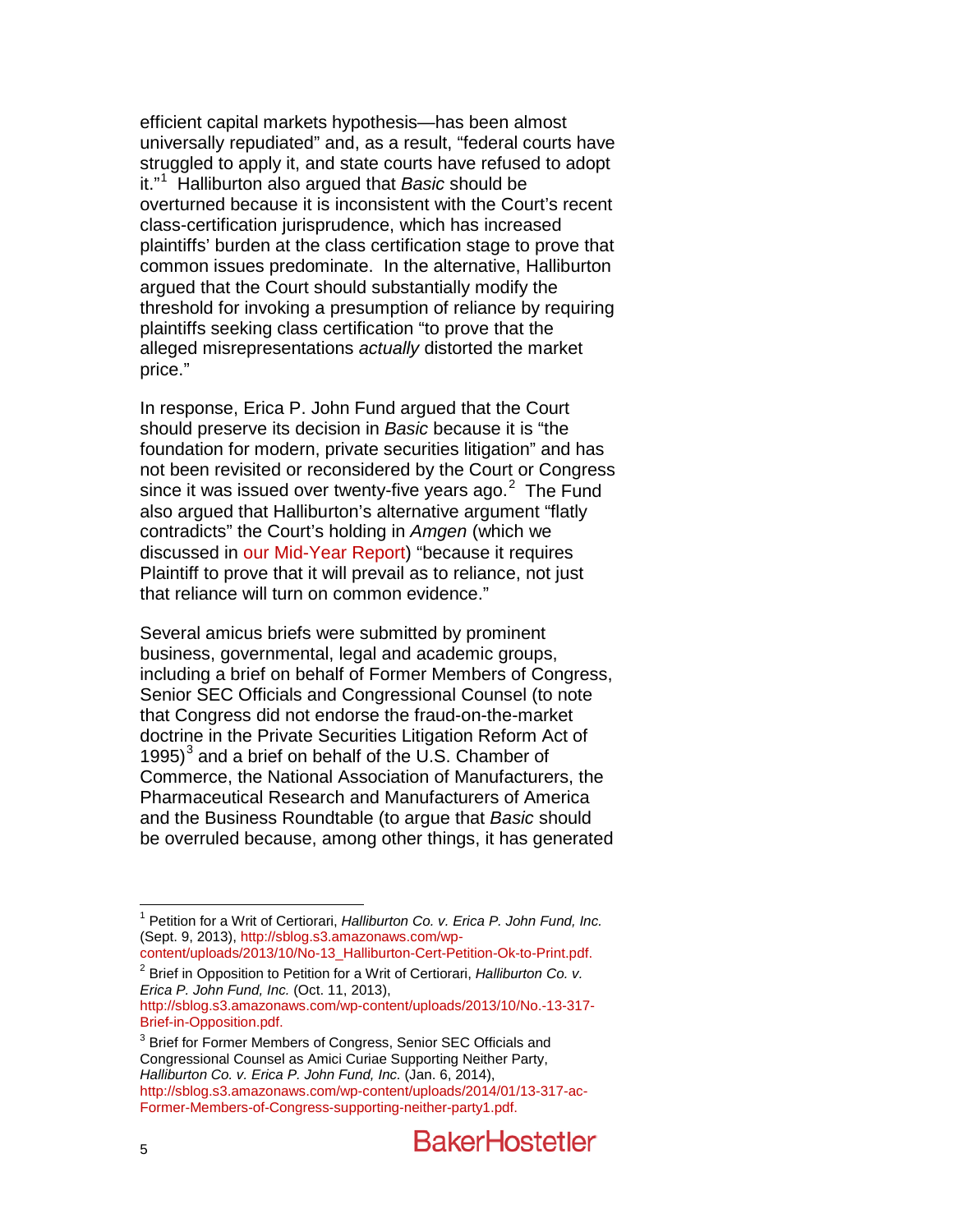excessive costs for businesses and hampered capital markets). $4$ 

The Court is scheduled to hear oral argument in this case on March 4, 2014.

#### *Chadbourne & Parke LLP v. Troice***, No. 12-79**

#### *Willis of Inc. v. Troice***, No. 12-86**

#### *Proskauer Rose LLP v. Troice***, No. 12-88**

On October 7, 2013, the Court heard oral argument in three consolidated cases involving the application of the Securities Litigation Uniform Standards Act of 1998 ("SLUSA"), which prohibits plaintiffs from bringing class actions in state or federal courts alleging fraud under state law "in connection with the purchase or sale" of "covered securities."

These three cases—all arising out of the Allen Stanford Ponzi scheme and on appeal from the U.S. Court of Appeals for the Fifth Circuit—highlight a split in how the circuit courts interpret the circumstances in which an alleged misrepresentation is sufficiently "material" to the purchase or sale of a "covered security" to satisfy SLUSA's "in connection with" requirement and, as a result, preclude a class action. In particular, the Fifth Circuit in these cases adopted the Ninth Circuit's standard in holding that the claims were not precluded and expressly rejecting conflicting standards used by the Second, Sixth and Eleventh Circuits, which would have precluded the claims pursuant to SLUSA. Given this, the Court granted cert in these cases to address the following issues:

• Whether SLUSA precludes a class action under state securities law alleging fraud and misrepresentations of securities as SLUSA-covered securities:<sup>[5](#page-6-0)</sup>

 $4$  Brief for Chamber of Commerce of the United States of America, National Association of Manufacturers, Pharmaceutical Research and Manufacturers of America and Business Roundtable as Amici Curiae Supporting Petitioners, *Halliburton Co. v. Erica P. John Fund, Inc.* (Jan. 6, 2014), [http://sblog.s3.amazonaws.com/wp-content/uploads/2014/01/U.S.-Chamber-](http://sblog.s3.amazonaws.com/wp-content/uploads/2014/01/U.S.-Chamber-Merits-Amicus-Brief-Halliburton-v.-Erica-P.-John-Fund-U.S.-Supreme-Court.pdf)[Merits-Amicus-Brief-Halliburton-v.-Erica-P.-John-Fund-U.S.-Supreme-](http://sblog.s3.amazonaws.com/wp-content/uploads/2014/01/U.S.-Chamber-Merits-Amicus-Brief-Halliburton-v.-Erica-P.-John-Fund-U.S.-Supreme-Court.pdf)

<span id="page-6-1"></span><span id="page-6-0"></span><sup>&</sup>lt;sup>[5](http://sblog.s3.amazonaws.com/wp-content/uploads/2014/01/U.S.-Chamber-Merits-Amicus-Brief-Halliburton-v.-Erica-P.-John-Fund-U.S.-Supreme-Court.pdf)</sup> Petition for Writ of Certiorari, *Chadbourne & Parke, LLP v. Troice* (July 18, 2012), [http://sblog.s3.amazonaws.com/wp-content/uploads/2012/08/12-79-](http://sblog.s3.amazonaws.com/wp-content/uploads/2012/08/12-79-CHADBOURNE-CERT-PETITION.pdf) [CHADBOURNE-CERT-PETITION.pdf](http://sblog.s3.amazonaws.com/wp-content/uploads/2012/08/12-79-CHADBOURNE-CERT-PETITION.pdf)*.*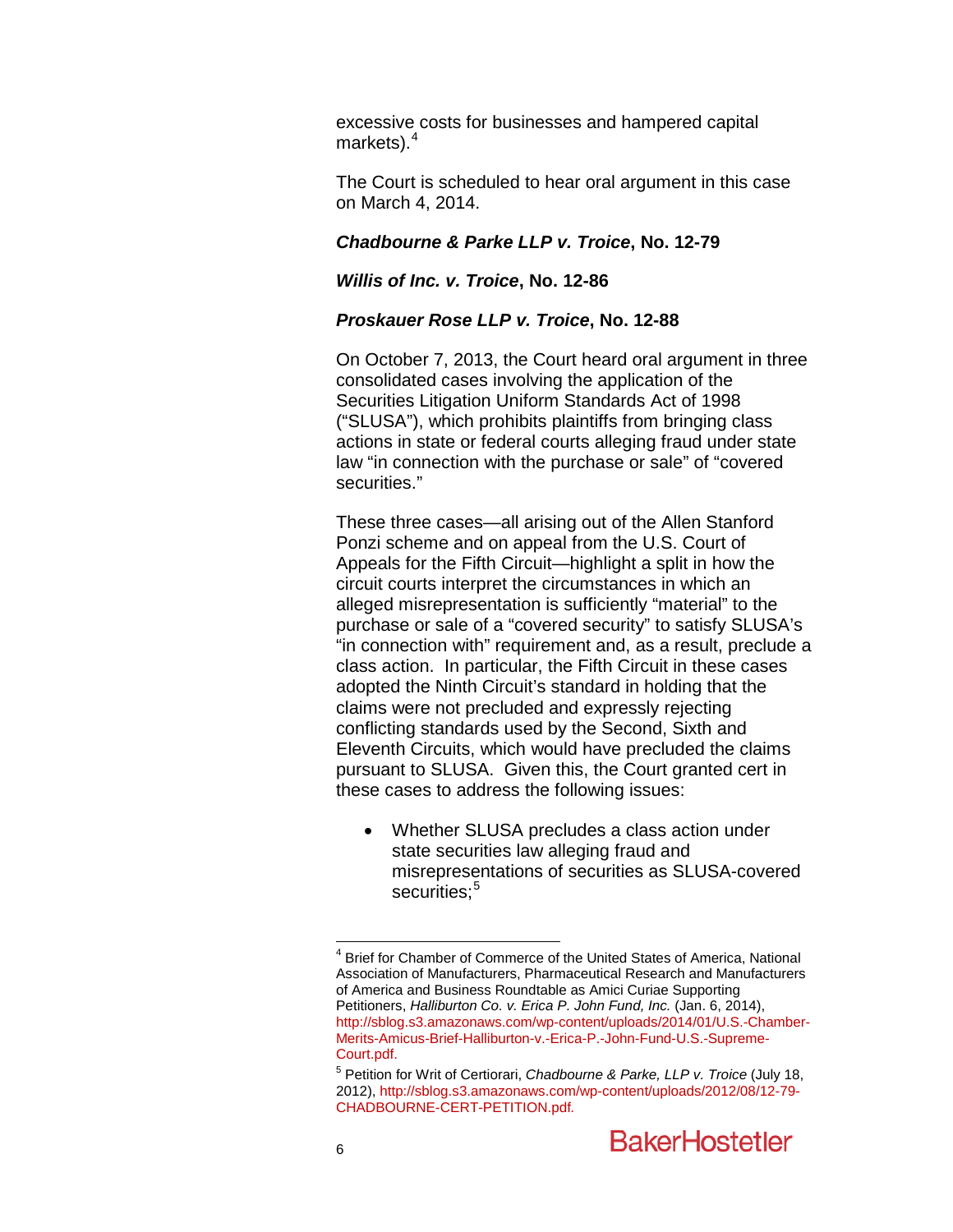- Whether a covered state law class action complaint that unquestionably alleges a misrepresentation "in connection with" the purchase or sale of a security covered by SLUSA nonetheless can escape its application by including other allegations that are farther removed from a covered securities transaction;<sup>[6](#page-6-1)</sup> and
- Whether SLUSA prohibits private class actions based on state law only where the alleged purchase or sale of a covered security is "more than tangentially related" to the "heart, crux or gravamen" of the alleged fraud.<sup>[7](#page-7-0)</sup>

The three petitions and supporting briefs shared the same, general arguments. Among other things, they each argued that SLUSA was triggered because the Stanford Ponzi scheme involved sales of certificates of deposit allegedly backed by covered securities—namely, highly liquid, publicly traded securities. They each also argued that the Fifth Circuit's decision to allow the class actions cannot comport with either the plain text of SLUSA or the Court's consistently broad interpretation of the phrase "in connection with."

In response to these petitions and briefs, the class argued that the Fifth Circuit correctly held that the certificates of deposit are not "covered securities" for the purposes of SLUSA. Moreover, while the sale of the certificates of deposit potentially involved misstatements "about" covered securities, those representations were made only "in connection with the purchase or sale of" the certificates of deposit, not any "covered security."

At oral argument the Court wrestled with the idea that a false statement concerning whether securities have been purchased may satisfy the "in connection with" requirement. In particular, Justices Kagan and Breyer indicated that they would be uncomfortable with allowing such claims to proceed in state court. The Court also questioned to what extent a ruling in favor of the plaintiffs would affect the SEC. In response to these questions, the U.S. Solicitor General argued for the defendants (as it did in its amicus brief)

<span id="page-7-1"></span> <sup>6</sup> Petition for Writ of Certiorari, *Willis of Colorado Inc. v. Troice* (July 18, 2012), [http://sblog.s3.amazonaws.com/wp-content/uploads/2012/08/12-86-](http://sblog.s3.amazonaws.com/wp-content/uploads/2012/08/12-86-Willis-Cert-Petition.pdf) [Willis-Cert-Petition.pdf](http://sblog.s3.amazonaws.com/wp-content/uploads/2012/08/12-86-Willis-Cert-Petition.pdf)*.* 

<span id="page-7-0"></span><sup>7</sup> Petition for Writ of Certiorari, *Proskauer Rose, LLP & Parke, LLP v. Troice*  (July 18, 2012)*,* [http://sblog.s3.amazonaws.com/wp](http://sblog.s3.amazonaws.com/wp-content/uploads/2012/08/12-88-Proskauer-cert.petition.pdf)[content/uploads/2012/08/12-88-Proskauer-cert.petition.pdf](http://sblog.s3.amazonaws.com/wp-content/uploads/2012/08/12-88-Proskauer-cert.petition.pdf)*.*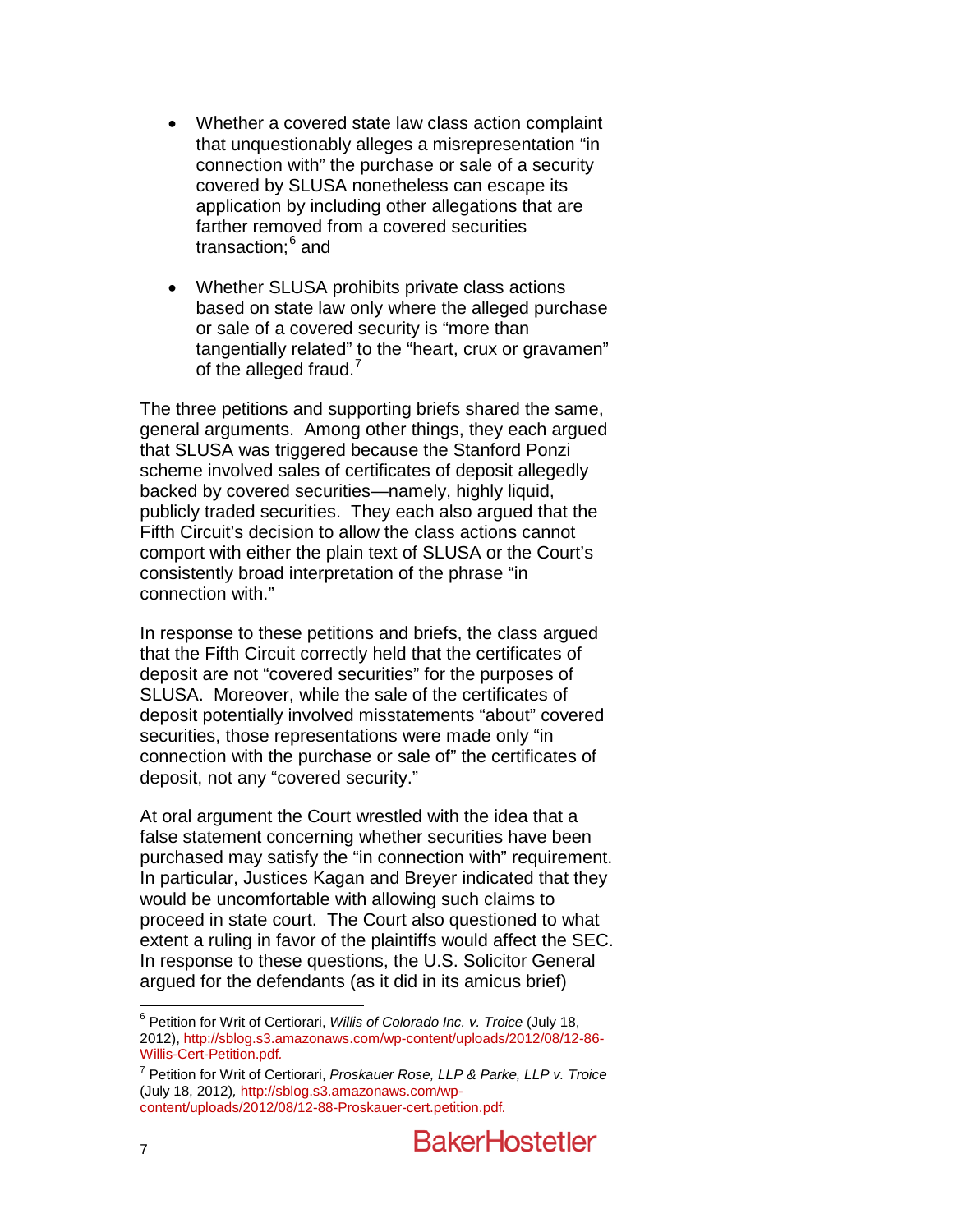advocating that if such lawsuits are allowed they would conflict with Congress's intent to provide the SEC with "ability to protect the securities markets against a variety of different forms of fraud."

The Court is expected to rule on these cases before its term ends in late June 2014.

# **BakerHostetler**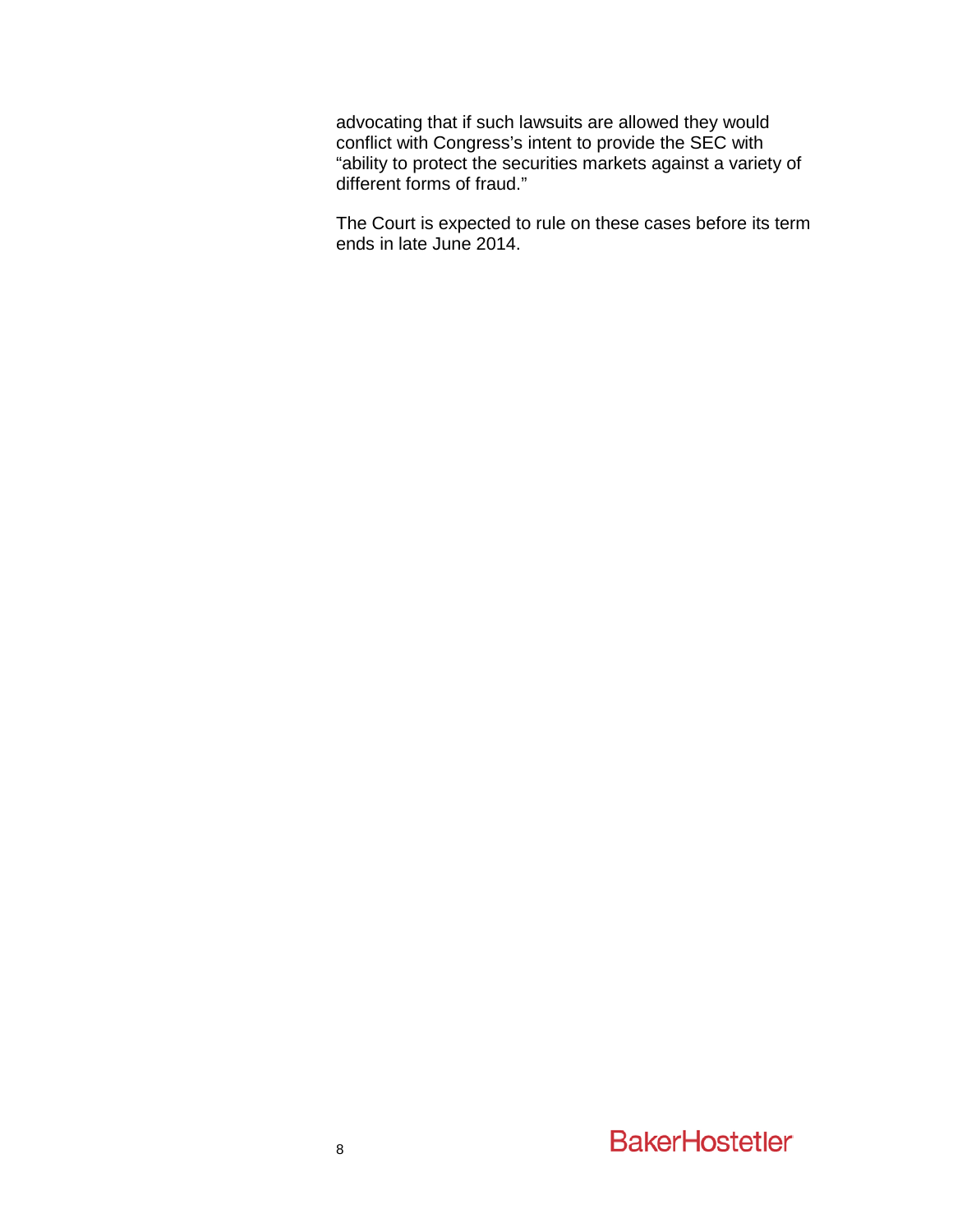

# II. Securities Law Cases

In addition to the Supreme Court's consideration of *Halliburton* and the cases involving the Stanford Ponzi scheme (as described above), the last half of 2013 witnessed some notable decisions in securities law cases, two of which are highlighted below.

# *In re ProShares Trust Sec. Litig***. [8](#page-7-1)**

# *In re Bank of Am. AIG Disclosure Sec. Litig.***[9](#page-9-0)**

On July 22, 2013, the U.S. Court of Appeals for the Second Circuit in *ProShares* emphasized that disclosures must be read "cover-to-cover" with all representations "taken together and in context" when it affirmed the dismissal of Section 11 claims under the Securities Act of 1933 ("Securities Act") brought against ProShares Trust for allegedly inadequate disclosures in its prospectuses for exchange-traded funds.

<span id="page-9-1"></span>This decision is significant in two respects.

First, the decision emphasized the need to read disclosures in their entirety by noting "the role of the materiality

 $8$  728 F.3d 96 (2d. Cir. 2013), http://caselaw.findlaw.com/us-2nd-<br>circuit/1639613.html.

<span id="page-9-0"></span> $9$  2013 WL 5878814 (S.D.N.Y. Nov. 1, 2013), [http://www.wlrk.com/docs/BOA%20%2011-1-13%20%20SDNY%2011-](http://www.wlrk.com/docs/BOA%20%2011-1-13%20%20SDNY%2011-6678.pdf) [6678.pdf.](http://www.wlrk.com/docs/BOA%20%2011-1-13%20%20SDNY%2011-6678.pdf)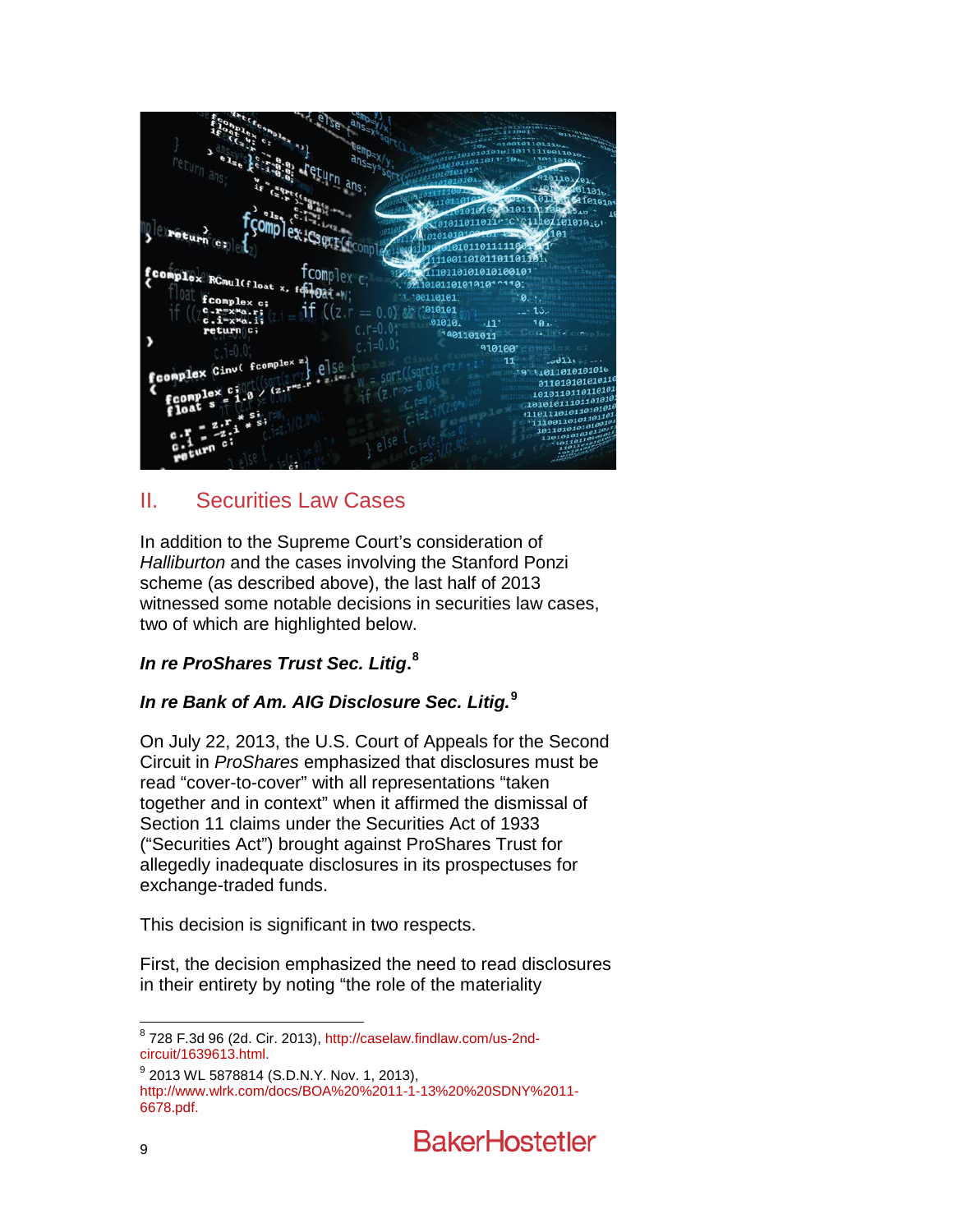requirement is not to attribute to investors a child-like simplicity."

Second, the decision may be extended beyond Section 11 claims. For example, on November 1, 2013, the U.S. District Court for the Southern District of New York in *In re Bank of Am. AIG Disclosure Sec. Litig.*, followed the holding in *ProShares* to dismiss a shareholder action alleging violations of Section 10(b) of the Securities Exchange Act of 1934 ("Exchange Act") and Rule 10b-5 thereunder. In dismissing the claims, the Court cited *ProShares* in support for the assertion that the defendants "had no duty to say more" because "no investor could read these disclosures without understanding" the information that the shareholders alleged should have been disclosed.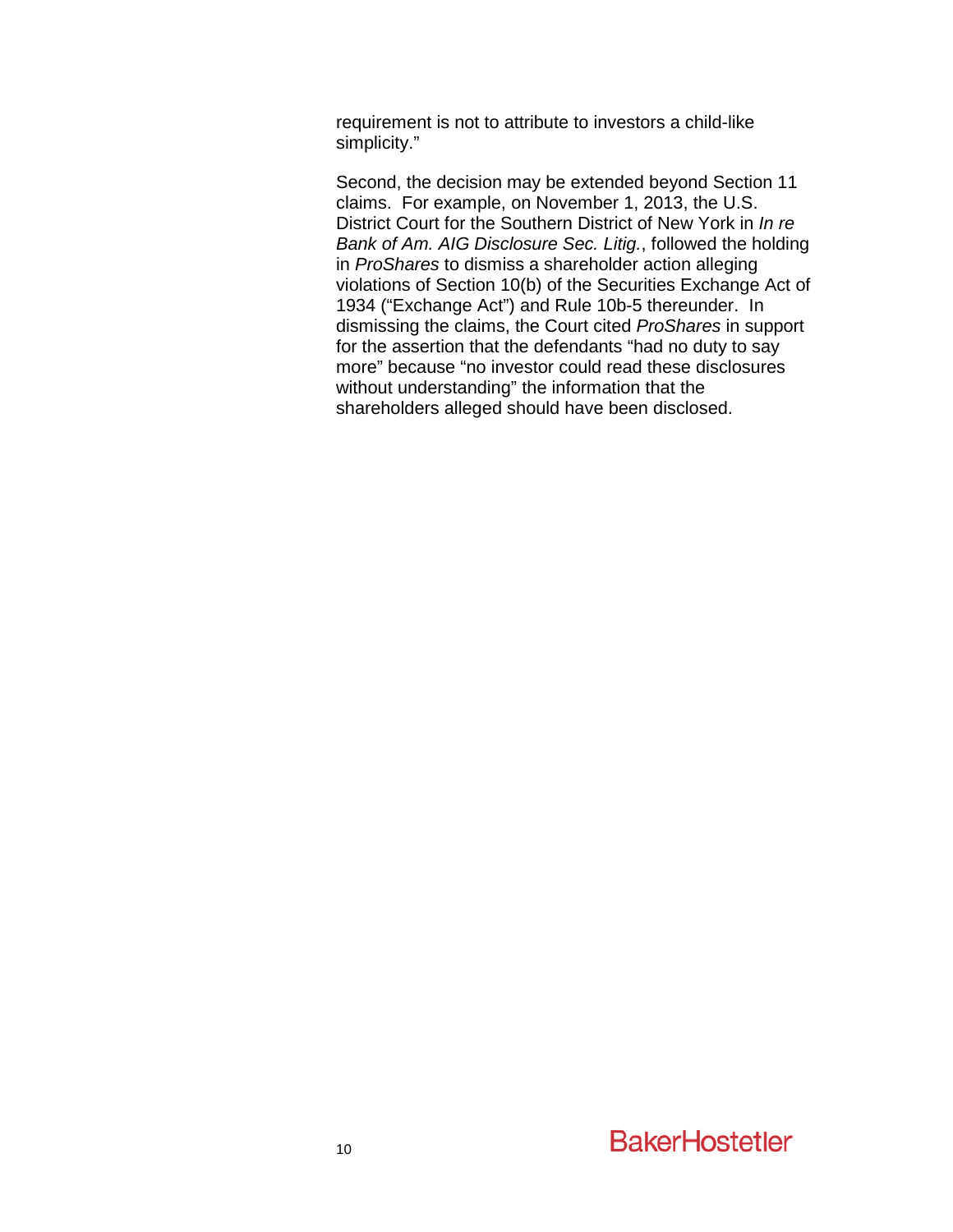

# III. Insider Trading Cases

During the last half of 2013, the SEC and the U.S. Department of Justice ("DOJ") continued to pursue insider trading cases against companies and individuals in the financial industry, including several prominent cases against investment advisers and hedge fund managers.

After bringing nearly 50 enforcement actions alleging insider trading violations this year, the SEC has now brought over 200 insider trading actions over the last four years.<sup>10</sup> As indicated in recent speeches by SEC officials, cracking down on insider trading will continue to be a priority in the year to come.<sup>11</sup> Similarly, the DOJ (in particular, the U.S. Attorney's Office for the Southern District of New York) also continues to prosecute high-profile insider trading cases against members of the investment community. Indeed, U.S. Attorney Preet Bharara's office alone has convicted approximately 77 defendants for insider trading since 2009.<sup>[12](#page-11-1)</sup>

<span id="page-11-2"></span><sup>&</sup>lt;sup>10</sup> Release, U.S. Securities and Exchange Commission, SEC Announces Enforcement Results for FY 2013, Rel. No. 2013-264 (Dec. 17, 2013), [http://www.sec.gov/News/PressRelease/Detail/PressRelease/1370540503617.](http://www.sec.gov/News/PressRelease/Detail/PressRelease/1370540503617)

<span id="page-11-0"></span><sup>&</sup>lt;sup>11</sup> See, e.g., Speech, Deploying the Full Enforcement Arsenal, Delivered by SEC Chair Mary Jo White before the Council of Institutional Investors (Sept. 26, 2013) ("We need to continue bringing insider trading cases . . . ."), [http://www.sec.gov/News/Speech/Detail/Speech/1370539841202#.UomizRb9E9U.](http://www.sec.gov/News/Speech/Detail/Speech/1370539841202#.UomizRb9E9U)

<span id="page-11-1"></span><sup>12</sup> Maureen Farrell, *Preet Bharara Remains Undefeated for Insider Trading Trials*, THE WALL STREET JOURNAL (Dec. 18, 2013), [http://blogs.wsj.com/moneybeat/2013/12/18/preet-bharara-remains](http://blogs.wsj.com/moneybeat/2013/12/18/preet-bharara-remains-undefeated-for-insider-trading-trials/)[undefeated-for-insider-trading-trials/.](http://blogs.wsj.com/moneybeat/2013/12/18/preet-bharara-remains-undefeated-for-insider-trading-trials/)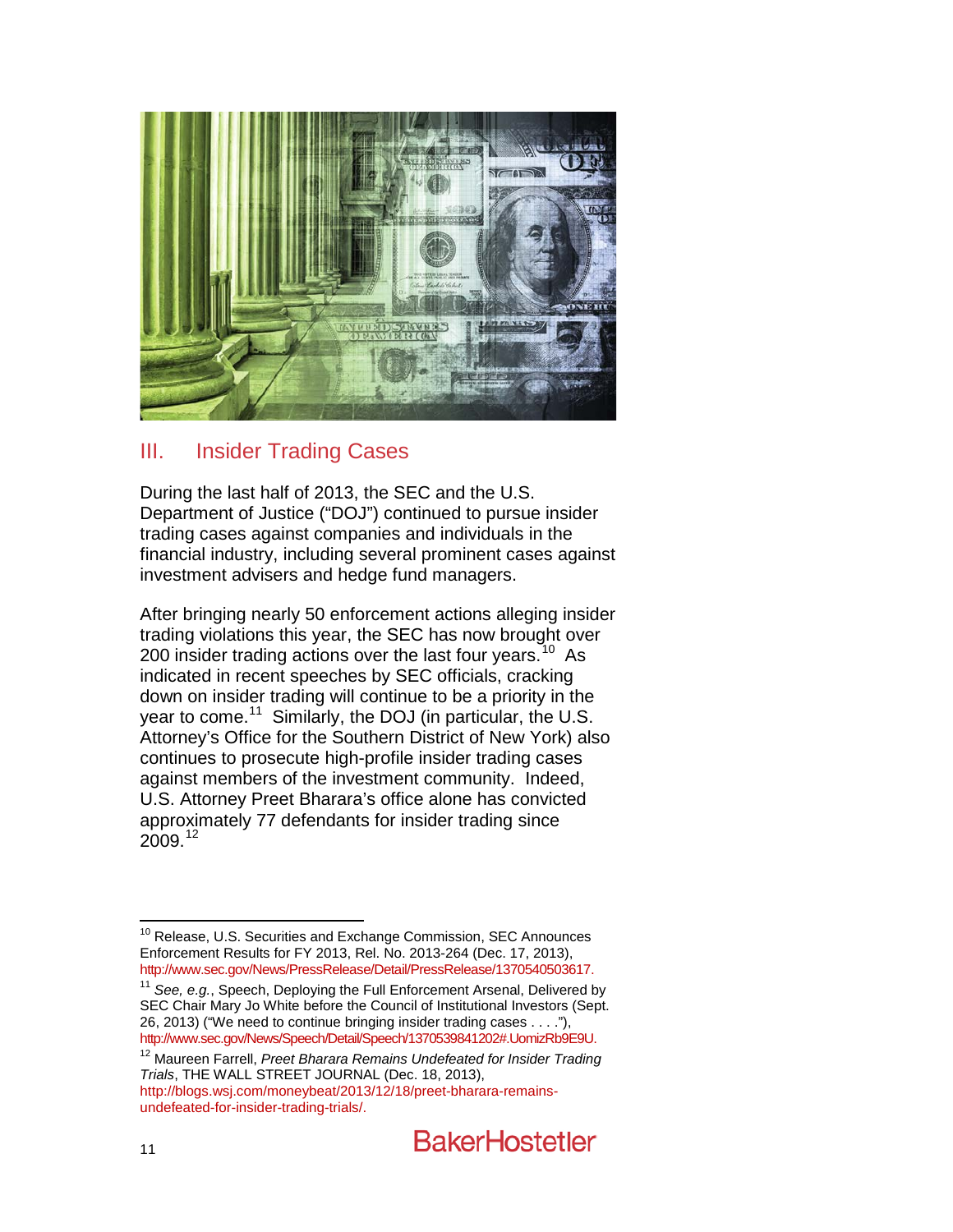The government's focus on bringing insider trading cases seems to be unfazed by the SEC's defeats in the Mark Cuban insider trading trial (as discussed in [our previous](http://www.bakerlaw.com/alerts/not-in-my-house-mark-cuban-defeats-the-secs-insider-trading-charges)  [Executive](http://www.bakerlaw.com/alerts/not-in-my-house-mark-cuban-defeats-the-secs-insider-trading-charges) Alert) and, more recently, the Larry Schvacho insider trading trial.<sup>[13](#page-11-2)</sup> After the Cuban trial, an SEC spokesman reemphasized the SEC's focus when he stated: "While the verdict in this particular case is not the one we sought, it will not deter us from bringing and trying cases where we believe defendants have violated the federal securities laws."

Below are descriptions of the most notable insider trading cases from the second half of 2013.

#### **SAC Capital Insider Trading Proceedings**

Several significant developments occurred over the last six months of 2013 concerning the ongoing civil and criminal investigations into SAC Capital Advisors, LP ("SAC Capital"), Steven Cohen's hedge fund that previously had approximately \$15 billion in assets under management.<sup>[14](#page-12-0)</sup> In particular, these investigations resulted in civil and criminal actions by the SEC and DOJ against SAC Capital, its subsidiaries and eight of its employees.

*Background*. Between January 2010 and July 2013, the SEC and DOJ brought insider trading actions against certain SAC Capital subsidiaries and eight of their employees, who held positions as research analysts or portfolio managers. Six of these employees have pled guilty to charges of securities fraud and conspiracy to commit securities fraud, and have either been sentenced or are awaiting sentencing.<sup>15</sup> Portfolio manager Richard Lee was the sixth and latest employee to plead guilty to insider trading charges and cooperate with the government's

<span id="page-12-2"></span> <sup>13</sup> *U.S. Sec. and Exch. Comm'n v. Schvacho*, No. 12-CIV-02557 (N.D. Ga. Jan. 7, 2014)[, http://articles.law360.s3.](http://articles.law360.s3.amazonaws.com/0499000/499822/Findings.pdf)

<span id="page-12-0"></span> $14$  For a detailed discussion of these proceedings, please see: Marc D. Powers, Andrew W. Reich and Yulia M. Fradkin, *Top 10 SEC Enforcement Matters*, Hedge Funds and Private Equity Regulatory & Risk Management Update (Jan. 17, 2014).

<span id="page-12-1"></span><sup>&</sup>lt;sup>15</sup> Five of these employees include: research analyst Jon Horvath; research analyst Wes Wang; portfolio manager Donald Longueuil; portfolio manager Noah Freeman; and research analyst Richard Choo-Beng Lee. *See* Press Release, U.S. Department of Justice, Manhattan U.S. Attorney And FBI Assistant Director-In-Charge Announce Insider Trading Charges Against Four SAC Capital Management Companies And SAC Portfolio Manager (July 25, 2013),

[http://www.justice.gov/usao/nys/pressreleases/July13/SACPR.php.](http://www.justice.gov/usao/nys/pressreleases/July13/SACPR.php)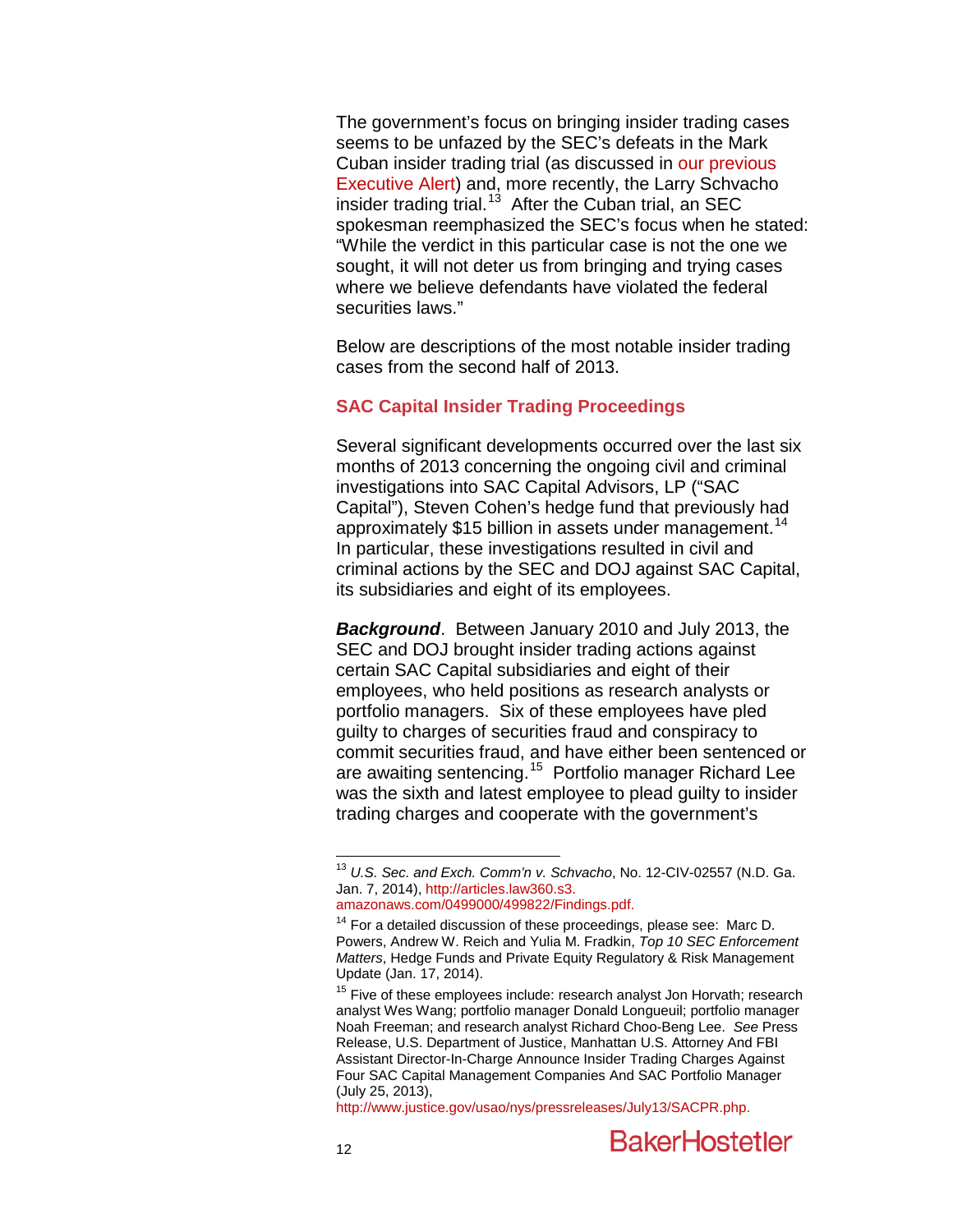investigation. The other two SAC Capital employees charged with insider trading are portfolio managers Mathew Martoma and Michael Steinberg.

*Matthew Martoma Proceedings.* The SEC and DOJ each charged Mathew Martoma with insider trading in November and December of 2012, respectively.<sup>[16](#page-12-2)</sup> The allegations against Martoma related to trading on inside information that Martoma obtained from a neurologist regarding an Alzheimer's drug and related pharmaceutical testing in 2008. Specifically, based on this information, Martoma allegedly built a long position in the stock of two pharmaceutical companies, Wyeth Pharmaceuticals and Elan Corporation. It is also alleged that Martoma built up those positions even though analysts at CR Intrinsic Investors, LLC (an investment adviser and wholly-owned subsidiary of SAC Capital) advised against such action. As a result of these trades, SAC Capital allegedly made nearly \$276 million in profits. Martoma's criminal trial began on January 7, 2014, before Judge Paul Gardephe, and is scheduled to last more than three weeks. The SEC's civil case against Martoma is still pending.

*Michael Steinberg Proceedings*.The SEC and DOJ each charged Steinberg with insider trading in March 2013 in connection with short selling Dell shares and NVIDIA Corporation shares prior to earnings announcements.<sup>[17](#page-13-0)</sup> They each alleged that Steinberg, a portfolio manager working for Sigma Capital Management (a wholly-owned subsidiary of SAC Capital), traded on non-public material information obtained from analysts at investment firms. Steinberg was the first SAC Capital employee to go to trial, which began on November 19, 2013, before Judge Richard Sullivan. During the criminal trial, a former SAC Capital analyst Jon Horvath, who had pled guilty on the eve of his own trial, testified on the government's behalf. On

[http://www.sec.gov/News/PressRelease/Detail/PressRelease/136517151352](http://www.sec.gov/News/PressRelease/Detail/PressRelease/1365171513522) [2;](http://www.sec.gov/News/PressRelease/Detail/PressRelease/1365171513522) Release, U.S. Department of Justice, Manhattan U.S. Attorney And FBI Assistant Director-In-Charge Announce Insider Trading Charges Against Hedge Fund Portfolio Manager (Mar. 29, 2013), [http://www.justice.gov/usao/nys/pressreleases/March13/SteinbergArrestPR.php.](http://www.justice.gov/usao/nys/pressreleases/March13/SteinbergArrestPR.php)

 <sup>16</sup> Release, U.S. Securities and Exchange Commission, *Securities and Exchange Commission v. CR Intrinsic Investors*, Rel. No. 22539 (Nov. 20, 2012), [http://www.sec.gov/litigation/litreleases/2012/lr22539.htm;](http://www.sec.gov/litigation/litreleases/2012/lr22539.htm) Indictment, *United States v. Mathew Martoma* (Dec. 21, 2012),

[http://www.justice.gov/usao/nys/pressreleases/December12/](http://www.justice.gov/usao/nys/pressreleases/December12/MathewMartomaIndict/Martoma,%20Mathew%20Indictment.pdf)

<span id="page-13-1"></span><span id="page-13-0"></span> $17$  Release, U.S. Securities and Exchange Commission, SEC Charges Sigma Capital Portfolio Manager With Insider Trading, Rel. No. 2013-49 (Mar. 29, 2013),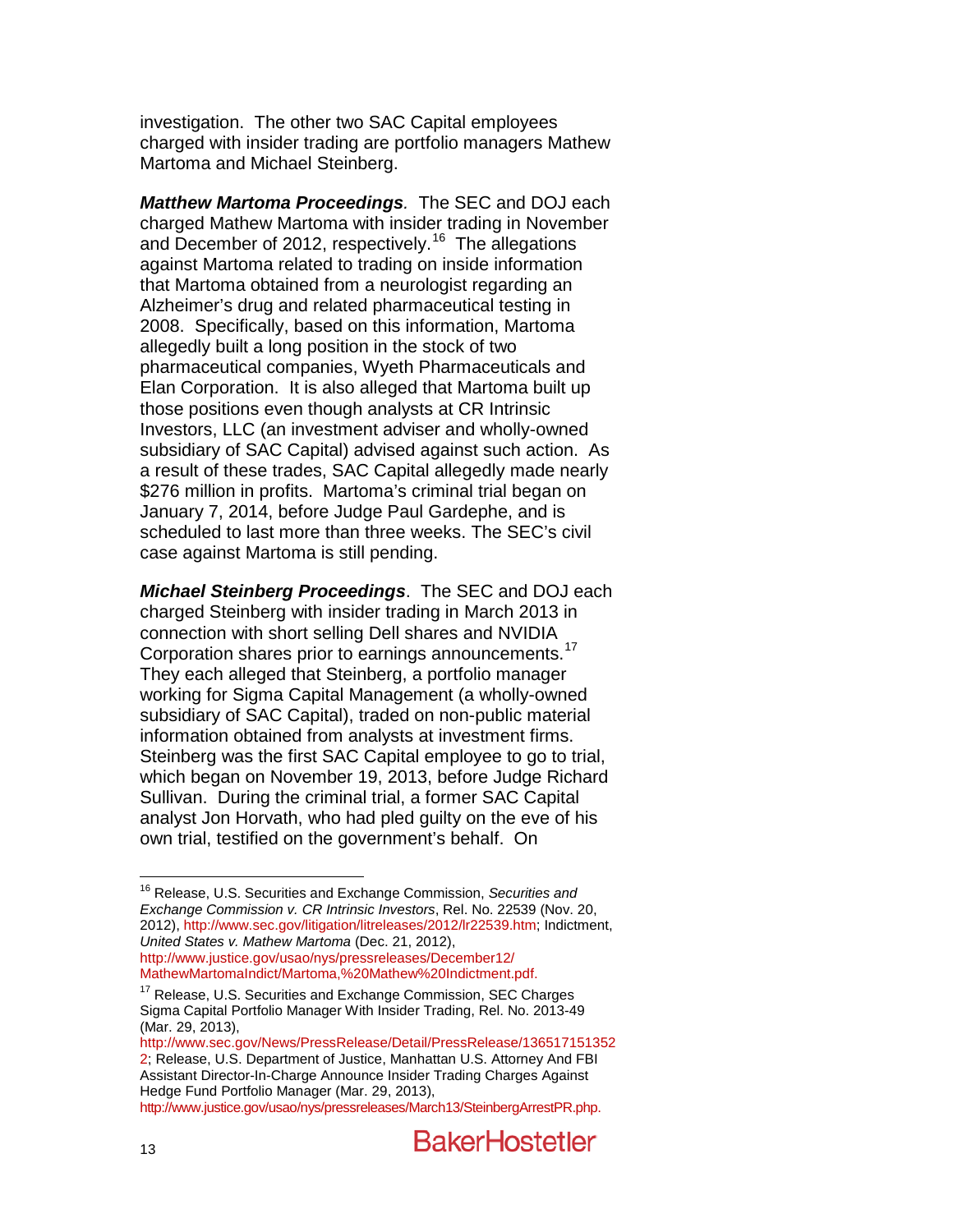December 18, 2013, Steinberg was found guilty of four counts of securities fraud and one count of conspiracy to commit securities fraud, and faces a sentence of 20 years for each count of securities fraud and 5 years for the conspiracy charge. According to reports, the government remains interested in using Steinberg as a cooperating witness in pending SAC Capital cases (as described below). The SEC's civil case against Steinberg is still pending.

*Steven Cohen Administrative Proceeding*. On July 19, 2013, the SEC instituted an administrative proceeding against Cohen in his capacity as founder and owner of SAC Capital for allegedly failing to supervise Steinberg and Martoma, and prevent their violations of Section 10(b) of the Exchange Act and Rule 10b-5 thereunder.<sup>18</sup> According to allegations in the SEC's administrative complaint, Cohen learned of red flags that Steinberg and Martoma were trading on material non-public information, including through verbal and email communications with Steinberg and Martoma, verbal and email communications with other SAC Capital employees, and in Martoma's case, email communications with CR Intrinsic analysts. Despite this knowledge, Cohen allegedly failed to investigate the trades to ensure compliance with the law and instead rewarded the traders by congratulating Steinberg and giving Martoma a \$9 million bonus.

*SAC Capital Indictment*. On July 25, 2013, the DOJ unsealed an indictment and filed a civil forfeiture action against SAC Capital, SAC Capital Advisors LLC and SAC Capital's wholly-owned subsidiaries CR Intrinsic Investors, LLC and Sigma Capital Management, on charges of securities fraud and wire fraud for alleged misconduct occurring between 1999 through 2010. Upon announcing its indictment, U.S. Attorney Preet Bharara called SAC Capital "a veritable magnet of market cheaters" and stated that "[a] company reaps what it sows, and as alleged, S.A.C. seeded itself with corrupt traders, empowered to engage in criminal acts by a culture that looked the other way despite red flags all around."<sup>19</sup> The indictment detailed

[https://www.sec.gov/News/PressRelease/Detail/PressRelease/1370539726923.](https://www.sec.gov/News/PressRelease/Detail/PressRelease/1370539726923)

<sup>&</sup>lt;sup>18</sup> Release, U.S. Securities and Exchange Commission, SEC Charges Steven A. Cohen With Failing to Supervise Portfolio Managers and Prevent Insider Trading, Rel. No. 2013-129 (July 19, 2013),

<span id="page-14-1"></span><span id="page-14-0"></span><sup>&</sup>lt;sup>19</sup> Release, U.S. Department of Justice, Manhattan U.S. Attorney And FBI Assistant Director-In-Charge Announce Insider Trading Charges Against Four SAC Capital Management Companies And SAC Portfolio Manager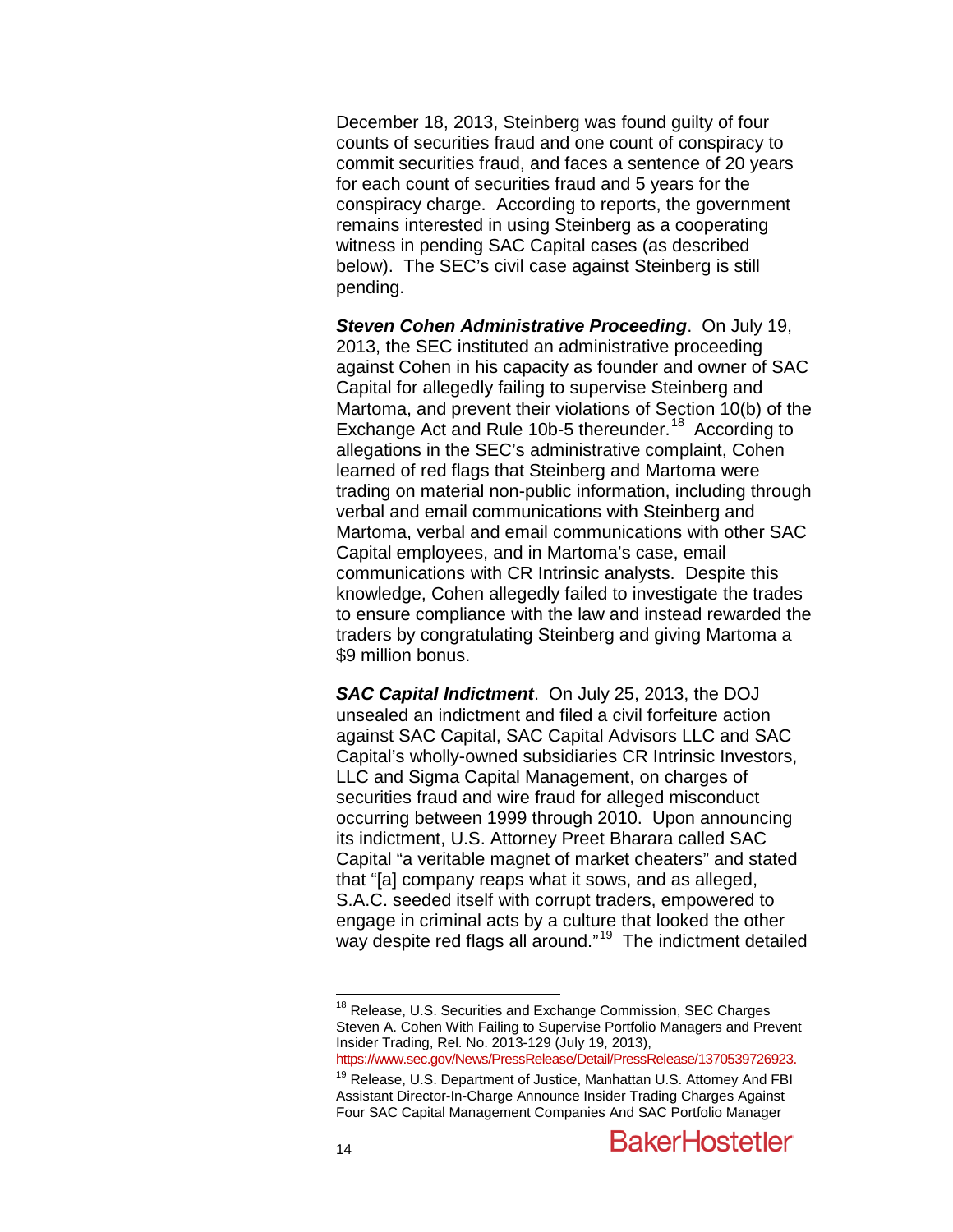specific instances of insider trading within a larger fraudulent scheme. Although the indictment did not name Cohen, it did reference the eight SAC Capital employees (previously mentioned in this Report) in its factual allegations. The government also cited to emails sent and received by SAC Capital executive management, including Cohen, in connection with the alleged illegal trades, to argue that the executives knew of the illegal trading but turned a blind eye.

On November 4, 2013, the government settled with SAC Capital and its subsidiaries.<sup>20</sup> Pursuant to the terms of the settlement, SAC Capital and its subsidiaries agreed to plead guilty, pay a \$1.8 billion penalty (the largest insider trading penalty in history), cease operating as investment advisers and stop accepting third-party funds. Each of these four companies was also required to submit to the maximum five-year probationary period and retain a compliance monitor. The effect of the settlement is that SAC Capital now operates as a family office that manages the Cohen family's money. The \$1.8 billion penalty was comprised of \$900 million in connection with the criminal charges and \$900 million in connection with the civil forfeiture case. The civil forfeiture fee subsumed the \$615.7 million settlement between the SEC and SAC Capital and its subsidiaries, entered into in March 2013 in connection with related civil charges of insider trading (as discussed in [our Mid-Year Report\)](http://www.bakerlaw.com/files/Uploads/Documents/News/Alerts/Sec%20Lit/2013SecuritiesLitigationMidYearUpdate.pdf). The agreement expressly settled all criminal charges against SAC Capital and its affiliates, but did not preclude criminal actions against individuals. The civil forfeiture portion of the settlement has been approved, but the criminal portion is still pending approval by Judge Laura Swain, with determination expected at a sentencing hearing scheduled for March 14, 2014.

### **Galleon-Related Insider Trading Case**

On November 21, 2013, the SEC brought settled civil charges of federal securities fraud violations against Sam Miri, a former employee of Marvell Technology Group, for allegedly tipping confidential information about the company's financial performance to former Galleon

<span id="page-15-0"></span>(July 25, 2013),<br>http://www.justice.gov/usao/nys/pressreleases/July13/SACPR.php.

 $120$  $120$  Release, U.S. Department of Justice, Manhattan U.S. Attorney Announces Guilty Plea Agreement With SAC Capital Management Companies (Nov. 4, 2013), [http://www.justice.gov/usao/nys/pressreleases/November13](http://www.justice.gov/usao/nys/pressreleases/November13/SACPleaPR.php) [/SACPleaPR.php.](http://www.justice.gov/usao/nys/pressreleases/November13/SACPleaPR.php)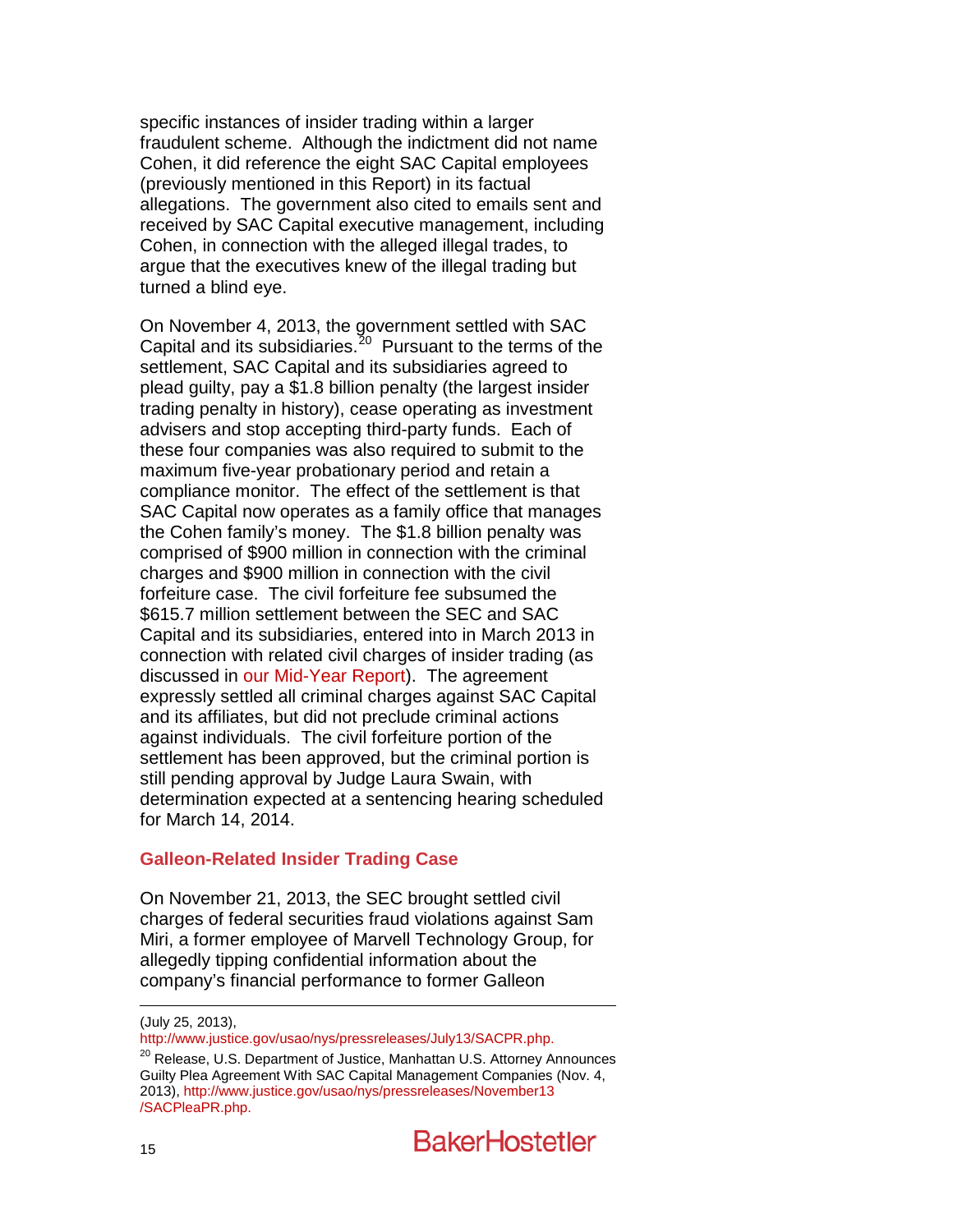Management portfolio manager Ali Far who traded on that information on behalf of hedge funds that he founded after he left Galleon. $^{21}$  $^{21}$  $^{21}$  Without admitting or denying the charges, Miri agreed to pay \$10,000 in disgorgement, \$1,842.90 in prejudgment interest, a \$50,000 civil penalty, to be barred from serving as an officer or director of a public company for five years, and to be permanently enjoined from future violations of Section 10(b) of the Exchange Act and Rule 10b-5 thereunder.

Miri is the thirty-fifth defendant (including individuals and entities) held accountable as a result of the government's ongoing investigation of the Galleon insider trading scheme.

#### **Carter's Insider Trading Cases**

The hedge fund industry also featured prominently in insider trading cases relating to Carter's, Inc., a well-known Atlanta clothing manufacturer.

*Dennis Rosenberg SEC Settlement.* On October 29, 2013, the SEC brought settled civil charges of federal securities fraud violations against Dennis Rosenberg, a retired New York hedge fund manager and market analyst, alleging that he traded on material nonpublic information about Carter's that he learned from a former Carter's executive and tipped two unnamed investment advisers with this information who also traded on it. $^{22}$  $^{22}$  $^{22}$  Pursuant to the settlement (in which Rosenberg neither admitted nor denied misconduct), Rosenberg consented to be permanently enjoined from future violations of the anti-fraud provisions of the federal securities laws and to pay approximately \$600,000 in disgorgement and prejudgment interest. Based on the allegations and the postponement of the civil penalty determination, it appears that Rosenberg is cooperating with the SEC's investigation.

*Mark Megalli Proceedings*. On November 14, 2013, the SEC and DOJ brought similar charges in the U.S. District Court for the Northern District of Georgia against Mark Megalli, a New York-based hedge fund manager, alleging that Megalli traded on material nonpublic information about

<span id="page-16-1"></span><sup>&</sup>lt;sup>21</sup> Release, U.S. Securities and Exchange Commission, SEC Charges Another Tipper in Galleon Insider Trading Scheme, Rel. No. 2013-247 (Nov. 21, 2013), [http://www.sec.gov/News/PressRelease/Detail/](http://www.sec.gov/News/PressRelease/Detail/PressRelease/1370540396057)

<span id="page-16-0"></span><sup>&</sup>lt;sup>[22](http://www.sec.gov/News/PressRelease/Detail/PressRelease/1370540396057)</sup> Release, U.S. Securities and Exchange Commission, SEC Charges New York Investment Professional with Insider Trading, Rel. No. 22858 (Oct. 29, 2013), [http://www.sec.gov/litigation/litreleases/2013/lr22858.htm.](http://www.sec.gov/litigation/litreleases/2013/lr22858.htm)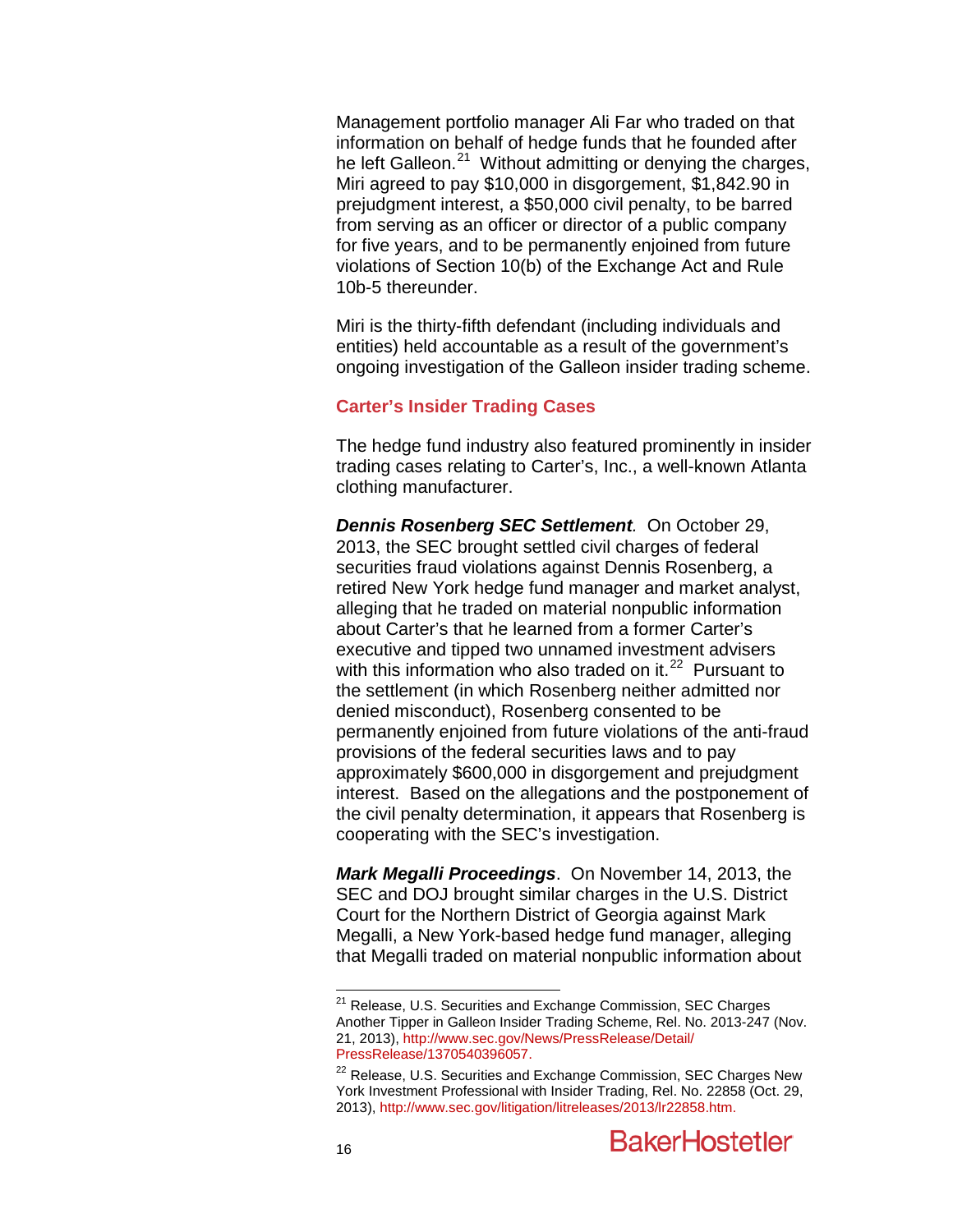Carter's, netting his hedge fund, Level Global Investors L.P.,  $$3.2$  million.<sup>[23](#page-16-1)</sup> Although the SEC action is still pending, Megalli pled guilty to the criminal charges on November 14, 2013.<sup>[24](#page-17-0)</sup>

<sup>23&</sup>lt;br>23 Release, U.S. Securities and Exchange Commission, SEC Charges Hedge Fund Trader with Insider Trading in Carter's Stock, Rel. No. 2013- 244 (Nov. 14, 2013),

<http://www.sec.gov/News/PressRelease/Detail/PressRelease/1370540374789.>

<span id="page-17-0"></span><sup>&</sup>lt;sup>24</sup> Release, U.S. Department of Justice, Former Portfolio Manager For New York Hedge Fund Pleads Guilty To Multi-Million Dollar Insider Trading Conspiracy (Nov. 14, 2013)[, http://www.justice.gov/usao/gan/press/2013/11-](http://www.justice.gov/usao/gan/press/2013/11-14-13.html) [14-13.html.](http://www.justice.gov/usao/gan/press/2013/11-14-13.html)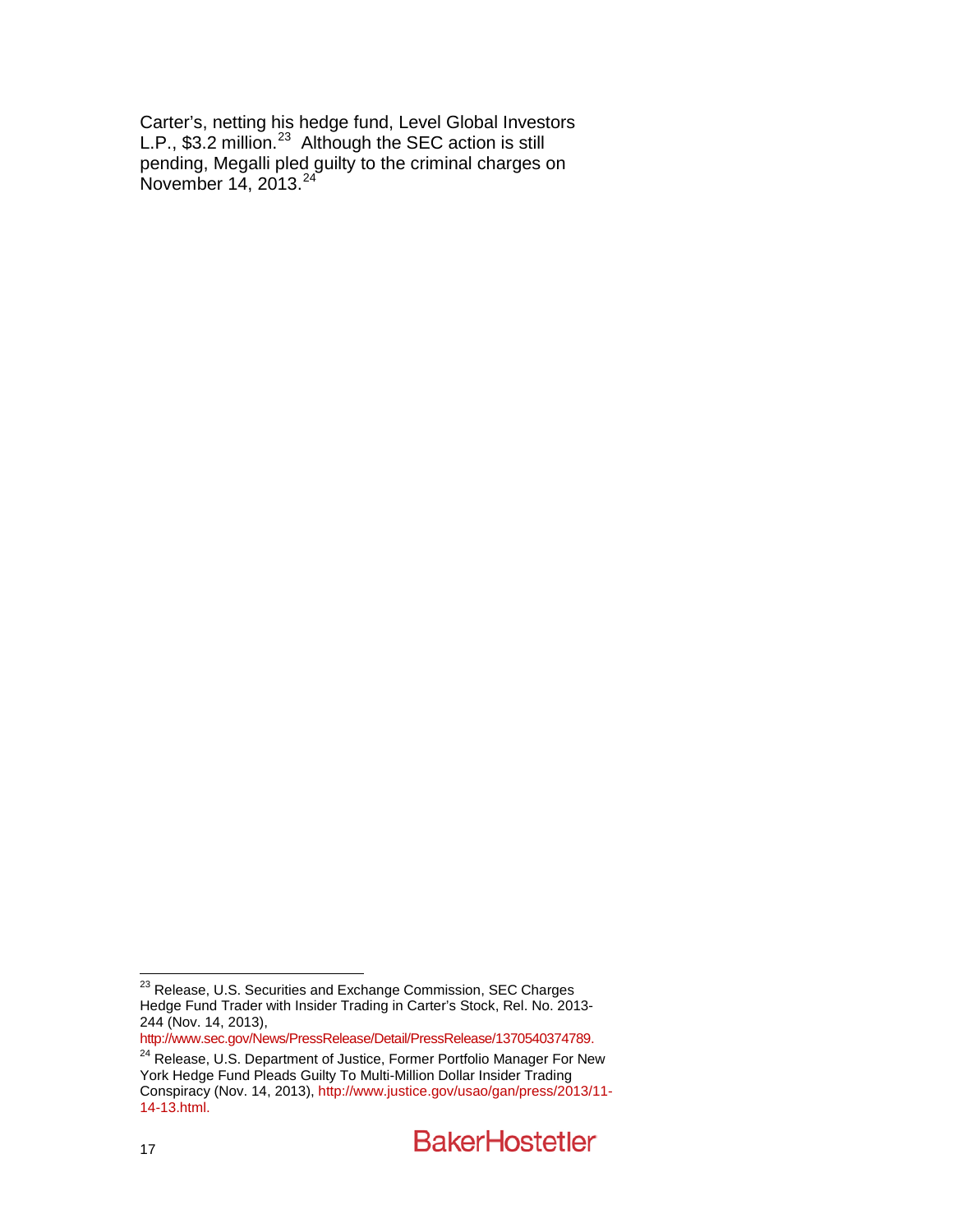

# IV. Settlements

This last year witnessed some of the largest settlements related to the Financial Crisis. According to a paper published by National Economic Research Associates, Inc. ("NERA"), the number and size of settlements significantly increased with approximately \$19 billion in settlements from January through October.<sup>[25](#page-17-0)</sup> NERA also noted that, through October 2013, 17 cases involving asset-backed and mortgage backed securities settled for a total value of \$6.6 billion.

According to NERA, securities class action settlements continued at a slow pace after 2012 record low. Only 100 securities class actions settled in 2013, just above the 94 cases settled in 2012. While the aggregate settlement amount exceeded \$6.5 billion (almost doubling the 2012 total), the amount is skewed by 9 settlements exceeding \$100 million, including Bank of America's \$2.4 billion settlement related to its acquisition of Merrill Lynch & Co ("Merrill Lynch"). The median settlement in 2013 was \$9.1 million, a 26% decrease from 2012.

This past half year also witnessed significant developments with respect to regulatory settlements. In particular, the SEC departed from its long-standing practice of allowing defendants to settle without admitting or denying liability. As we discussed in [our previous Executive Alert,](http://www.bakerlaw.com/alerts/The-Falcone-Settlement-A-Harbinger-of-Things-to-Come-9-3-2013) the first of

<span id="page-18-0"></span> <sup>25</sup> Dr. Faten Sabry, Eric Wang and Joseph Mani, *Credit Crisis Litigation Update: It is Settlement Time*, NERA (Oct. 31, 2013), [http://www.nera.com/nera](http://www.nera.com/nera-files/PUB_Subprime_Series_Part_X_Credit_Crisis_Update_1113.pdf)[files/PUB\\_Subprime\\_Series\\_Part\\_X\\_Credit\\_Crisis\\_Update\\_1113.pdf.](http://www.nera.com/nera-files/PUB_Subprime_Series_Part_X_Credit_Crisis_Update_1113.pdf)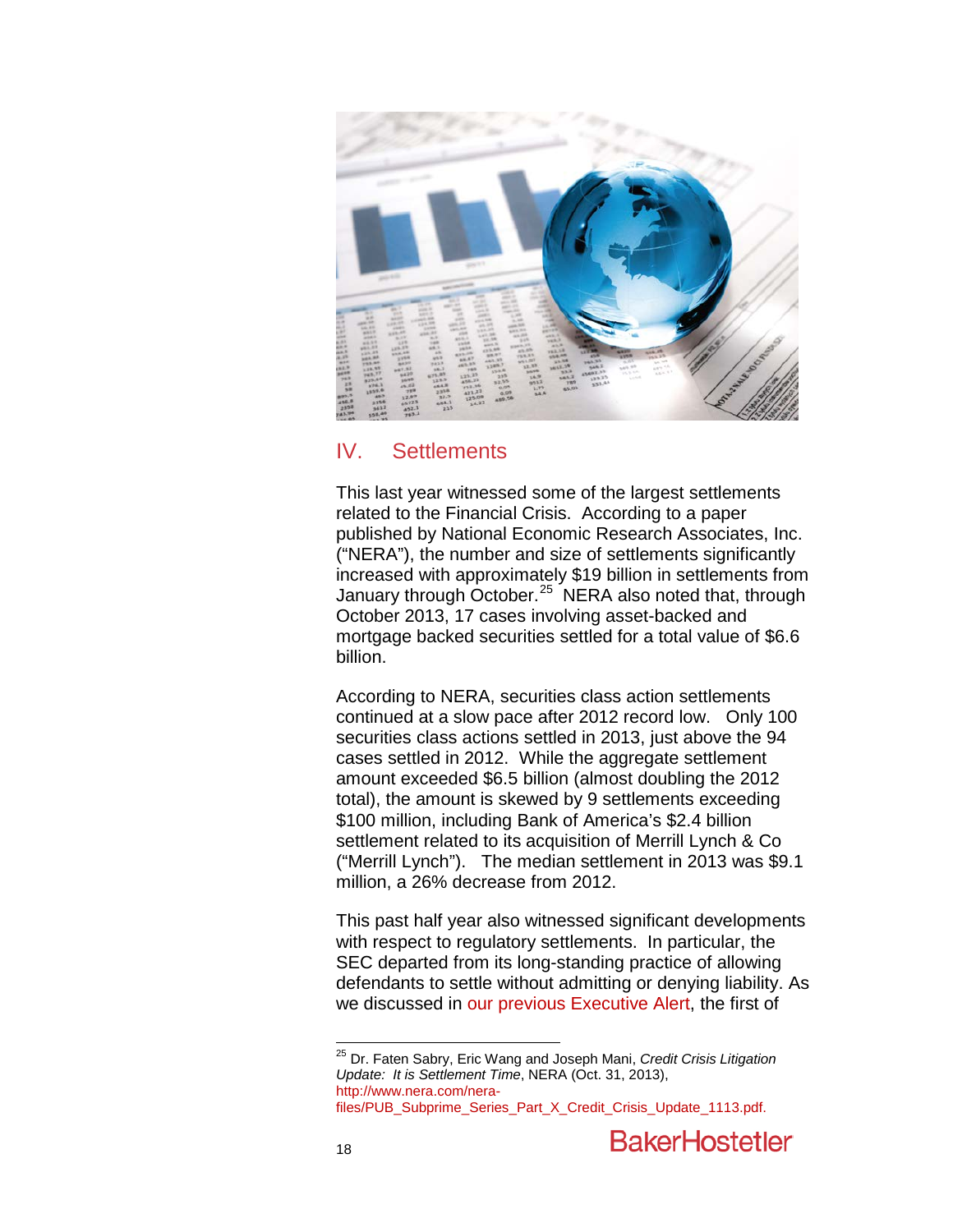these settlements occurred on August 19, 2013, when the SEC announced that Philip Falcone and his advisory firm Harbinger Capital Partners agreed to an \$18 million settlement, which required Falcone and Harbinger to admit to acting "recklessly" and to multiple acts of misconduct, including that Falcone improperly borrowed millions of dollars to pay personal tax obligations. As discussed below, the Commodity Futures Trading Commission ("CFTC") also is now poised to seek admission of wrongdoing in certain high-profile cases.

The most noteworthy settlements from the last half of 2013 are highlighted below.

# **Civil Settlements**

*JPMorgan \$13 Billion RMBS Settlement*. On November 19, 2013, the DOJ announced that JPMorgan Chase & Co. ("JPMorgan") agreed to pay \$13 billion to settle federal and state civil claims arising out of the packaging, marketing, sale and issuance of residential mortgage-backed securities ("RMBS") by JPMorgan, Bear Stearns and Washington Mutual.<sup>26</sup> The settlement is the largest penalty levied against a single entity in American history. As part of the settlement, JPMorgan acknowledged that it regularly represented that mortgage loans in various securities complied with underwriting guidelines despite knowing that such representations were false. Significantly, the settlement does not remove the threat of possible criminal prosecution against JPMorgan or its employees for the same conduct.

<span id="page-19-0"></span>JPMorgan agreed to pay \$9 billion as a civil penalty with \$2 billion going to settle claims with the DOJ; \$1.4 billion to settle claims with the National Credit Union Administration, \$515.4 million to settle claims with the Federal Deposit Insurance Corporation ("FDIC"); \$4 billion to settle claims by the Federal Housing Finance Agency ("FHFA"); \$298.9 million to settle claims by the State of California; \$19.7 million to settle claims by the State of Delaware; \$100 million to settle claims by the State of Illinois; \$34.4 million to settle claims by the Commonwealth of Massachusetts; and \$613 million to settle claims by the State of New York. JPMorgan also agreed to pay \$4 billion in consumer relief, including principal forgiveness, loan modification, targeted

<sup>&</sup>lt;sup>26</sup> Release, U.S. Department of Justice, Justice Department, Federal and State Partners Secure Record \$13 Billion Global Settlement with JPMorgan for Misleading Investors about Securities Containing Toxic Mortgages (Nov. 19, 2013), [http://www.justice.gov/opa/pr/2013/November/13-ag-1237.html.](http://www.justice.gov/opa/pr/2013/November/13-ag-1237.html)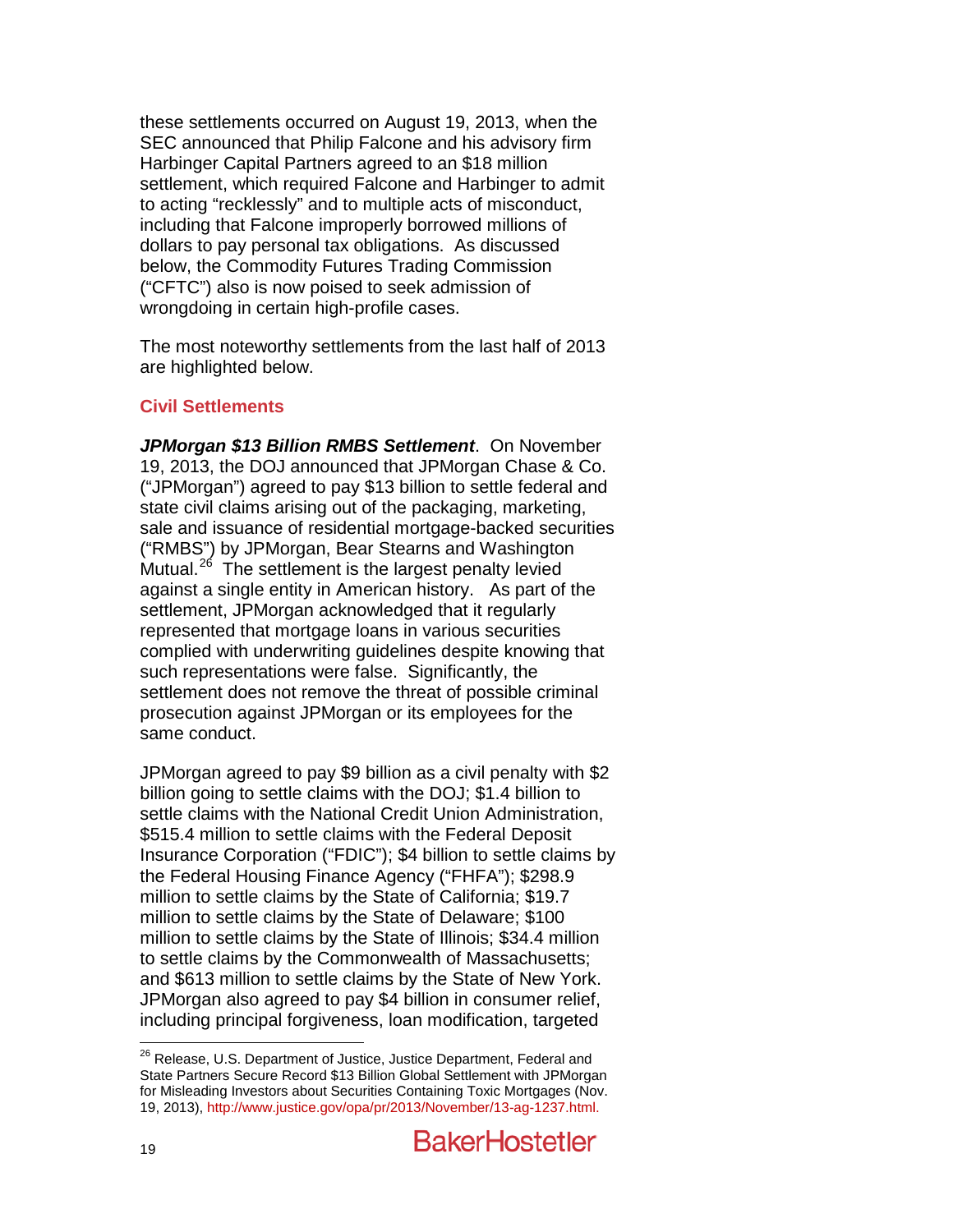originations in low-income neighborhoods and programs to reduce blight.

*Mortgage Backed Securities Case Settlements*. The FHFA recovered nearly \$8 billion in 2013 from settlements with seven large banks to settle litigation related to the sales of mortgage-backed securities to Fannie Mae and Freddie Mac. The FHFA, which serves as the conservator for Fannie Mae and Freddie Mac, sued 17 banks in September 2011 regarding the quality of \$182 billion in mortgages underlying securities sold to Fannie Mae and Freddie Mac.

General Electric was the first institution to settle with the FHFA, agreeing to pay \$6.25 million in January 2013.<sup>27</sup> Citigroup agreed to pay \$250 million in May 2013 to settle FHFA's claims that it misled Fannie Mae and Freddie Mac in their purchase of \$3.5 billion in mortgage-backed securities.<sup>28</sup> UBS Americas Inc. followed with an \$885 million settlement in July 2013, resolving four different actions in New York and California federal courts.<sup>[29](#page-20-1)</sup> On October 29, 2013, FHFA announced its largest settlement to date—a \$5.1 billion settlement with JPMorgan, which was partially funded by JPMorgan's \$13 billion settlement discussed above.<sup>30</sup> Also on October 29, 2013, Ally Financial Inc. reached a \$475 million agreement to settle claims with FHFA and the FDIC. $31$  Wells Fargo & Co. paid FHFA \$335 million in November 2013.<sup>32</sup> In December 2013, Deutsche Bank AG agreed to pay \$1.9 billion (\$1.63 billion to Freddie Mac and \$300 million to Fannie Mae).<sup>33</sup>

FHFA has 12 outstanding cases, including actions against Bank of America, HSBC PLC, Morgan Stanley and Barclays Bank PLC ("Barclays").

*In re Citigroup Inc. Bond Litig.***, No. 1:08-cv-09522 (S.D.N.Y.)**. On August 20, 2013, the U.S. District Court for

<span id="page-20-2"></span><sup>30</sup> *Federal Housing Finance Agency v. JPMorgan Chase & Co.*, No. 1:11-cv-06188 (S.D.N.Y.).

<sup>31</sup> *In re Residential Capital LLC*, No. 1:12-bk-12020 (Bankr. S.D.N.Y.).

<span id="page-20-6"></span><span id="page-20-5"></span><span id="page-20-4"></span><span id="page-20-3"></span> $32$  FHFA did not file a suit against Well Fargo.

 <sup>27</sup> *Federal Housing Finance Agency v. General Electric Co.*, No. 1:11-cv-07048 (S.D.N.Y.).

<span id="page-20-0"></span><sup>28</sup> *Federal Housing Finance Agency v. Citigroup Inc.*, No. 1:11-cv-06196 (S.D.N.Y.).

<span id="page-20-1"></span><sup>29</sup> *Federal Housing Finance Agency v. UBS Americas Inc.*, No. 1:11-cv-05201 (S.D.N.Y.).

<sup>33</sup> *Federal Housing Finance Agency v. Deutsche Bank AG,* No. 1:11-cv-06192 (S.D.N.Y.).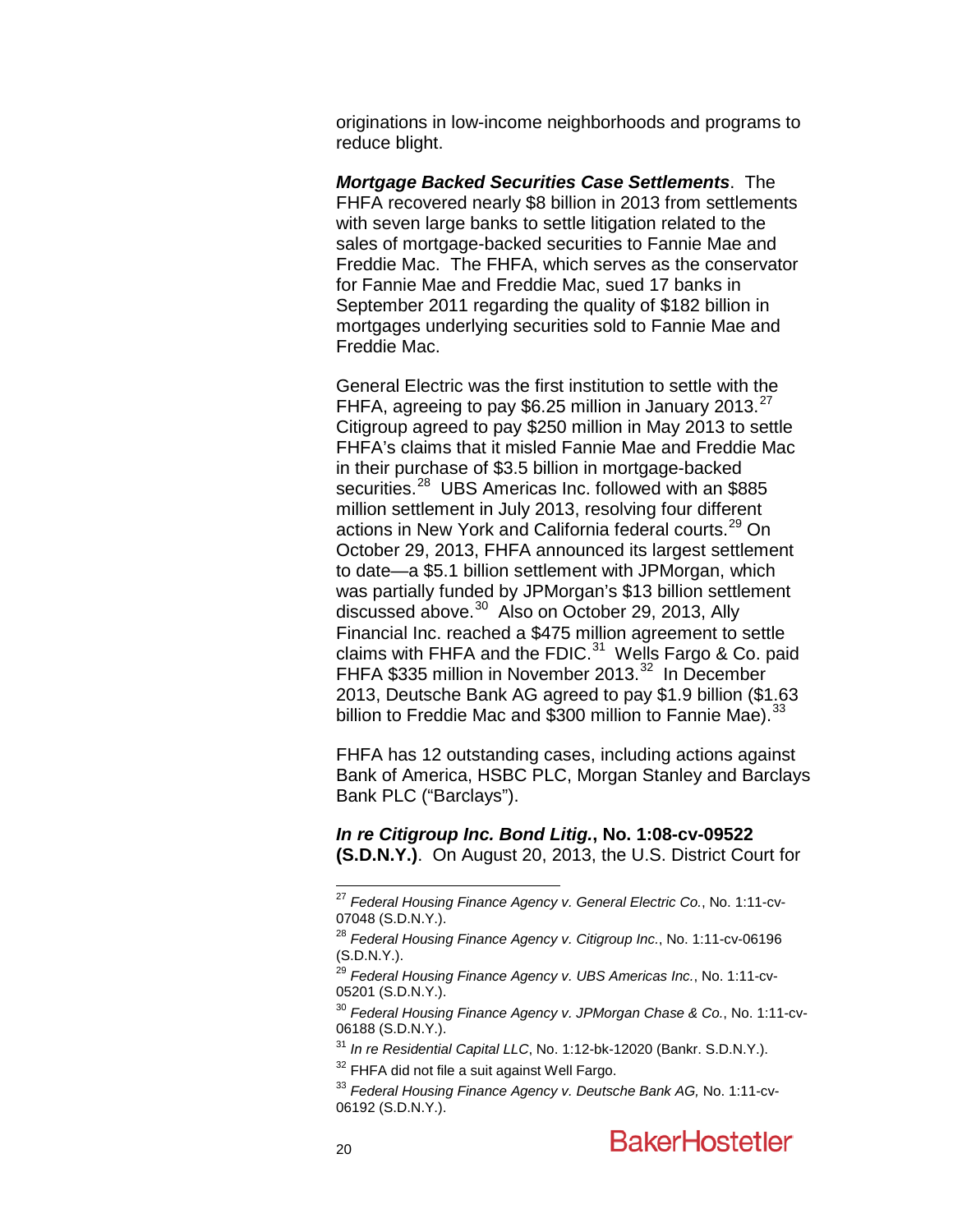the Southern District of New York approved a \$730 million settlement to resolve an investor class action against Citigroup Inc. ("Citigroup"), alleging that the bank misled investors with respect to its exposure to collateralized debt obligations ("CDOs") backed by subprime assets. The settlement is one of the 15 largest recoveries in a securities class action and the second-largest recovery in a securities class action brought on behalf of purchasers of debt securities. The settlement ends four years of litigation initiated by purchasers of 48 offerings of Citigroup preferred stock and bonds issued from 2006 through 2008. The plaintiffs alleged that Citigroup made false statements about its exposure to \$66 billion in CDOs backed by subprime assets.

# **Regulatory Settlements**

*In the Matter of JPMorgan Chase Bank, N.A.***, CFTC Dkt. No. 14-01**. On October 16, 2013, the CFTC issued a consent order against JPMorgan, in which the bank admitted to specified factual findings, including that its traders acted recklessly in connection to its \$6 billion "London Whale" credit-default swap loss. $34$  Pursuant to the order, JPMorgan agreed to pay a \$100 million civil monetary penalty after agreeing to pay \$920 million to settle similar claims by the SEC, the Board of Governors of the Federal Reserve System ("Federal Reserve Board"), the Office of the Comptroller of the Currency ("OCC") and the U.K. Financial Conduct Authority ("FCA") on September 19, 2013. JPMorgan also agreed to continue to implement written enhancements to its supervision and control system in connection with its swaps trading activity. Notably, CFTC Commissioner Bart Chilton signaled that the CFTC would pursue more admissions in certain cases, stating that they would not have supported the settlements without admissions and that "[a]ll too often, a firm will neither admit nor deny any wrongdoing. That needs to stop."

*United States v. Rabobank***, (D. Conn.)**. As described more fully in the CFTC section of this Report, on October 29, 2013, Dutch lender Rabobank entered into a deferred prosecution agreement ("DPA") with the DOJ and agreed to pay a \$325 million penalty to resolve violations arising from allegations that it manipulated LIBOR. Rabobank also

<span id="page-21-0"></span><sup>&</sup>lt;sup>34</sup> Release, Commodity Futures Trading Commission CFTC Files and Settles Charges Against JPMorgan Chase Bank, N.A., For Violating Prohibition on Manipulative Conduct In Connection with "London Whale" Swaps Trades, Rel. No. PR6737-13 (Oct. 16, 2013), [http://www.cftc.gov/PressRoom/PressReleases/pr6737-13.](http://www.cftc.gov/PressRoom/PressReleases/pr6737-13)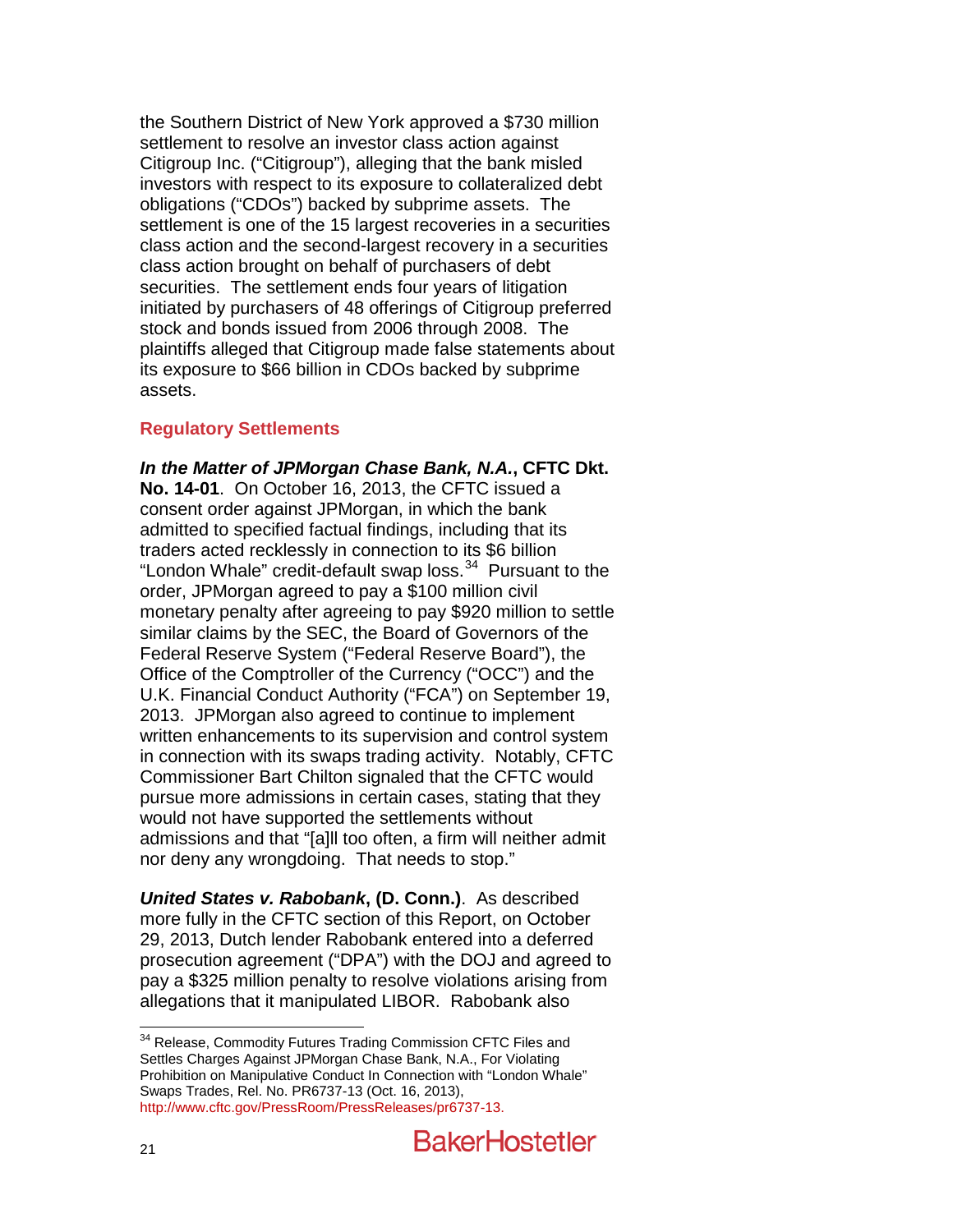agreed to pay \$475 million to the CFTC, \$170 million to the FCA and \$96 million to the Dutch Public Prosecution Service for a total of over \$1 billion in civil and criminal fines. Rabobank also announced the resignation of its chairman.

Rabobank became the fifth financial institution to settle claims arising out of the LIBOR manipulation investigation. Barclays PLC had previously paid \$450 million in June 2012. UBS AG ("UBS") paid approximately \$1.5 billion in December 2012, Royal Bank of Scotland PLC paid \$612 million in February 2013. ICAP Europe Limited ("ICAP") settled for \$87.4 million in September 2013.

*In the Matter of Merrill Lynch Pierce Fenner & Smith Inc.***, Proc. No. 3-15642**. On December 12, 2013, Merrill Lynch agreed (without admitting or denying wrongdoing) to pay \$131.8 million (in the form of a civil penalty and disgorgement with prejudgment interest) to settle SEC charges that it had made faulty disclosures about collateral selection for two CDOs that it had structured and marketed to its investors.<sup>35</sup> According to the SEC, Merrill Lynch failed to disclose to investors that hedge fund Magnetar Capital exercised significant influence over the selection of the underlying collateral. Magnetar bought the equity in the CDOs but hedged its position by shorting against the securities.

The settlement marks the latest involving alleged misconduct of financial firms that marketed CDOs before the financial crisis. In July 2010, Goldman Sachs agreed to pay \$550 million to settle charges it failed to disclose to investors that hedge fund Paulson & Co. helped select a CDO portfolio while also shorting the deal. More recently, on August 6, 2013, UBS agreed to pay \$50 million to settle charges that it had misled investors by marketing a CDO without disclosing that it had retained millions of dollars in upfront cash it received in the course of acquiring the capital.<sup>[36](#page-22-0)</sup>

<sup>&</sup>lt;sup>35</sup> Release, U.S. Securities and Exchange Commission, SEC Charges Merrill Lynch With Misleading Investors in CDOs, Rel. No. 2013-261 (Dec. 12, 2013), [http://www.sec.gov/News/PressRelease/Detail/](http://www.sec.gov/News/PressRelease/Detail/PressRelease/1370540492377)

<span id="page-22-0"></span><sup>&</sup>lt;sup>[36](http://www.sec.gov/News/PressRelease/Detail/PressRelease/1370540492377)</sup> Release, U.S. Securities and Exchange Commission, UBS to Pay \$50 Million to Settle SEC Charges of Misleading CDO Investors, Rel. No. 2013- 146 (Aug. 6, 2013),

[http://www.sec.gov/News/PressRelease/Detail/PressRelease/1370539751175.](http://www.sec.gov/News/PressRelease/Detail/PressRelease/1370539751175)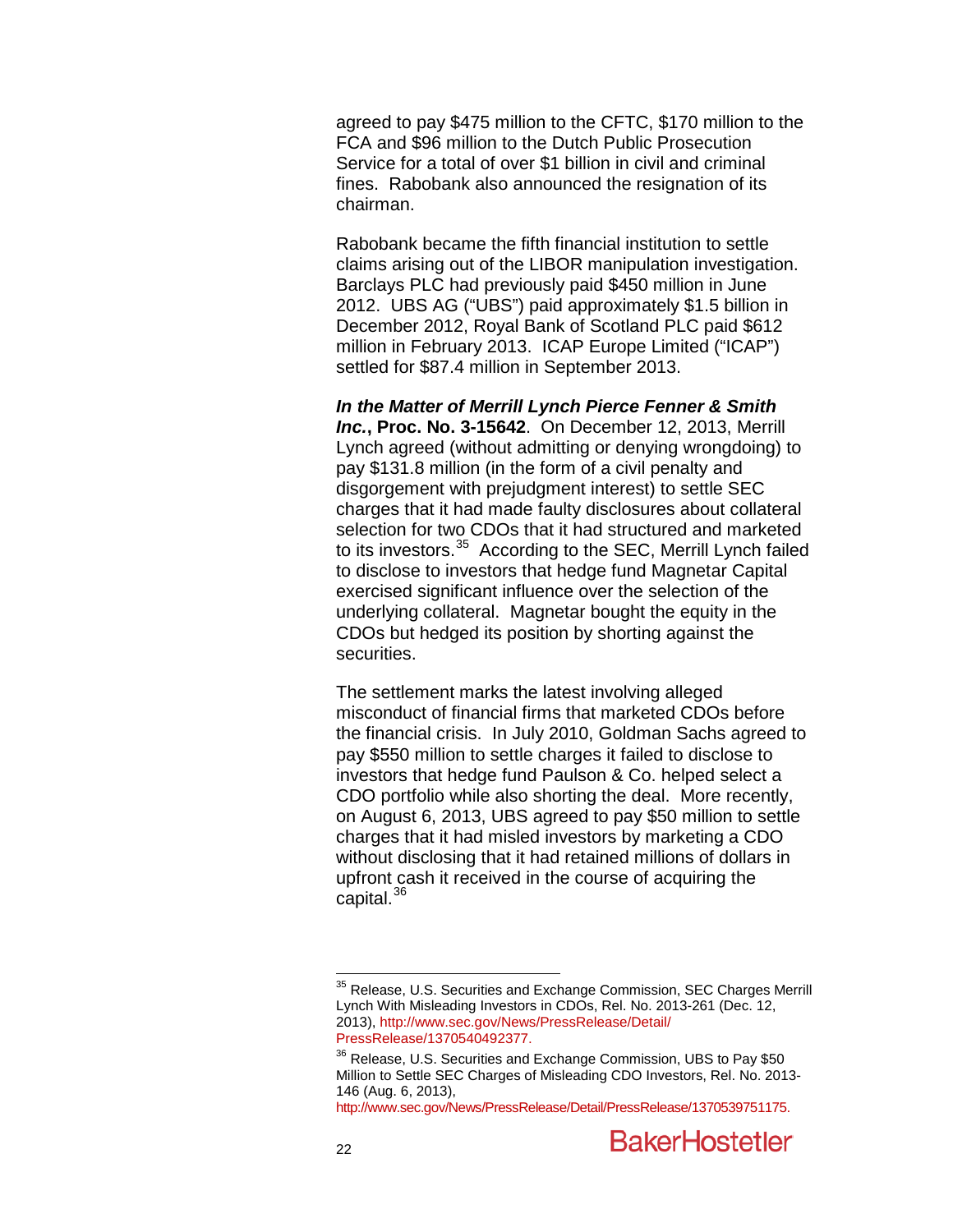#### **Municipal Bond Settlements**

Following the pattern noted in [our Mid-Year Report,](http://www.bakerlaw.com/files/Uploads/Documents/News/Alerts/Sec%20Lit/2013SecuritiesLitigationMidYearUpdate.pdf) the SEC continued to target participants in the municipal bond market.

*In the Matter of City Sec. Corp. and Randy Ruhl***, Proc. No. 3-15390;** *In the Matter of West Clark Cmty. Sch.***, Proc. No. 3-15391**. On July 29, 2013, the SEC charged a school district in Indiana, its municipal bond underwriter, and a senior manager of the underwriter for falsely stating to bond investors that the school district had complied with disclosure requirements in prior bond offerings.<sup>37</sup> The school district allegedly failed to submit the required annual financial reports and notices for a 2005 bond offering. In a subsequent \$31 million offering in 2007, the school district stated that it was in compliance with its disclosure obligations while the bond underwriter did not conduct adequate due diligence to detect the false statement. This case is significant in that it is the first time the SEC has charged a municipal issuer for false claims regarding its compliance with disclosure obligations under prior offerings by the issuer. It is also the first time an underwriter has been charged with failing to detect such false claims. Pursuant to the consent orders (in which the respondents neither admitted nor denied misconduct), the respondents agreed to be censured. While the underwriter and its senior manager agreed to each pay civil penalties and disgorgement with prejudgment interest of approximately \$580,000 and \$38,000 respectively, the school district was not subject to a civil penalty or disgorgement. The underwriter's senior manager was also barred from the securities industry for one year and permanently barred from acting as a supervisor in the securities industry. In entering into the consent order, the SEC recognized certain remedial measures undertaken by the respondents, including adopting written policies and procedures by the school district and underwriter, annual training by the school district, and engaging an independent compliance consultant by the underwriter.

### *In the Matter of The Greater Wenatchee Regional Events Ctr. Pub. Facilities Dist.***, Proc. No. 3-15602;** *In the Matter of Piper Jaffray & Co.***, Proc. No. 3-15603**.

<span id="page-23-0"></span><sup>&</sup>lt;sup>37</sup> Release, U.S. Securities and Exchange Commission, SEC Charges School District and Muni Bond Underwriter in Indiana with Defrauding Investors, Rel. No. 2013-136 (July 29, 2013), [http://www.sec.gov/News/PressRelease/Detail/PressRelease/1370539734122.](http://www.sec.gov/News/PressRelease/Detail/PressRelease/1370539734122)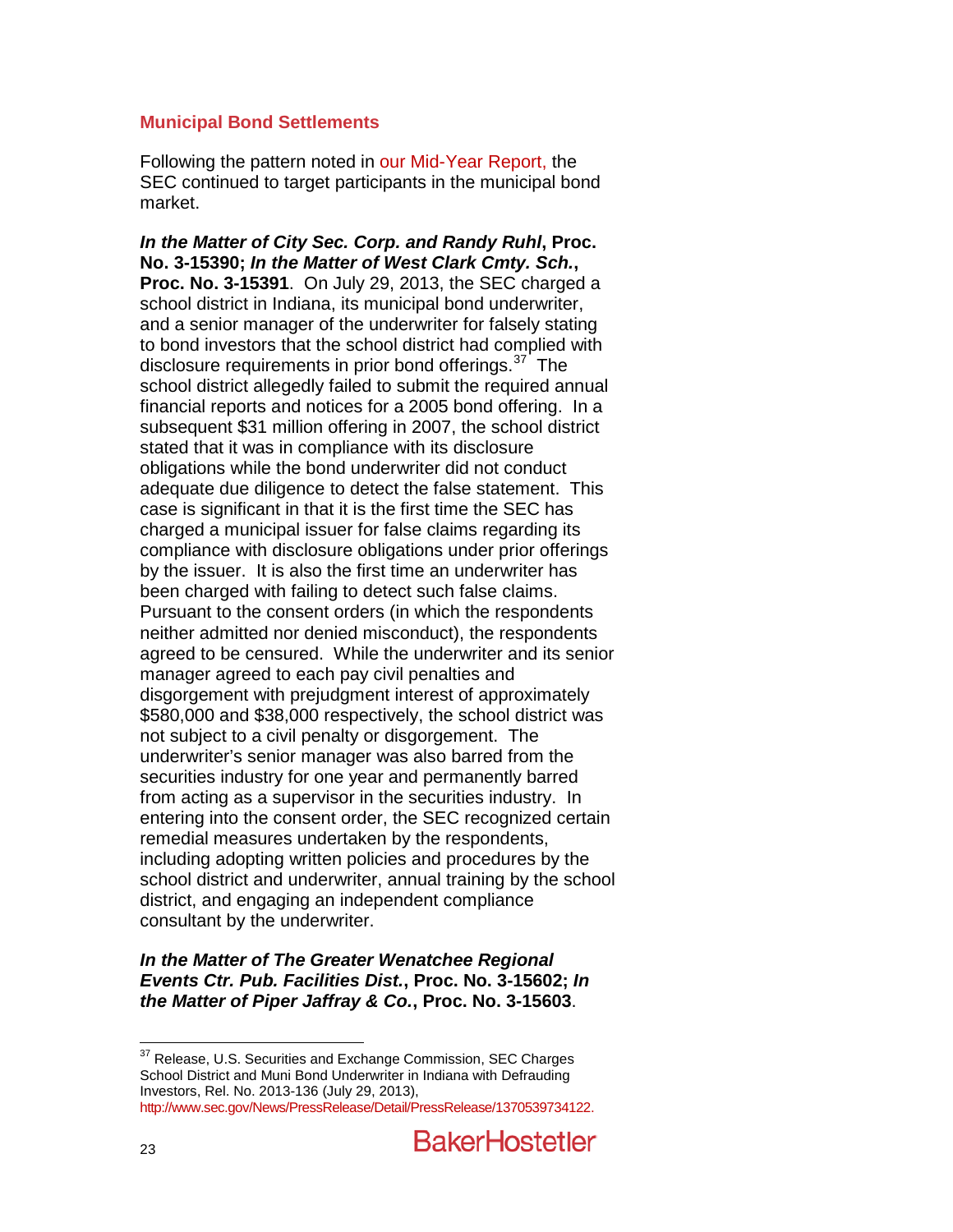On November 5, 2013, for the first time, the SEC assessed a financial penalty against a municipal underwriter. The SEC charged a municipal bond issuer in the State of Washington, its underwriter, its outside developer, and three individuals for allegedly misleading investors about a bond offering that financed the development of an ice-hockey arena.<sup>[38](#page-23-0)</sup> According to the SEC, the Greater Wenatchee Regional Events Center Public Facilities District ("Wenatchee") failed to disclose that financial projections about the arena's economic viability and withheld information about Wenatchee's debt capacity. The SEC levied a \$20,000 penalty against Wenatchee, a \$300,000 and \$25,000 penalty against the underwriter and lead investment banker respectively, and \$10,000 penalties against the outside developer and its CEO. Notably, the SEC required that the penalty levied against Wenatchee would be paid from operating funds without directly impacting taxpayers. None of the respondents admitted or denied misconduct in consenting to the entry of the orders. Pursuant to the orders, Wenatchee agreed to train its personnel involved in the offering and disclosure process, establish policies, procedures and internal controls relating to disclosures, and the underwriter agreed to retain an independent consultant to review its municipal underwriting due diligence process and supervisory practices.

<span id="page-24-0"></span><sup>&</sup>lt;sup>38</sup> Release, U.S. Securities and Exchange Commission, SEC Charges Municipal Issuer in Washington's Wenatchee Valley Region for Misleading Investors, Rel. No. 2013-235 (Nov. 5, 2013), [http://www.sec.gov/News/PressRelease/Detail/PressRelease/1370540262235.](http://www.sec.gov/News/PressRelease/Detail/PressRelease/1370540262235)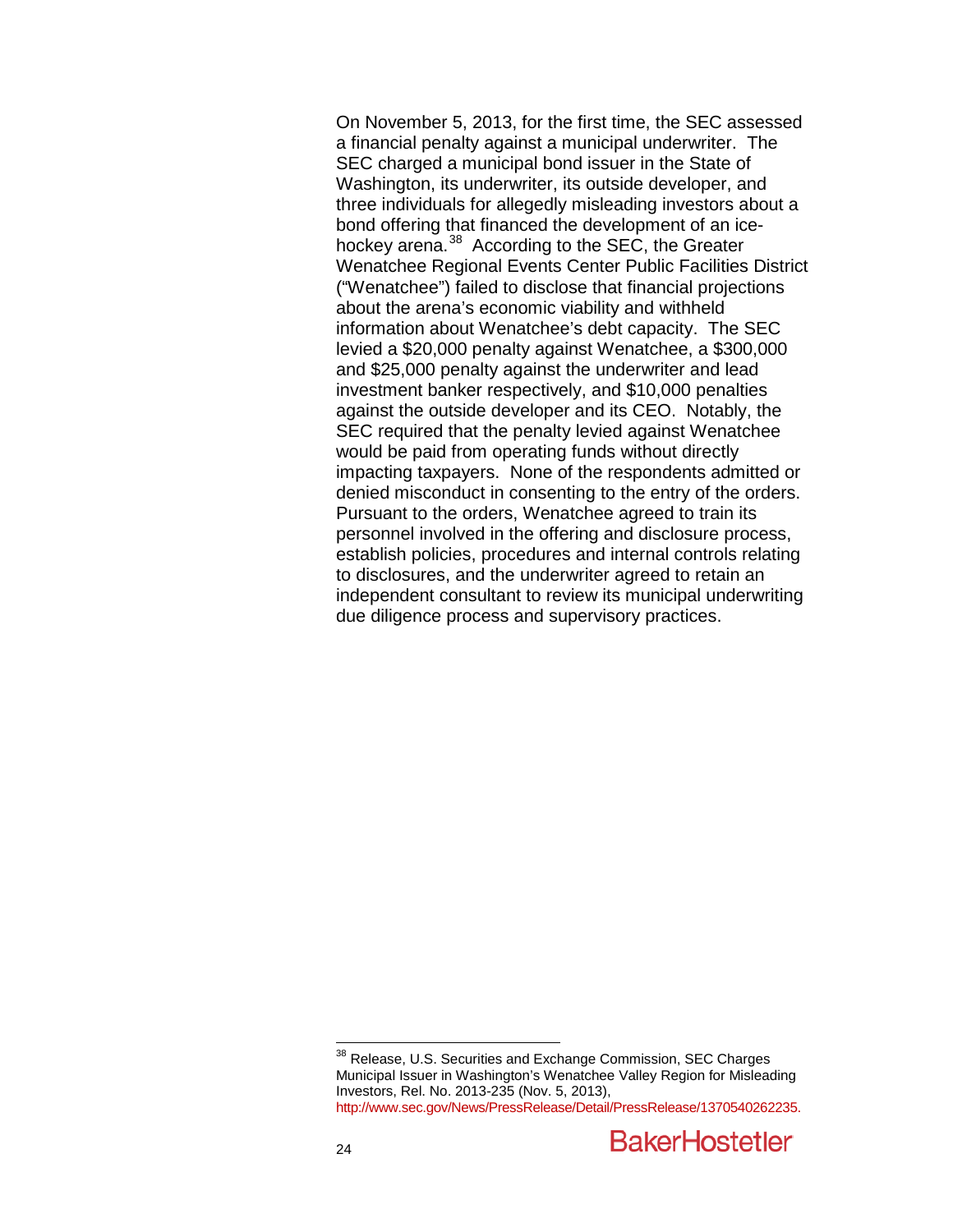

# V. Investment Adviser and Hedge Fund Cases

During the last half of 2013, the SEC continued to bring enforcement actions against investment advisors and managers for, among other things, compliance and disclosure violations.

# **The SEC's Compliance Program Initiative[39](#page-24-0)**

On October 23, 2013, the SEC, pursuant to its Compliance Program Initiative, announced consent orders with three investment advisors (in which they neither admitted nor denied misconduct) for failing to improve their compliance programs despite warnings from the SEC. This initiative, Co-Director of SEC Enforcement Andrew Ceresney explained, "is designed to address repeated compliance failures that may lead to bigger problems."

# *Modern Portfolio Management SEC Settlement*.

According to the consent order with Modern Portfolio Management, Inc. ("MPM"), its CCO and its President, <sup>[40](#page-25-0)</sup> the

<sup>&</sup>lt;sup>39</sup> Release, U.S. Securities and Exchange Commission, SEC Sanctions Three Firms Under Compliance Program Initiative, Rel. No. 2013-226 (Oct. 23, 2013), [http://www.sec.gov/News/PressRelease/Detail/PressRelease/](http://www.sec.gov/News/PressRelease/Detail/PressRelease/1370540008287)

<span id="page-25-1"></span><span id="page-25-0"></span>[<sup>1370540008287.</sup>](http://www.sec.gov/News/PressRelease/Detail/PressRelease/1370540008287) [40](http://www.sec.gov/News/PressRelease/Detail/PressRelease/1370540008287) *In the Matter of Modern Portfolio Management, Inc., G. Thomas Damasco II, and Bryan F. Ohm,* Investment Advisers Act Rel. No. 3702, Order Instituting Administrative and Cease-and-Desist Proceedings Pursuant to Sections 203(e), 203(f) and 203(k) of the Investment Advisers Act of 1940 and Section 15(b)(6) of the Investment Advisers Act of 1940, Making Findings and Imposing Remedial Sanctions and a Cease-and-Desist Order (Oct 23, 2013)[, http://www.sec.gov/litigation/admin/2013/ia-3702.pdf.](http://www.sec.gov/litigation/admin/2013/ia-3702.pdf)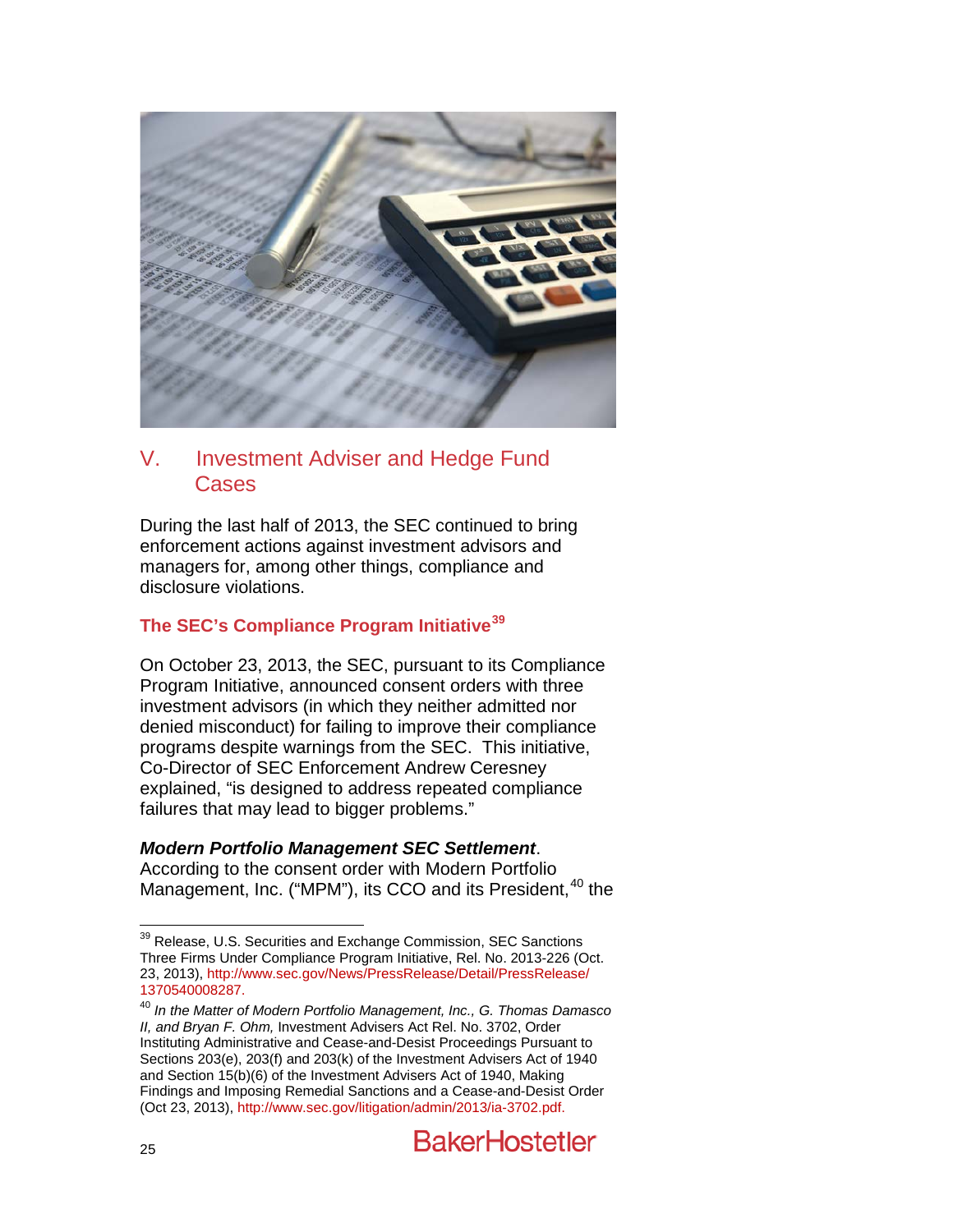respondents allegedly violated Sections 206(2) and 206(4) of the Investment Advisers Act of 1940 ("Advisers Act") and Rules  $206(4)$ -7 and  $206(4)$ -1(a)(5) thereunder by, among other things, repeatedly failing to conduct annual compliance reviews in 2006 and 2009 and making misleading disclosures in its marketing materials regarding its amount of assets under management, investment access, and performance. The SEC, in entering into the consent order with respondents, considered their cooperation and remedial measures, including that MPM engaged a compliance consultant to advise it on compliance issues during the SEC investigation. The respondents were all censured, required to cease and desist from committing future violations of the respective sections of the Advisers Act, and ordered to pay a civil penalty of \$75,000, \$50,000 and \$50,000, respectively. The order also required that the CCO and President complete compliance training and that MPM designate a new CCO and retain a compliance consultant for three years.

*Equitas SEC Settlements*. According to the consent order with Equitas Capital Advisors, LLC, Equitas Partners, LLC, their CEO and one of their respective CCOs, the respondents allegedly violated Sections 206(2), 206(4) and 207 of the Advisers Act and Rules 206(4)-7 and 206(4)- 1(a)(5) thereunder by, among other things, failing to conduct annual compliance reviews, failing to maintain written compliance policies and procedures, committing inadvertent billing errors, and making misrepresentations to clients about historical performance, compensation, conflicts of interest, and prior examination deficiencies. These alleged violations occurred despite warnings the SEC provided to the respondents in connection with their examinations in 2005, 2008 and 2011. $41$  The respondents were all required to cease and desist from committing future violations of the respective sections of the Advisers Act, the Equitas entities were both censured and ordered to pay a civil penalty of \$100,000 and the CEO was ordered to pay a civil penalty of \$35,000. The Equitas entities were also required to retain an independent compliance consultant for

<span id="page-26-0"></span> <sup>41</sup> *In the Matter of Equitas Capital Advisors, LLC, Equitas Partners, LLC, David S. Thomas, Jr, and Susan Christina,* Exchange Act Rel. No. 70743, Order Instituting Administrative and Cease-and-Desist Proceedings Pursuant to Sections 203(e), 203(f) and 203(k) of the Investment Advisers Act of 1940 and Section 15(b)(6) of the Securities Exchange Act of 1934, Making Findings and Imposing Remedial Sanctions and a Cease-and-Desist Order (Oct. 23, 2013)[, http://www.sec.gov/litigation/admin/2013/34-](http://www.sec.gov/litigation/admin/2013/34-70743.pdf) [70743.pdf.](http://www.sec.gov/litigation/admin/2013/34-70743.pdf)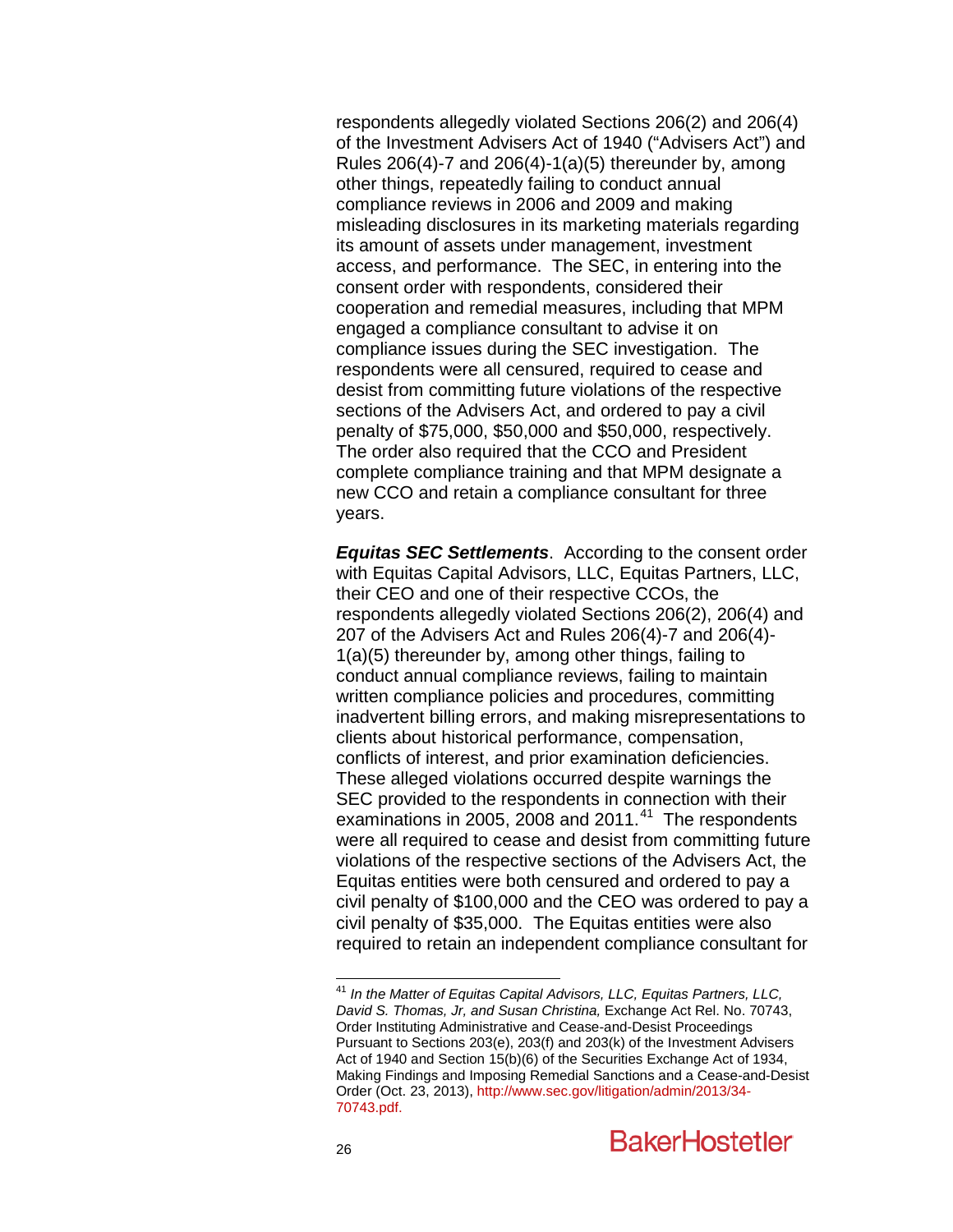three years and provide its advisory clients with a copy of the order.

In a separate consent order with the former CCO of Equitas Partners for alleged involvement with the same violations described above, the respondent was ordered to cease and desist from committing future violations of the respective sections of the Advisers Act, pay a civil money penalty of \$90,000 and provide a copy of the order to the clients that were overcharged.<sup>[42](#page-26-0)</sup> The SEC, in entering into the consent order with the respondent, considered his remedial acts, including relinquishing his role as CCO, hiring an independent compliance consultant, reimbursing some of his clients for improperly billed advisory fees and implementing a new, more automated billing system.

# **Sovereign International Asset Management[43](#page-27-0)**

On November 20, 2013, the SEC instituted administrative proceedings against two investment advisers for alleged violations of Section 17(a) of the Securities Act, Section 15(a) of the Exchange Act, Sections 206(1), 206(2), 206(3), 206(4) and 207 of the Advisers Act and Rules 204-3 and  $206(4)$ -2 thereunder.<sup>[44](#page-27-1)</sup> According to the order, the respondents (both managing partners and owners of Sovereign International Asset Management during the relevant time period) allegedly committed fraud by failing to truthfully inform clients about compensation received from offshore funds they recommended as safe investments despite substantial risks and red flags. The order also alleged that respondents violated the "custody rule" (which requires investment advisers to establish specific procedures to safeguard and account for client assets) by

 <sup>42</sup> *In the Matter of Stephen Derby Gisclair*, Exchange Act Rel. No. 70742, Order Instituting Administrative and Cease-and-Desist Proceedings Pursuant to Sections 203(f) and 203(k) of the Investment Advisers Act of 1940 and Section 15(b)(6) of the Securities Exchange Act of 1934, Making Findings, And Imposing Remedial Sanctions and a Cease-and-Desist Order (Oct. 23, 2013), http://www.sec.gov/litigation/admin/2013/34-70742.pdf.

<span id="page-27-0"></span><sup>&</sup>lt;sup>43</sup> Release, U.S. Securities and Exchange Commission, SEC Announces Fraud Charges Against Two Florida-Based Investment Advisers, Rel. No. 2013-245 (Nov. 20, 2013)[, http://www.sec.gov/News/PressRelease/](http://www.sec.gov/News/PressRelease/Detail/PressRelease/1370540393775)

<span id="page-27-1"></span>[Detail/PressRelease/1370540393775.](http://www.sec.gov/News/PressRelease/Detail/PressRelease/1370540393775)<br><sup>[44](http://www.sec.gov/News/PressRelease/Detail/PressRelease/1370540393775)</sup> In the Matter of Larry C. Grossman and Gregory J. Adams, Securities Act Rel. No. 9481, Order Instituting Administrative And Cease-And-Desist Proceedings Pursuant To Section 8A Of The Securities Act Of 1933, Sections 15(b) And 21C Of The Securities Exchange Act Of 1934, Sections 203(f) And 203(k) Of The Investment Advisers Act Of 1940, And Section 9(b) Of The Investment Company Act Of 1940 (Nov. 20, 2013), [http://www.sec.gov/litigation/admin/2013/33-9481.pdf.](http://www.sec.gov/litigation/admin/2013/33-9481.pdf)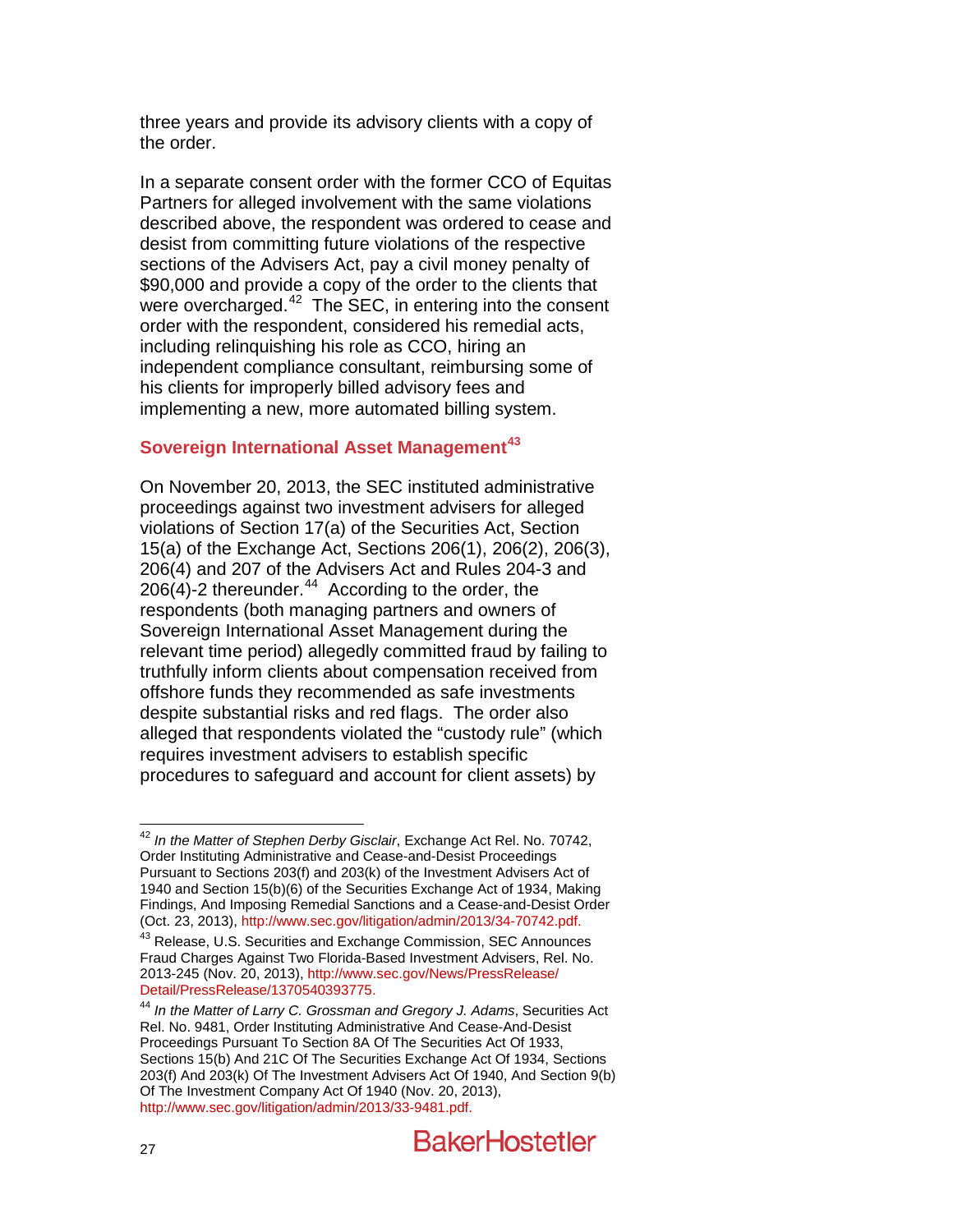pooling client money in a bank account controlled by a related entity.

In instituting the order, Director of the SEC's Miami Regional Office Eric I. Bustillo stated: "Investment advisers have a fiduciary duty to act in utmost good faith when recommending investments, and they must fully disclose all of the relevant facts to their clients."

A hearing before an administrative law judge is anticipated for early 2014.

# **Chariot Advisors, LLC[45](#page-27-1)**

On August 21, 2013, as part of an initiative to focus on Section 15(c) of the Investment Company Act of 1940 ("Investment Company Act"), the SEC instituted an administrative proceeding against an investment adviser and its former owner for allegedly misleading an investment fund's board of directors about the adviser's ability to conduct algorithmic currency trading, resulting in violations of Section 15(c) and 34(b) of the Investment Company Act and Sections 206(1), 206(2) and 206(4) of the Advisers Act and Rule 206(4)-8 thereunder. According to the order, Chariot Advisors, LLC and Elliot L. Shifman misled the board about the nature, extent, and quality of its services in two presentations to obtain the board's approval to manage the fund and ultimately caused misrepresentations and omissions in the fund's registration statement and prospectus filed with the SEC. In particular, after the fund was launched, Chariot allegedly hired a trader who exercised trade discretion to manage the fund's assets instead of implementing an algorithm model to perform the fund's currency trading.

In instituting the administrative proceeding, Co-Chief of the SEC's Asset Management Unit Julie M. Riewe stated: "It is critical that investment advisers provide truthful information to the directors of the registered funds they advise" because "[b]oth boards and advisers have fiduciary duties that must be fulfilled to ensure that a fund's investors are not harmed."

<span id="page-28-0"></span> <sup>45</sup> *In the Matter of Chariot Advisors, LLC and Elliott L. Shifman*, Exchange Act Rel. No. 70239, Order Instituting Administrative and Cease-and-Desist Proceedings Pursuant to Section 15(b)(6) of the Securities Exchange Act of 1934, Sections 203(e), and 203(k) of the Investment Advisers Act of 1940, and Sections 9(b) and 9(f) of the Investment Company Act of 1940 and Notice of Hearing (Aug. 21, 2013), [http://www.sec.gov/litigation/admin/2013/34-70239.pdf.](http://www.sec.gov/litigation/admin/2013/34-70239.pdf)

**BakerHostetler**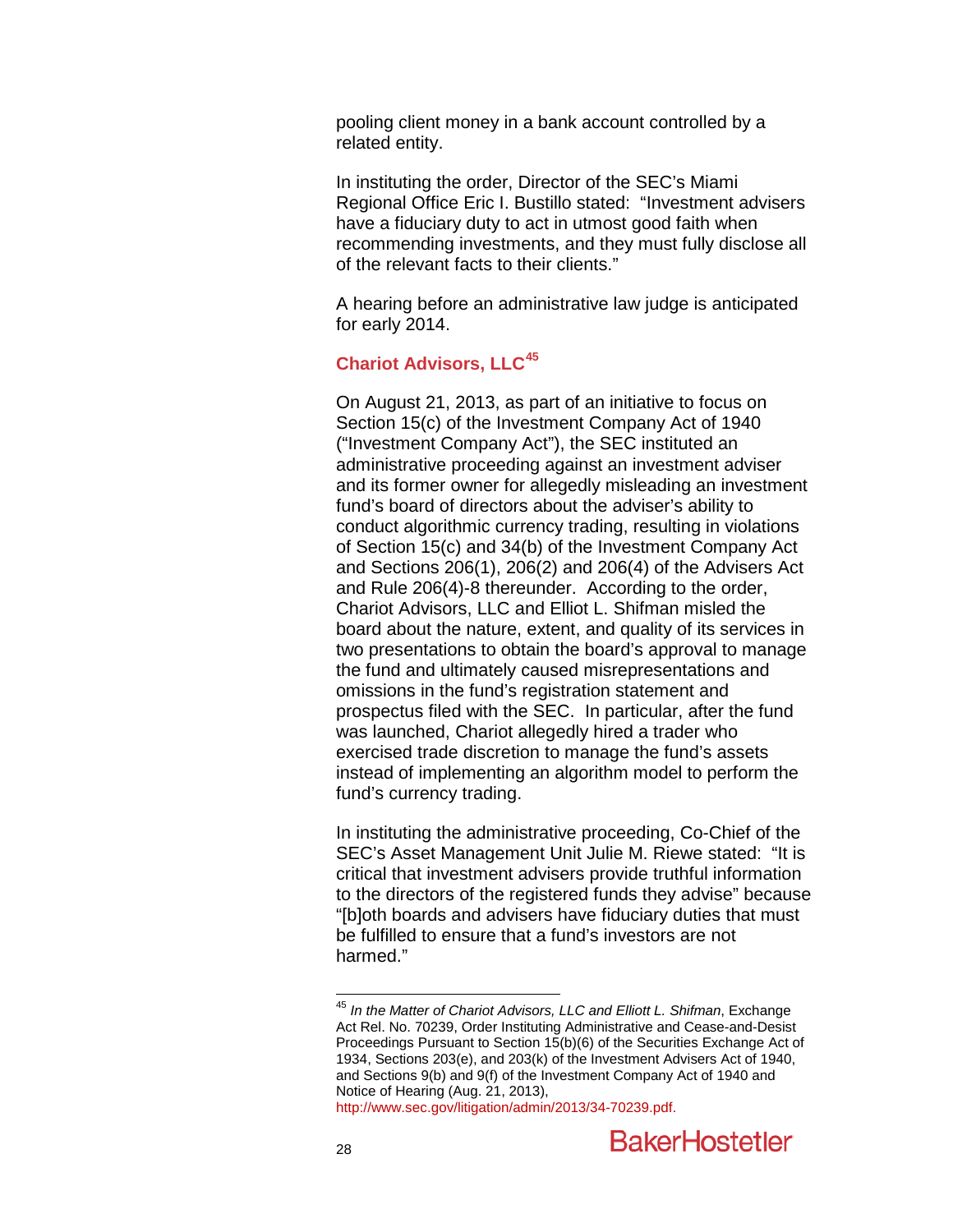According to the accompanying SEC release, this order is the third enforcement action related to this initiative over the past few years.<sup>[46](#page-28-0)</sup>

A hearing before an administrative law judge is scheduled for February 10, 2014. $47$ 

<span id="page-29-1"></span><sup>&</sup>lt;u>46</u><br>46 Release, U.S. Securities and Exchange Commission, SEC Charges North Carolina-Based Investment Adviser for Misleading Fund Board About Sarolina Based Investment Adviser for Misicading Fand Board About<br>Algorithmic Trading Ability, Rel. No. 2013-162 (Aug. 21, 2013),<br>http://www.sec.gov/News/PressRelease/Detail/PressRelease/1370539785773.

<span id="page-29-0"></span><sup>&</sup>lt;sup>47</sup> In the Matter of Chariot Advisors, LLC and Elliott L. Shifman, Admin. Proc. No. 3-24533, Prehearing Order (Jan. 14, 2014), [http://www.sec.gov/alj/aljorders/2014/ap-1169.pdf.](http://www.sec.gov/alj/aljorders/2014/ap-1169.pdf)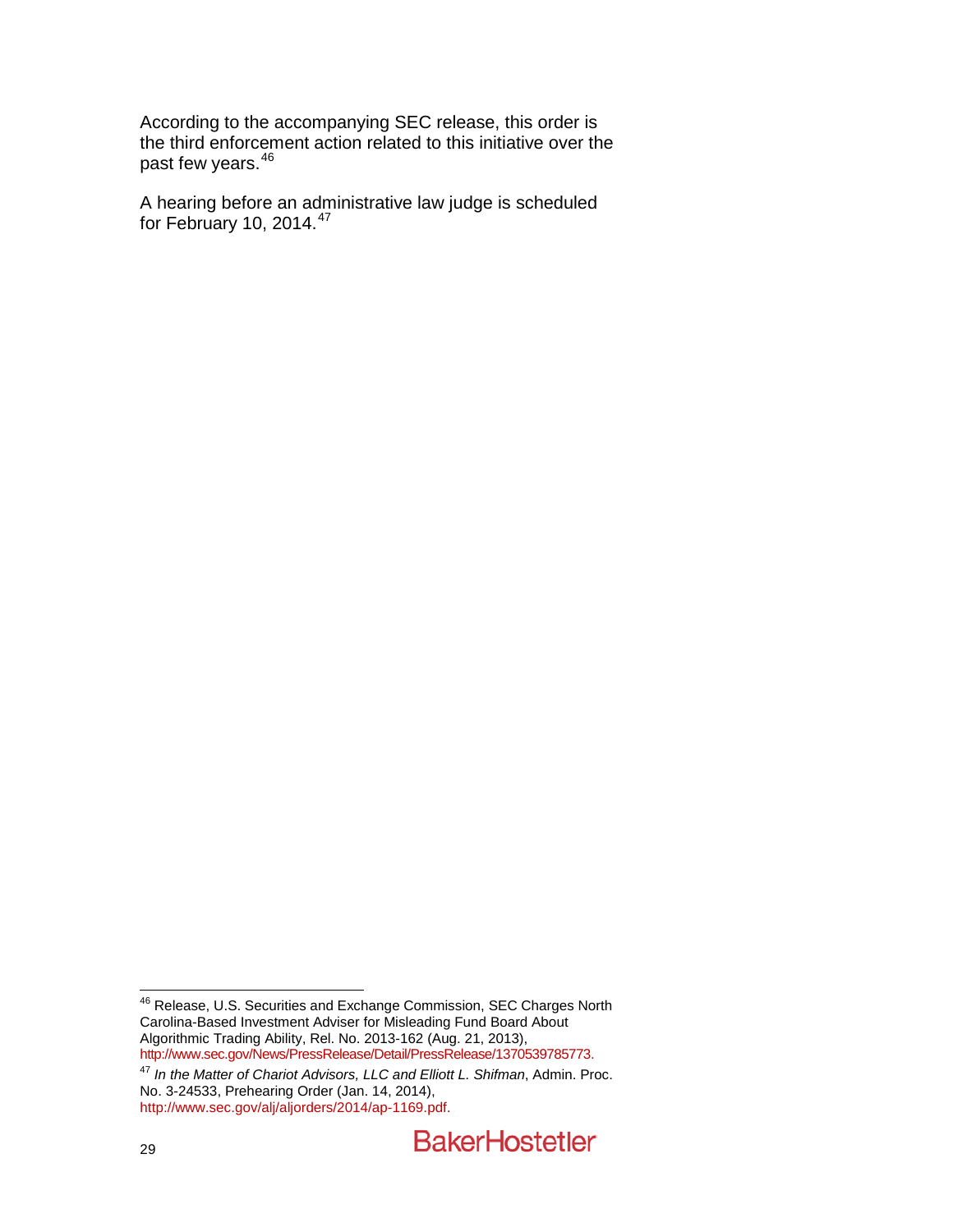

# VI. Commodities and Futures Regulation and Cases

The second half of 2013 witnessed significant regulatory and enforcement developments from the CFTC. As detailed more fully below, the CFTC issued guidance on the cross-border application of U.S. derivatives rules (which was challenged in federal court by financial industry groups), announced the settlement of its first ever "spoofing" case, entered into two additional settlements in connection with its LIBOR manipulation investigation<sup>[48](#page-29-1)</sup> and obtained court approval of its settlement with MF Global.<sup>[49](#page-30-0)</sup>

In fiscal year 2013, the CFTC opened 290 investigations, brought 83 actions and obtained \$1.7 billion in sanctions, including orders for more than \$1.5 billion in civil monetary penalties and more than \$200 million in restitution and disgorgement<sup>[50](#page-30-1)</sup> (approximately \$1.1 billion of the \$1.7 billion

 <sup>48</sup> Release, Commodity Futures Trading Commission, CFTC Charges ICAP Europe Limited, a Subsidiary of ICAP plc, with Manipulation and Attempted Manipulation of Yen Libor, Rel. No. PR6708-13 (Sept. 13, 2013), [http://www.cftc.gov/PressRoom/PressReleases/pr6708-13;](http://www.cftc.gov/PressRoom/PressReleases/pr6708-13) Release, Commodity Futures Trading Commission, Rabobank to Pay \$475 Million Penalty to Settle Manipulation and False Reporting Charges Related to LIBOR and Euribor, Rel. No. 6752-13 (Oct. 29, 2013),<br>http://www.cftc.gov/PressRoom/PressReleases/pr6752-13.

<span id="page-30-2"></span><span id="page-30-0"></span> $49$  Release, Commodity Futures Trading Commission, Federal Court in New York Orders MF Global Inc. to Pay over \$1 Billion in Restitution to Customers of MF Global Inc., Rel. No. PR6776-13 (Nov. 18, 2013), http://www.cftc.gov/PressRoom/PressReleases/pr6776-13.

<span id="page-30-1"></span> $50$  Release, Commodity Futures Trading Commission, CFTC Releases Enforcement Division's Annual Results, Rel. No. PR6749-13 (Oct. 24, 2013), http://www.cftc.gov/PressRoom/PressReleases/pr6749-13.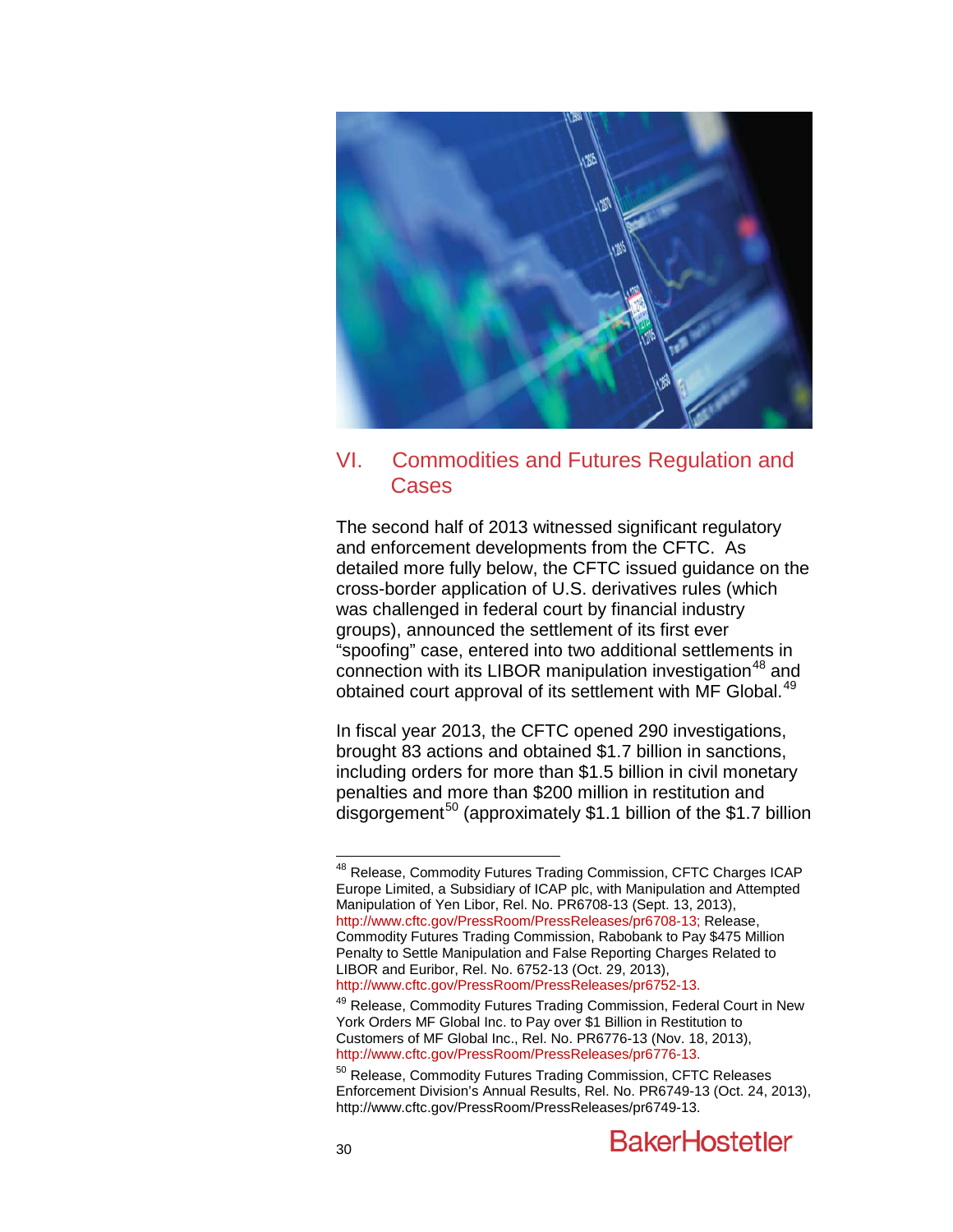came from settlements with three financial institutions in connection with the CFTC's LIBOR investigations).

### **CFTC Issues Guidance On Cross-Border Application of Derivatives Rules**

Title VII of Dodd-Frank granted the CFTC new powers to oversee the previously unregulated multitrillion dollar over-the-counter swaps market<sup>[51](#page-30-2)</sup> by requiring the CFTC, either individually or jointly with the SEC (which regulates securities-based swaps), to draft and implement a number of rules to regulate the swaps marketplace.

By way of background, Section 722(d) of Dodd-Frank amended the Commodity Exchange Act ("CEA") by adding Section 2(i), which states, among other things, that Dodd-Frank "shall not apply to activities outside the United States" unless those activities "have a direct and significant connection with activities in, or effect on, commerce of the United States." The CFTC has interpreted Section 2(i) of the CEA as "a clear expression of congressional intent" that the swaps provisions of Title VII apply beyond U.S. borders when certain circumstances are present.<sup>[52](#page-31-0)</sup>

On July 12, 2012, the CFTC published for public comment its "proposed interpretive guidance and policy statement" for the "Cross-Border Applications of Certain Swaps Provisions of the Commodity Exchange Act" ("Cross-Border Guidance").<sup>[53](#page-31-1)</sup> On July 26, 2013, the Cross-Border Guidance was finalized and became effective. Among other things, the Cross-Border Guidance addresses: (i) the scope of the term "U.S. Person"; (ii) when swap dealers and "major swap participants" who are not located in the United States must register with the CFTC; (iii) the scope of the term "foreign branch" of a U.S. bank; and (iv) "substituted compliance" for observation of foreign laws.

<span id="page-31-2"></span>In December 2013, the Securities Industry and Financial Markets Association ("SIFMA"), the International Swaps and Derivatives Association ("ISDA") and the Institute of International Bankers filed a lawsuit in the District Court for

 <sup>51</sup> Dodd-Frank Wall Street Reform and Consumer Protection Act of 2010 ("Dodd-Frank"), Public Law 111-203, 124 Stat. 1376, 1641-1802 (2010).

<span id="page-31-0"></span><sup>52</sup> Interpretive Guidance and Policy Statement Regarding Compliance With Certain Swap Regulations ("Cross-Border Guidance"), 17 Fed. Reg. 45292, 45298 (July 26, 2013).

<span id="page-31-1"></span><sup>&</sup>lt;sup>53</sup> Proposed Interpretive Guidance and Policy Statement Regarding Compliance With Certain Swap Regulations, 17 Fed. Reg. 41214 (July 12, 2012).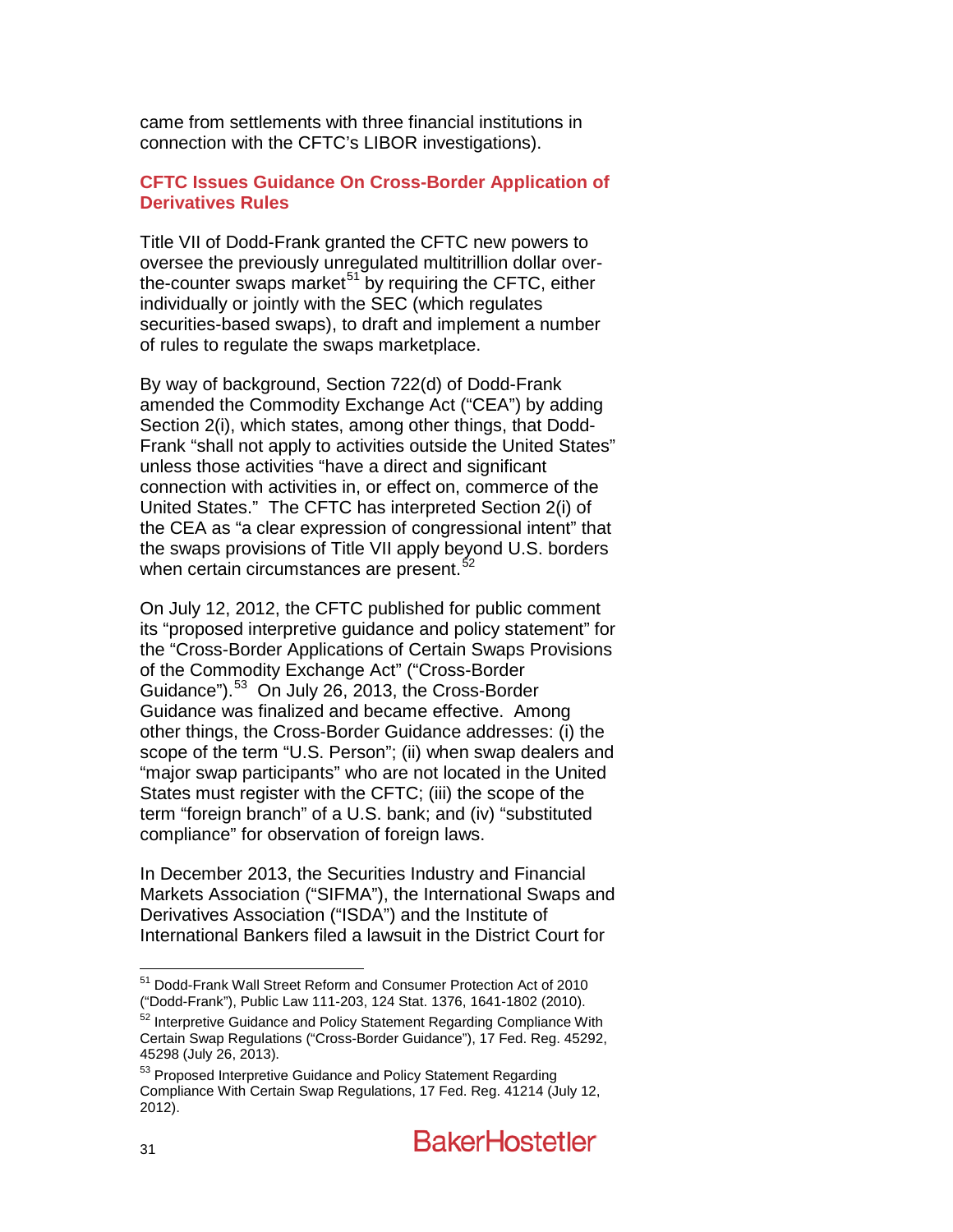the District of Columbia against the CFTC seeking to vacate the Cross-Border Guidance and enjoining the CFTC from giving extraterritorial effect to its swaps regulations until a "valid" rulemaking regarding extraterritorial application is completed."[54](#page-31-2)

The complaint argues, among other things, that the CFTC did not comply with the procedural requirements of the CEA and the Administrative Procedures Act in drafting the Cross-Border Guidance. According to the complaint, the CFTC violated these statutes when it failed to evaluate the costs and benefits of the Cross-Border Guidance, provide interested persons a sufficient opportunity to participate in the rulemaking, and respond adequately to the comments of interested persons. It also argues that, even though the CFTC drafted "guidance" and noted that its terms are nonbinding, the CFTC "has made clear at every turn that the [Cross-Border Guidance] is intended to bind Commission staff and the public." The case is still pending.

#### **The CFTC Brings Its First "Spoofing" Case Under Dodd-Frank**

In July 2013, the CFTC brought its first "spoofing" enforcement action under Dodd-Frank, simultaneously filing and settling charges against Panther Energy Trading LLC ("Panther") and its sole owner Michael J. Coscia.<sup>[55](#page-32-0)</sup> The CFTC's order requires that Panther pay \$2.8 million and bans it from trading for one year.<sup>[56](#page-32-1)</sup>

Section 747 of Dodd-Frank amended Section 4c(a) of the CEA to add Section 4c(a)(5), called "disruptive practices." Among other things, Section 4(c)(a)(5)(c) makes it unlawful for any person to engage in trading that "is of the character of, or is commonly known to the trade as, 'spoofing,'

 <sup>54</sup> Complaint, *Sec. Industry and Fin. Mkts. Ass'n v. Commodity Futures Trading Comm'n*, No. 13-CV-1916 (D.D.C. Dec. 4, 2013),

<span id="page-32-2"></span><span id="page-32-0"></span>[<sup>55</sup>](https://www.sifma.org/issues/item.aspx?id=8589946488) Release, Commodity Futures Trading Commission, CFTC Orders Panther Energy Trading LLC and its Principal Michael J. Coscia to Pay \$2.8 Million and Bans Them from Trading for One Year, for Spoofing in Numerous Commodity Futures Contracts, Rel. PR6649-13 (July 22, 2013), [http://www.cftc.gov/PressRoom/PressReleases/pr6649-13.](http://www.cftc.gov/PressRoom/PressReleases/pr6649-13)

<span id="page-32-1"></span><sup>56</sup> Order Instituting Proceedings Pursuant to Sections 6(c) and 6(d) of the Commodity Exchange Act, As Amended, Making Findings and Imposing Remedial Sanctions, In the Matter of Panther Energy Trading LLC and Michael J. Coscia, CFTC Docket No. 13-26, at 2, (July 22, 2013), [http://www.cftc.gov/ucm/groups/public/@lrenforcementactions/documents/le](http://www.cftc.gov/ucm/groups/public/@lrenforcementactions/documents/legalpleading/enfpantherorder072213.pdf) [galpleading/enfpantherorder072213.pdf.](http://www.cftc.gov/ucm/groups/public/@lrenforcementactions/documents/legalpleading/enfpantherorder072213.pdf)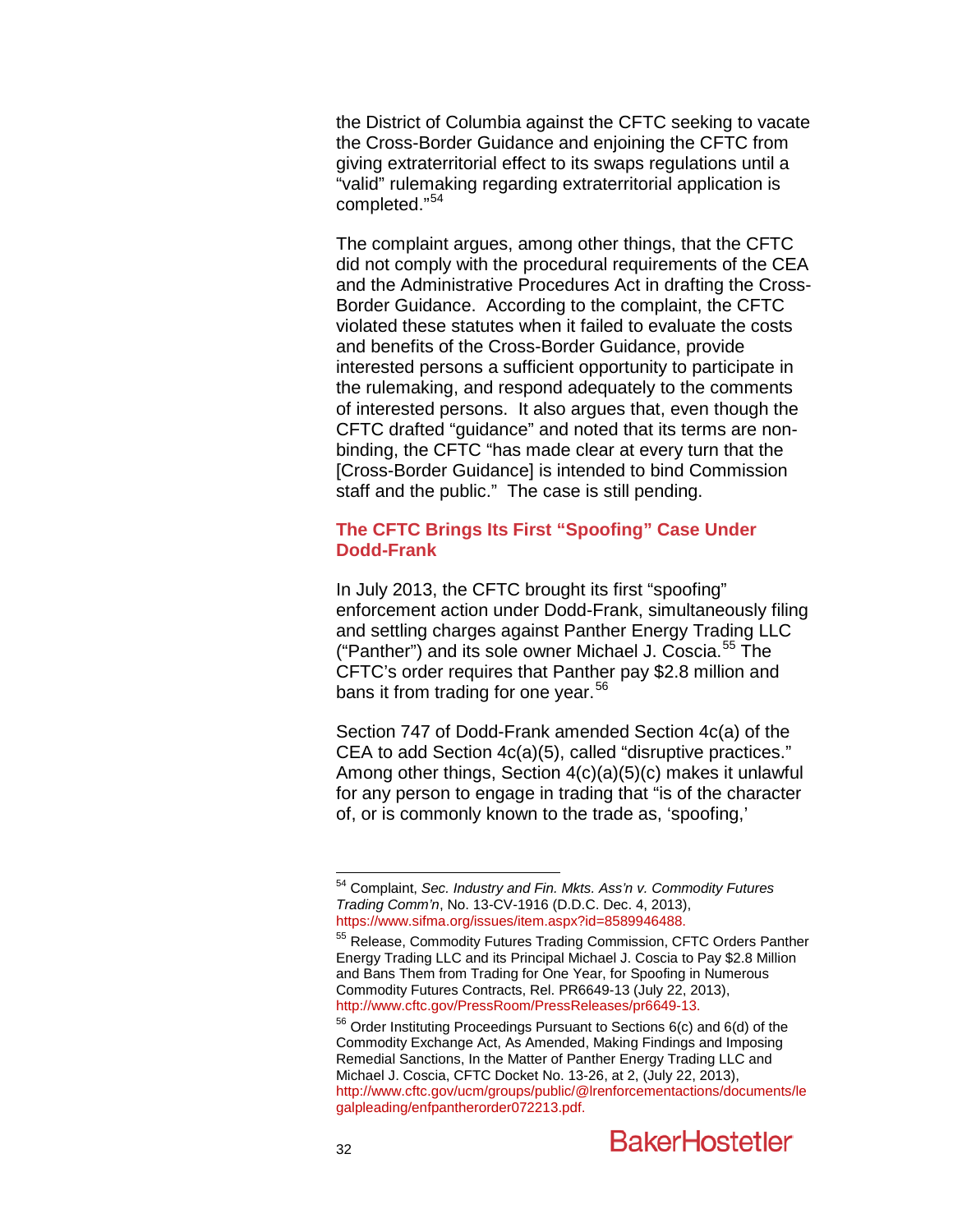(bidding or offering with the intent to cancel the bid or offer before execution)."

The CFTC's order (in which Panther neither admitted nor denied misconduct) detailed how, in 2011, Panther allegedly used a computer trading algorithm that was designed to rapidly place bids and offers and then to quickly cancel those bids and offers before execution to trade futures contracts in a number of commodities. For example, Panther allegedly placed offers to sell a small number of futures contracts immediately prior to placing orders to buy relatively large numbers of these same futures contracts, with bids at higher prices than current bids by other market participants. This trading sequence allegedly gave the market the impression that there was significant buying interest in the futures contract and suggested that prices would rise, which made other market participants buy the futures contracts Panther offered to sell. Panther then allegedly cancelled the buy orders before they were actually executed. The algorithm also allegedly operated in reverse, placing a small buy order, followed by large sell orders, which Panther would cancel before execution.

Panther's algorithmic system allegedly cancelled more than 98 percent of 400,000 large orders it placed on domestic commodities exchanges. The CFTC's order against Panther provided that Panther "intended when placing bids or offers to cancel the bids or offers prior to execution," and that they designed and used an algorithmic trading system to accomplish this result. Consistent with the CFTC's interpretive guidance on spoofing,  $57$  the order does not address Panther or Coscia having any intent to mislead the market.

# **Additional LIBOR Settlements**

<span id="page-33-0"></span>The second half of 2013 saw the CFTC settle with two additional financial institutions in connection with its investigation into manipulations of LIBOR: ICAP and

<sup>&</sup>lt;sup>57</sup> The CFTC's interpretive guidance on spoofing states that a violation requires a market participant to "act with some degree of intent, or scienter, beyond recklessness." While the guidance notes that commenters suggested that there must also be intent to "mislead the market," this was not incorporated. However, according to the guidance, "good faith" cancellations or modifications of orders that are part of a "legitimate, goodfaith attempt to consummate a trade" will not result in a spoofing violation. In distinguishing between "legitimate trading" and spoofing, the CFTC will "evaluate the market context, the person's pattern of trading activity (including fill characteristics), and other relevant facts and circumstances."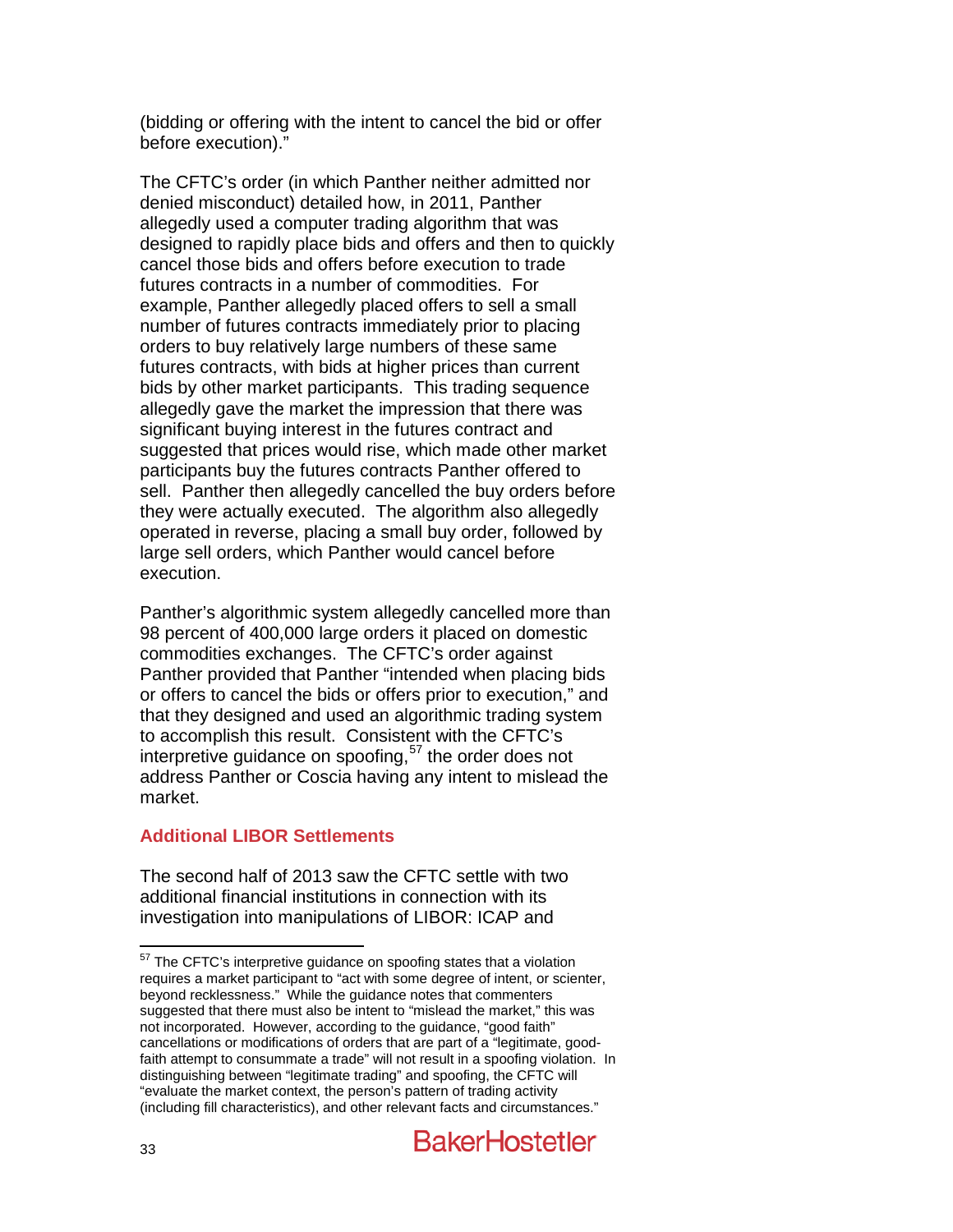Rabobank.[58](#page-33-0) These settlements (in which ICAP and Rabobank each neither admitted nor denied misconduct) were for \$65 million and \$475 million, respectively.

As detailed in [our 2012 Year-End Report,](http://www.bakerlaw.com/files/Uploads/Documents/News/Alerts/Sec%20Lit/2012-Sec-Year-End-Review.pdf) LIBOR is an interest rate supplied by the British Bankers Association ("BBA") that affects how consumers and companies around the world spend money, and is one of the most important benchmark interest rates in the world. Various member banks submit a daily estimate to the BBA of the rate at which they estimate they can borrow money. In the midst of the Financial Crisis, LIBOR took on new significance as a measure of bank health. The CFTC regulates futures and swaps that are priced based on benchmark rates such as LIBOR.

The CFTC brought and settled charges against ICAP for manipulation, attempted manipulation, false reporting and aiding and abetting derivatives traders' manipulation and attempted manipulation of LIBOR for Yen.<sup>[59](#page-34-0)</sup> From at least October 2006 to at least January 2011, ICAP brokers on its Yen derivatives and cash desks "knowingly disseminated false and misleading information" concerning Yen borrowing rates in an attempt to manipulate the Yen LIBOR. One ICAP broker allegedly received a bonus partly as a reward for manipulating LIBOR. ICAP brokers also pressured derivatives traders and bank employees who made LIBOR submissions to skew them in favor of a trader at another bank.

The CFTC also brought and settled charges against Rabobank for false reporting, attempted manipulation of LIBOR for various currencies, and aiding and abetting the attempts of derivatives traders at other banks to manipulate LIBOR for various currencies.<sup>60</sup> From at least mid-2005

<sup>58</sup> Release, Commodity Futures Trading Commission, CFTC Charges ICAP Europe Limited, a Subsidiary of ICAP plc, with Manipulation and Attempted Manipulation of Yen Libor, Rel. No. PR6708-13 (Sept. 13, 2013) [http://www.cftc.gov/PressRoom/PressReleases/pr6708-13;](http://www.cftc.gov/PressRoom/PressReleases/pr6708-13) Release, Commodity Futures Trading Commission, Rabobank to Pay \$475 Million Penalty to Settle Manipulation and False Reporting Charges Related to LIBOR and Euribor, Rel. No. 6752-13 (Oct. 29, 2013),

<span id="page-34-2"></span>[http://www.cftc.gov/PressRoom/PressReleases/pr6752-13.](http://www.cftc.gov/PressRoom/PressReleases/pr6752-13)

<span id="page-34-0"></span><sup>&</sup>lt;sup>59</sup> In the Matter of ICAP Europe Limited, Order Instituting Proceedings Pursuant to Sections 6(c) and 6(d) of the Commodity Exchange Act Making Findings And Imposing Remedial Sanctions, CFTC Docket No. 13-38 (Sept. 25, 2013),<br>http://online.wsj.com/public/resources/documents/cftcorder0925.pdf.

<span id="page-34-1"></span> $60$  In the Matter of Coöperatieve Centrale Raiffeisen-Boerenleenbank B.A., Order Instituting Proceedings Pursuant To Sections 6(c) and 6(d) of the Commodity Exchange Act Making Findings And Imposing Remedial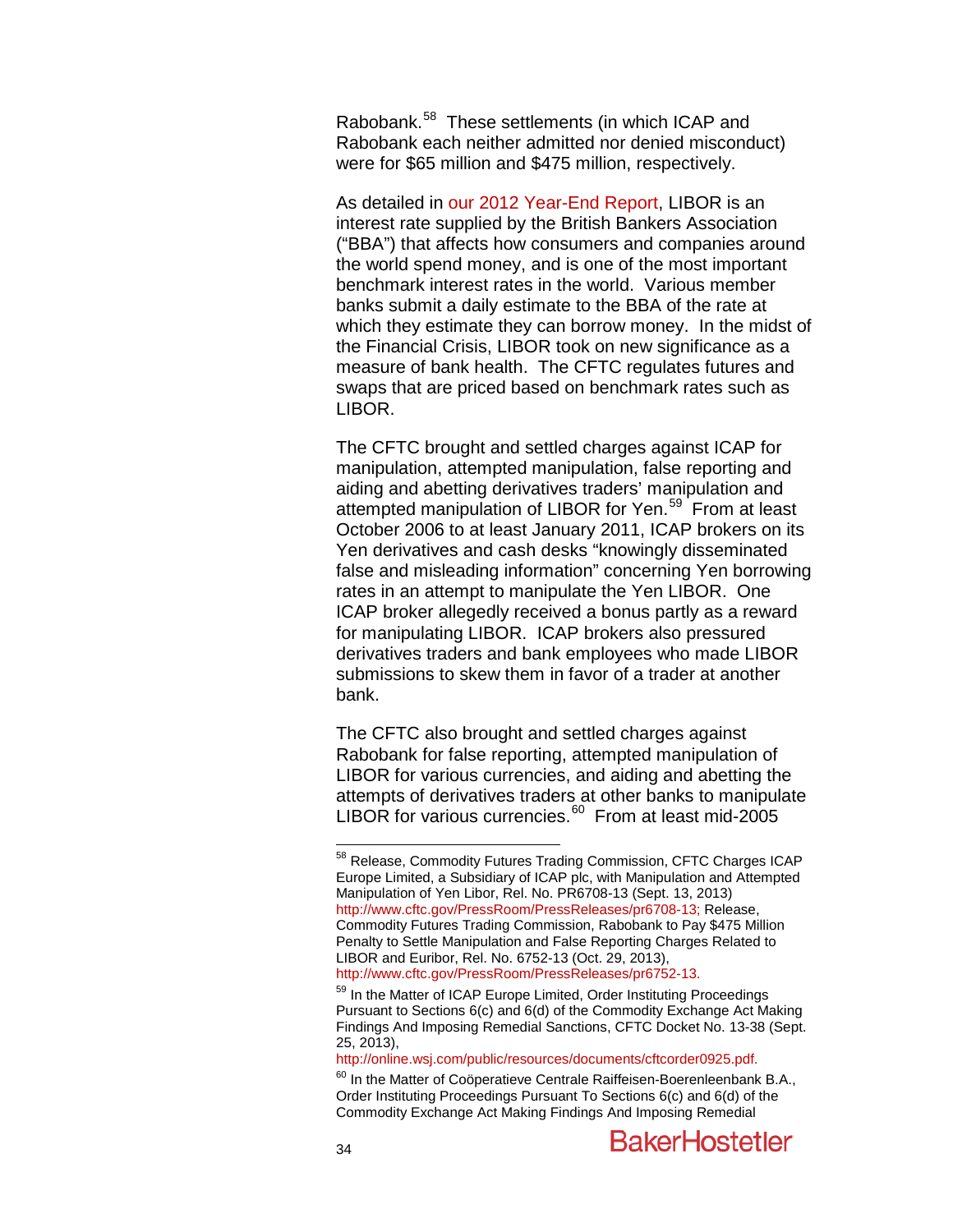through early 2011, Rabobank traders, some of whom also would make LIBOR submissions, accommodated their fellow trader's requests to make favorable LIBOR submissions to benefit their trading positions, making submissions described by traders as "ridiculous," "obscenely high," and "silly low." In addition to the penalty, Rabobank has to adhere to specific undertakings to ensure the integrity of its LIBOR and other benchmark submissions.

### **MF Global Settlement Receives Court Approval**

As discussed in [our 2013 Mid-Year Report,](http://www.bakerlaw.com/files/Uploads/Documents/News/Alerts/Sec%20Lit/2013SecuritiesLitigationMidYearUpdate.pdf) the CFTC initiated an action against MF Global Inc., its parent company MF Global Holdings Ltd. (collectively "MF Global"), its former CEO Jon Corzine, and former assistant Treasurer Edith O'Brien for both failure to segregate and misuse of customer funds. In June 2013, the CFTC entered into a settlement with MF Global. This settlement received court approval on November 8, 2013. $^{61}$  The consent order required that MF Global admit to the allegations pertaining to its wrongdoing, pay \$1.212 billion in restitution to customers of MF Global Inc. to ensure customers recover the losses they sustained when MF Global failed in the fall of 2011, and pay a \$100 million civil monetary penalty after MF Global has fully paid its customers and certain other creditors entitled to priority under the bankruptcy law. The CFTC's action against the other defendants is still pending.

 Sanctions, CFTC Docket No. 14-02 (Oct. 29, 2013), [http://www.cftc.gov/ucm/groups/public/@lrenforcementactions/](http://www.cftc.gov/ucm/groups/public/@lrenforcementactions/documents/legalpleading/enfrabobank102913.pdf)<br>documents/legalpleading/enfrabobank102913.pdf.

 $61$  Release, Commodity Futures Trading Commission, Federal Court in New York Orders MF Global Inc. to Pay over \$1 Billion in Restitution to Customers of MF Global Inc., Rel. No. PR6776-13 (Nov. 18, 2013), [http://www.cftc.gov/PressRoom/PressReleases/pr6776-13;](http://www.cftc.gov/PressRoom/PressReleases/pr6776-13) Final Consent Order of Restitution, Civil Monetary Penalty and Ancillary Relief Against MF Global Inc., Commodity Futures Trading Comm'n v. MF Global Inc., 13-CV-04463 (S.D.N.Y. Nov. 8, 2013),

<span id="page-35-0"></span>[http://www.cftc.gov/ucm/groups/public/@lrenforcementactions/documents/](http://www.cftc.gov/ucm/groups/public/@lrenforcementactions/documents/enforcementaction/enfmfglobalorder110813.pdf) [enforcementaction/enfmfglobalorder110813.pdf.](http://www.cftc.gov/ucm/groups/public/@lrenforcementactions/documents/enforcementaction/enfmfglobalorder110813.pdf)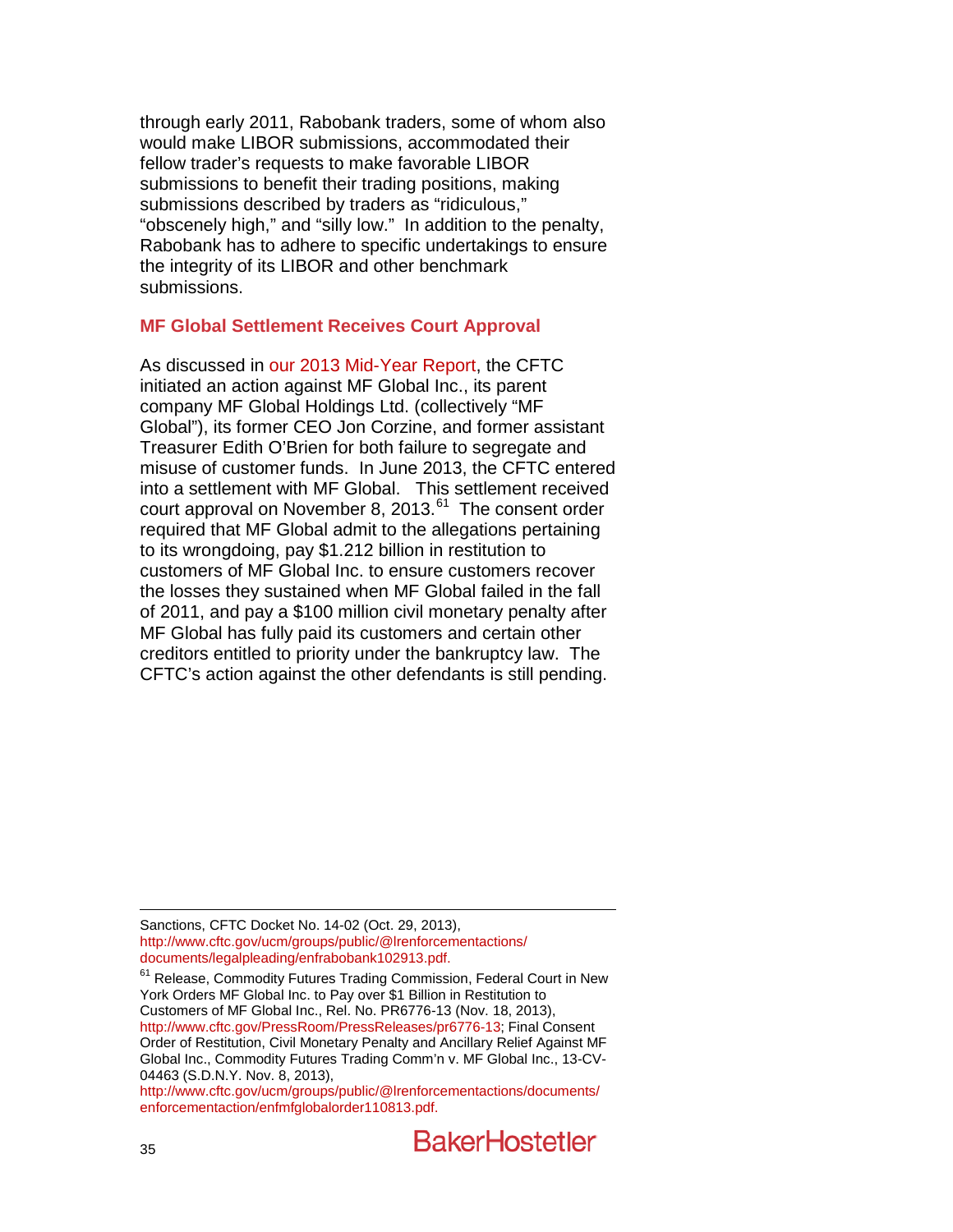

VII. Recent SEC Policy and Regulatory **Developments** 

## **Enhanced Reporting and Auditing Standards for Broker-Dealers**

On July 31, 2013, the SEC voted to increase reporting requirements of broker-dealers to further protect customers by a 3-2 vote. These rules were primarily designed to enhance accounting requirements already imposed on broker-dealers through the Net Capital Rule, Customer Protection Rule, Quarterly Security Count Rule and selfregulatory organization ("SRO") rules that require the issuance of statements at least quarterly.<sup>62</sup>

The SEC has distinguished between the requirements it imposes on broker-dealers that maintain custody of customer assets and those that do not. Broker-dealers that maintain custody of client assets must file a "compliance report" with the SEC that verifies adherence to capital requirements to protect customer assets. A broker-dealer that does not maintain custody of customer assets must file a report stating as much, referred to as an "exemption report." Both firms that file compliance reports and firms that file exemption reports with the SEC must engage a Public Company Accounting Oversight Board ("PCAOB") registered independent accounting firm to prepare a report based on statements contained in the SEC report.

<span id="page-36-0"></span><sup>&</sup>lt;sup>62</sup> Release, U.S. Securities and Exchange Commission, SEC Adopts Rule to Increase Protections for Investors With Assets Being Held By Broker-Dealers, Rel. No. 2013-141 (July 31, 2013), [http://www.sec.gov/News/PressRelease/Detail/PressRelease/1370539740621.](http://www.sec.gov/News/PressRelease/Detail/PressRelease/1370539740621)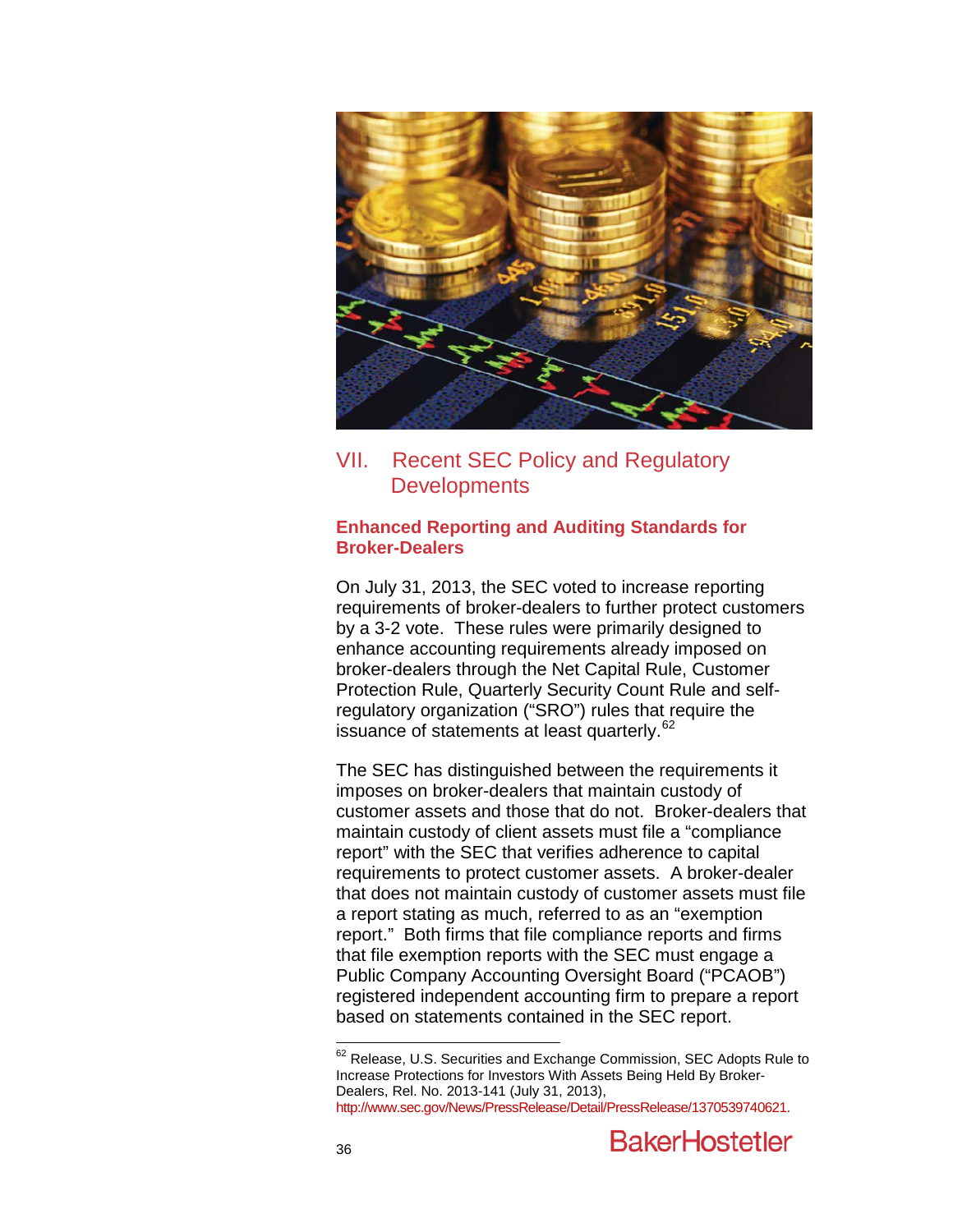Additionally, these reviews must comport to PCAOB standards rather than the Generally Accepted Accounting Standards that were previously required.

Under the new rules, all registered broker-dealers are required to file a new quarterly report with the SEC, referred to as the Form Custody report. This report will detail the means by which a broker-dealer maintains customer cash and securities. The amendments also require that all broker-dealers permit SEC and SRO staff to inspect all independent accounting documentation and work papers, provided such a request is made in writing. This inspection requirement pertains to both firms that maintain customer assets and those that do not.

## **SEC Clarification of Requirements Originally Imposed by Regulation SHO**

On August 9, 2013, the SEC posted a risk alert to clarify Regulation SHO's restrictions on short selling.<sup>63</sup> Regulation SHO requires that a short seller have a reasonable belief that it can borrow and deliver before the sale occurs. Regulation SHO further provides that if the security cannot be located, then the participant (excluding bona fide market makers) must close out its position in that security no later than the third business day after the settlement date. This closeout can be achieved by "borrowing or purchasing securities of a like kind and quantity."

The SEC itemized numerous practices that it deemed to be attempts to evade this closeout requirement. As OCIE Director Andrew Borden noted, this non-exhaustive list should "help broker-dealers and their correspondent clearing firms avoid the regulatory and reputational risks that are posed by these activities."

### **Chair White Spearheads Efficiency and Functionality Reforms With Industry Leaders**

In the wake of the three hour paralysis of NASDAQ on August 22, 2013, Chair Mary Jo White called for a meeting with the leaders of equities and options exchanges, FINRA, Depository Trust Clearing Corporation and the Options Clearing Corporation. The purpose of the meeting was to emphasize that an efficient and functional market system

<span id="page-37-0"></span> $63$  Release, U.S. Securities and Exchange Commission, SEC Issues Risk Alert On Options Trading Used To Evade Short-Sale Requirements, Rel. No. 2013-151 (Aug. 9, 2013),

[http://www.sec.gov/News/PressRelease/Detail/PressRelease/1370539762224.](http://www.sec.gov/News/PressRelease/Detail/PressRelease/1370539762224)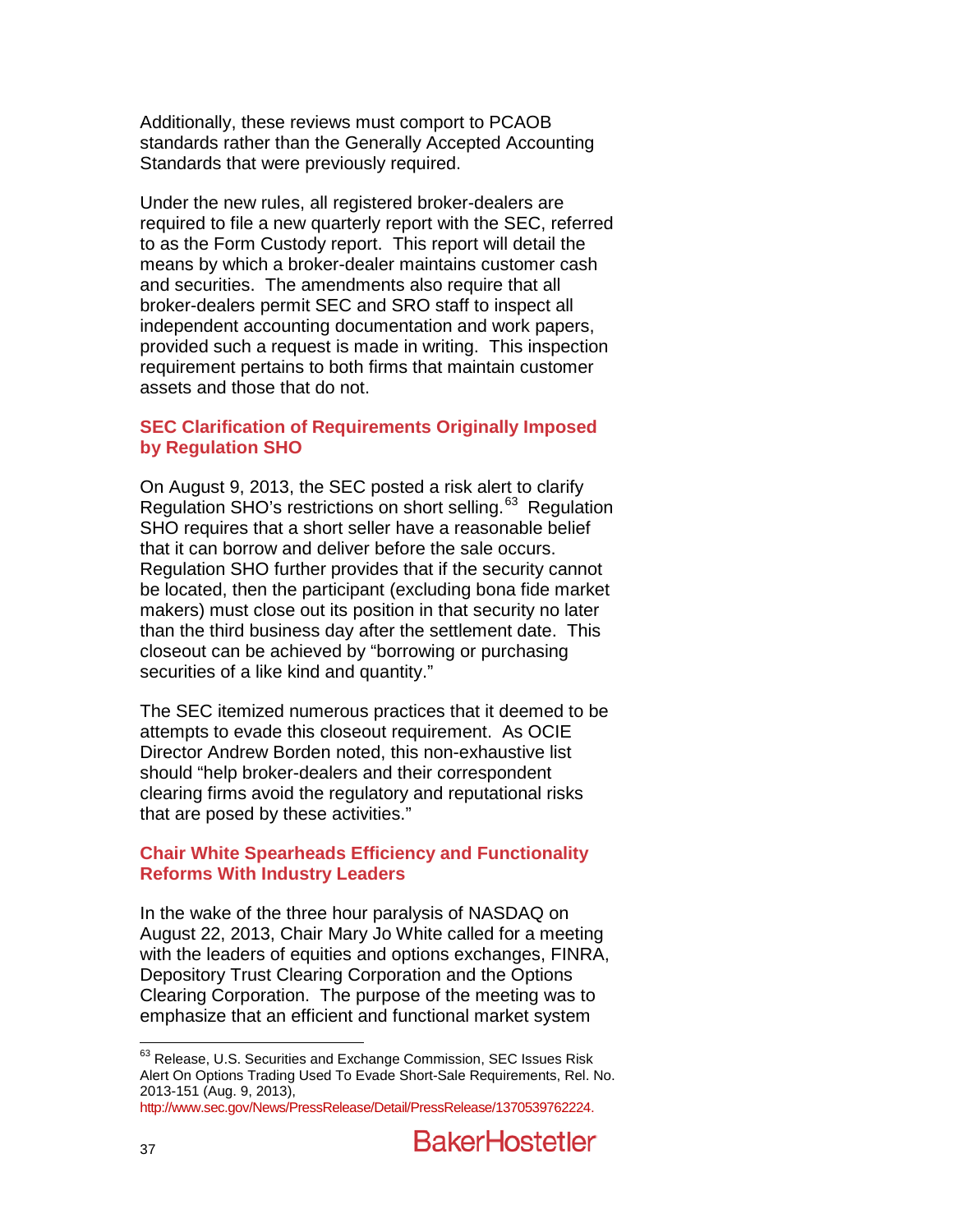can only be achieved with cooperation and collaboration. To this end, Chair White instructed that each attendee work together to ensure that the market systems continue to work together for the good of the investing public.  $64$ 

Chair White identified certain next steps that the industry leaders should examine to avoid similar interruptions in the future, including:

- Market participants must submit detailed action plans to lay a ground work of what should be included in reliable securities information processors and other critical infrastructure systems testing and reporting;
- Market participants should develop plans to effectively address issuance, effectiveness, and communication of regulatory halts;
- Market participants should endeavor to review trade breaks as well as procedure to re-open trading after a halt has been lifted; and
- Exchanges should have the ability to use a kill switch to cease trading in the event of technological failure.

In furtherance of this meeting, on November 12, 2013, FINRA announced that the SROs, working in conjunction with the SEC, had come to a general agreement on certain recommendations and preliminary implementation timetables that would be presented in subsequent rule filings subject to public comment and SEC approval.<sup>[65](#page-38-0)</sup>

#### **SEC Introduces Enhanced Website to Increase Investor Access to Information**

On October 9, 2013, the SEC published its Market Information Data Analytics System ("MIDAS") on [its](http://www.sec.gov/marketstructure)  [website,](http://www.sec.gov/marketstructure) to grant real-time access to comparative analytics, research and metrics that were previously only available to sophisticated market participants.

<span id="page-38-1"></span> $^{64}$  Release, U.S. Securities and Exchange Commission, SEC Chair White Statement on Meeting with Leaders of Exchanges, Rel. No. 2013-178 (Sept. 12, 2013), [http://www.sec.gov/News/PressRelease/Detail/PressRelease/](http://www.sec.gov/News/PressRelease/Detail/PressRelease/1370539804861) [1370539804861.](http://www.sec.gov/News/PressRelease/Detail/PressRelease/1370539804861)

<span id="page-38-0"></span><sup>&</sup>lt;sup>65</sup> Release, FINRA Self-Regulatory Organization Response to SEC for Strengthening Critical market Infrastructure (November 12, 2013), [http://www.finra.org/Newsroom/NewsReleases/2013/P383597.](http://www.finra.org/Newsroom/NewsReleases/2013/P383597)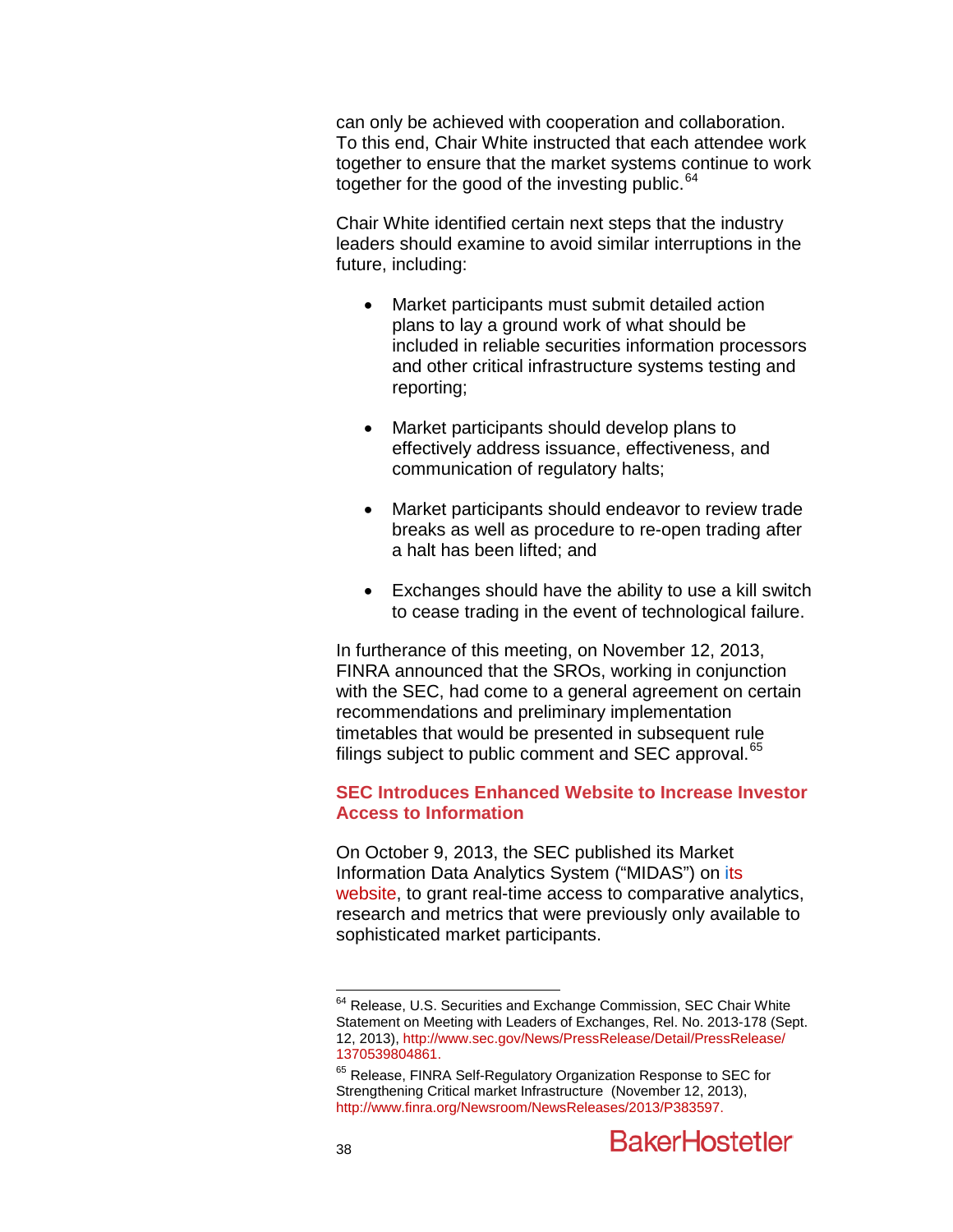Through MIDAS, the SEC hopes to share "the data and related observations [to] address the nature and quality of displayed liquidity across the full range of U.S.-listed equities from the lifetime of quotes and the speed of the market to the nature of cancellations."<sup>[66](#page-38-1)</sup> MIDAS is one of the SEC's "wide-ranging effort[s] to seek out better sources of data to better assess today's complex markets."<sup>[67](#page-39-0)</sup> Other efforts include the Consolidated Audit Trail and cooperation with initiatives of other domestic and foreign regulators to analyze equity trading in a broader sense.

### **FINRA's Report on Conflict of Interest**

FINRA published a report in October 2013 that sought to identify best practices that they had observed at member firms concerning conflict of interest procedures. While the guidance in the report is merely precatory, FINRA warned that, "if firms do not make adequate progress on conflicts management, FINRA will evaluate whether rulemaking to require reasonable policies to identify, manage and mitigate conflicts would enhance investor protection."<sup>[68](#page-39-1)</sup> FINRA identified three areas on which firms would need to focus: (i) enterprise level frame works to identify and manage conflicts of interest; (ii) approaches to handling conflicts of interest inherent in the development and marketing new financial products; and (iii) compensation related practices.

First, the report recommended that firms establish a structure in which they can identify and effectively manage conflicts of interest through "underlying ethics culture, organizational structures, policies, processes, and incentive structures." FINRA observed that a number of firms established a top down approach to conflict of interest management, which includes elevated ethics and a customer first approach.

Second, the report recognized that while strong frameworks are essential to a responsible firm policy, new products could indeed raise new areas of conflict that need to be

[http://www.sec.gov/News/PressRelease/Detail/PressRelease/1370539865877.](http://www.sec.gov/News/PressRelease/Detail/PressRelease/1370539865877)

<span id="page-39-0"></span> $67$  Speech, Focusing on the Fundamentals: The Path to Address Equity Market Structure, Delivered by SEC Chair Mary Jo White, before the Security Traders Association 80<sup>th</sup> Annual Market Structure Conference (Oct.<br>2, 2013), http://www.sec.gov/News/Speech/Detail/Speech/1370539857459.

<sup>&</sup>lt;sup>66</sup> Release, U.S. Securities and Exchange Commission, SEC Launches Market Structure Data and Analysis Website, Rel. No. 2013-217 (Oct. 9, 2013),

<span id="page-39-2"></span><span id="page-39-1"></span><sup>&</sup>lt;sup>68</sup> See FINRA Report on Conflicts of Interest (Oct. 2013), [http://www.finra.org/web/groups/industry/@ip/](http://www.finra.org/web/groups/industry/@ip/@reg/@guide/documents/industry/p359971.pdf) [@reg/@guide/documents/industry/p359971.pdf.](http://www.finra.org/web/groups/industry/@ip/@reg/@guide/documents/industry/p359971.pdf)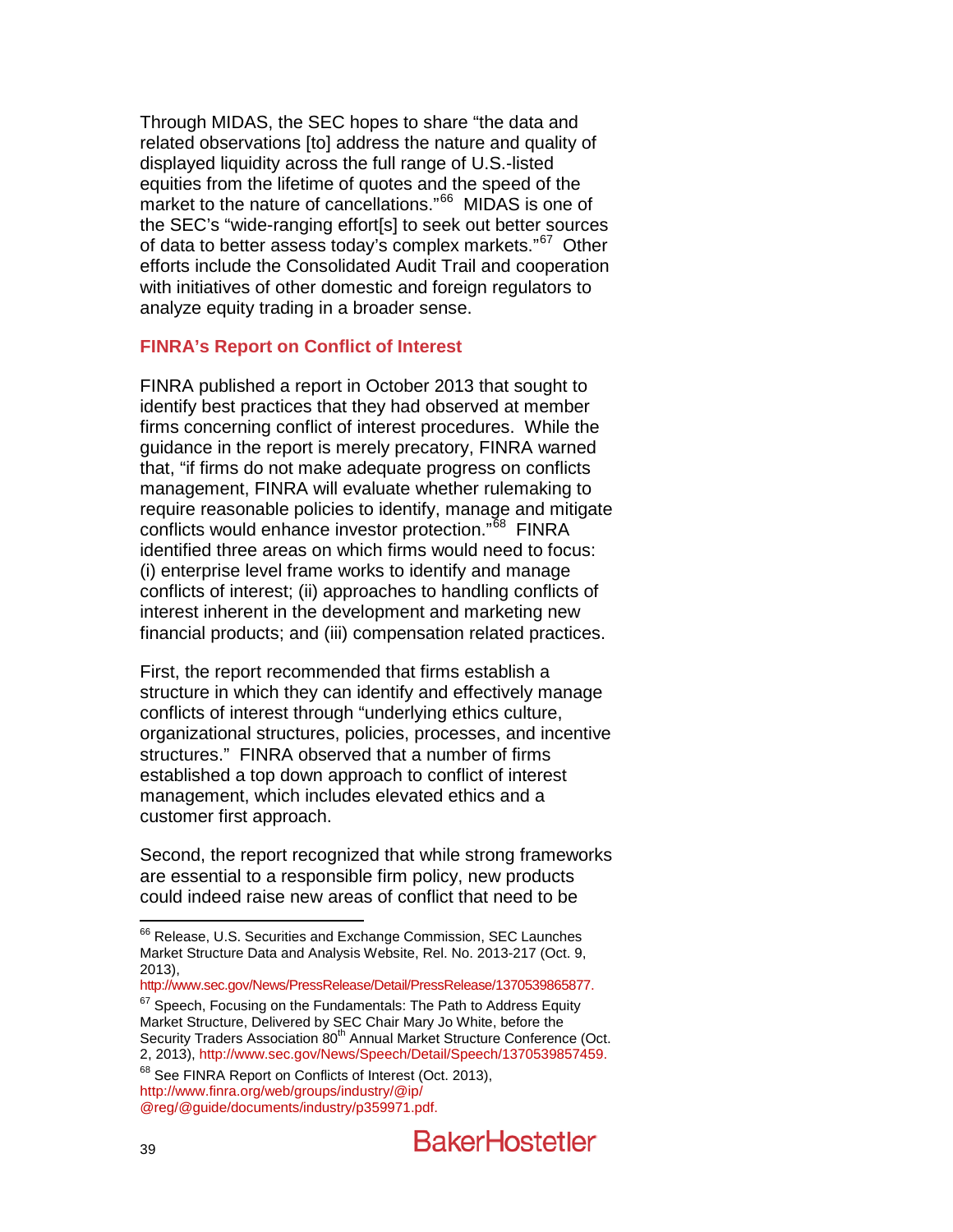addressed. Firms can effectively detect and mitigate these potential conflicts of interest through a thorough and open review process both before and after the launch of a new financial product. To this end, firms should review products for potential conflicts, openly report such conflicts, avoid potentially conflicted distribution channels, and further review the product in question once it has been offered to the marketplace.

Third, the report cautioned firms about structuring registered representatives' compensation in a way that could undermine that representative's investment recommendations. FINRA observed that certain firms practice neutral compensation structures that eliminate differences in broker compensation among products to create less incentive to endorse certain products. Additionally, FINRA recognized that "supervision and surveillance" of registered representatives and their recommendations is particularly important as they reach potential compensation thresholds to avoid prohibited practices such as churning. FINRA advocates that firms pay particular attention to registered representatives' activities as clients approach important milestones in their investment life, such as retirement or 401(k) rollovers.

#### **Volcker Rule**

<span id="page-40-0"></span>On December 10, 2013, the final rule implementing the provision of the Dodd-Frank Act, commonly known as the Volcker Rule, was adopted by the Federal Reserve Board, the CFTC, the FDIC, the OCC, and the SEC.<sup>[69](#page-39-2)</sup> The Volcker Rule generally consists of three major components: (i) the proprietary trading prohibition, (ii) the covered funds prohibition and (iii) compliance requirements.

**Proprietary Trading**. The Volcker Rule prohibits insured depository institutions and their affiliates ("banking entities") from engaging in propriety trading, unless they are subject to one of its exemptions including, among others, underwriting activities, market-making, risk-mitigating hedging, trading in certain government obligations, and certain trading activities of foreign banking entities.

For example, proprietary trading is allowed if a banking entity acts as an underwriter when distributing securities where its underwriting position is related to that distribution and the institution's position does not exceed the

 <sup>69</sup> 12 U.S.C. § 1851.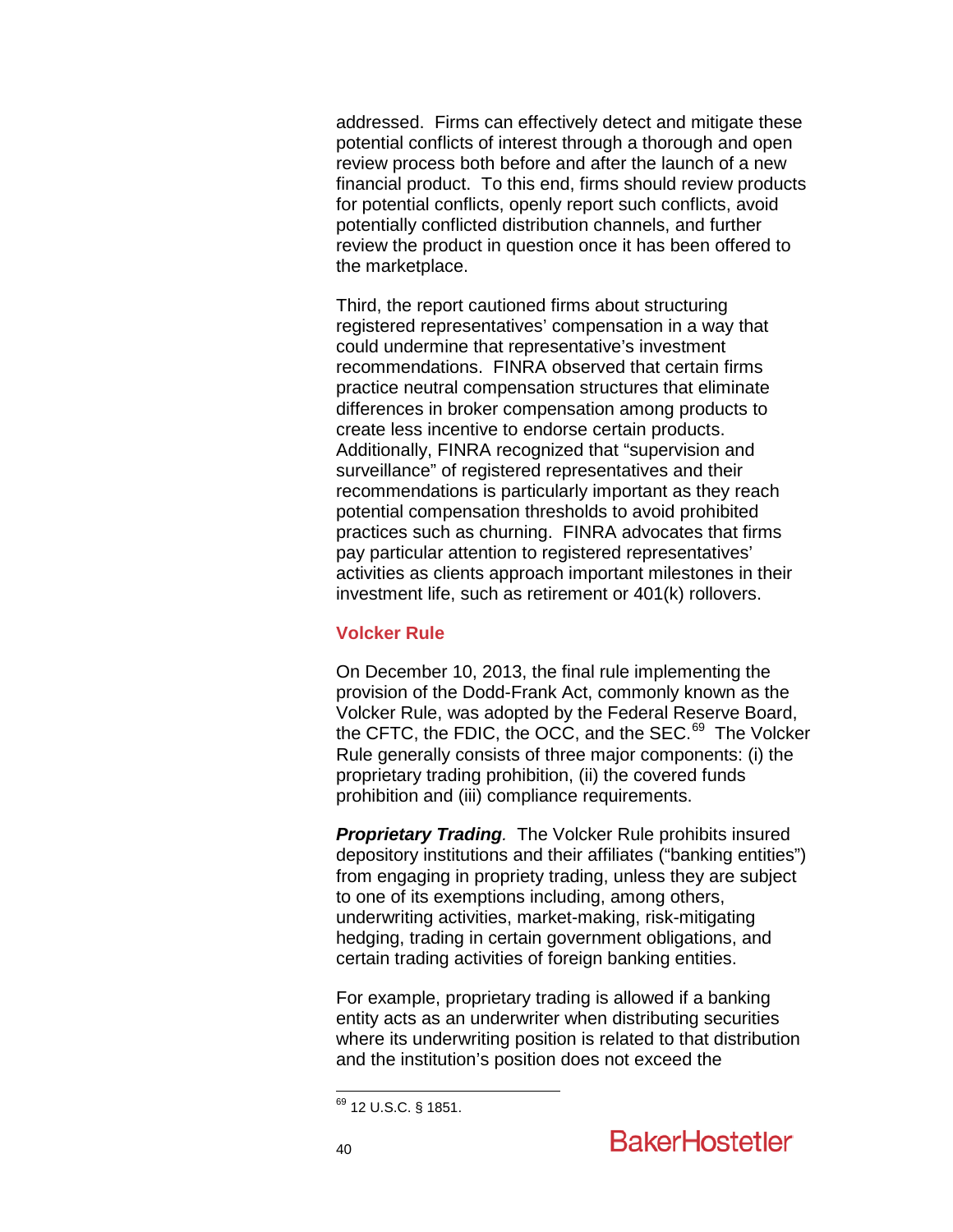reasonably expected near-term demands of its customers. Similarly, market-making activities are allowed so long as the trading desk's inventory in financial instruments does not exceed the reasonably expected near-term demands of its customers. Customer demands are based on among others things historical demand and certain market factors. Hedging is also allowed, however, a hedge must demonstrably reduce or significantly mitigate specific identifiable risks.

The proprietary trading prohibition will likely be subject to regulatory interpretation based on these broad exemptions. In particular, the permissibility of a trade depends on the facts and circumstances in which it is made and whether a banking entity is able to show that it had reasonable expectations that it could meet the expected near-term needs of its customers.

*Covered Funds.* Under the Volcker Rule, banking entities are prohibited from owning and sponsoring hedge funds and private equity funds known as "covered funds." A covered fund is defined as any issuer that would be considered an investment company under the Investment Company Act, if it is not already excluded by Sections 3(c)(1) or 3(c)(7), or certain foreign funds and commodity pools. As an exception to this prohibition, banking entities are permitted to invest in or sponsor a covered fund in connection with the organization and offering of the fund, underwriting or market-making activities, certain types of risk-mitigation hedging, foreign activities, and insurance company activities.

*Compliance.* Banking entities will be required to employ compliance procedures based on their respective size and complexity. Generally, banking entities will need to establish internal compliance programs that are designed to ensure and monitor compliance with the Volcker Rule, including employing written policies and procedures dealing with trading activity, committing adequate resources to oversee and independently test the program, and implementing internal controls. Larger banking entities will have to establish a more robust program, including a CEO attestation.

*Effective Date.* The Volcker Rule will become effective on April 1, 2014. The Federal Reserve Board has extended the conformance period until July 21, 2015. Reporting requirements will roll out based on the size of the financial institution. Banking entities with \$50 billion or more in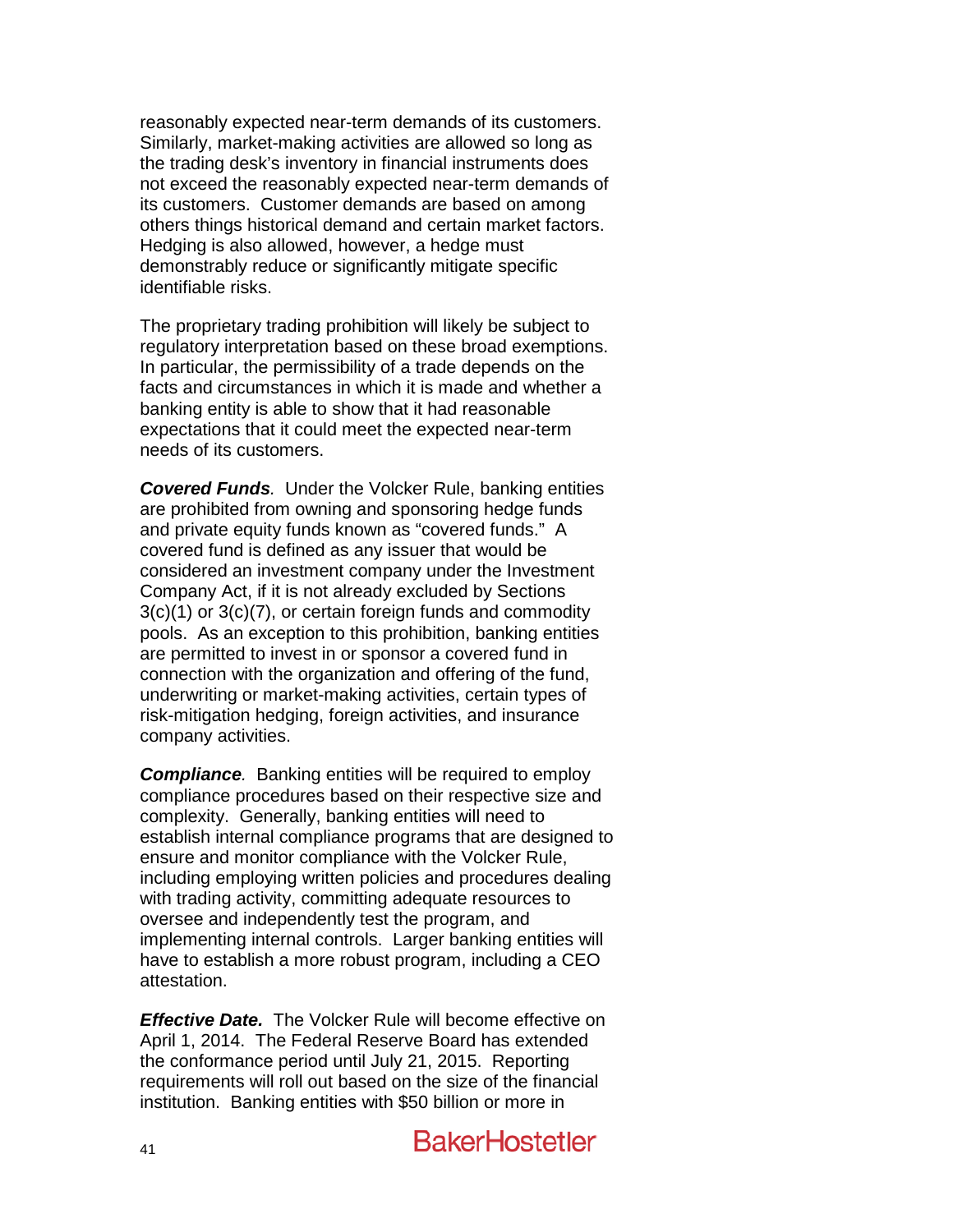consolidated trading assets and liabilities will be required to report quantitative measurements by June 30, 2014. Banking entitles with between \$25–50 billion in consolidated trading assets and liabilities become subject to report on April 30, 2016. Finally, financial entitles with between \$10- 25 billion in consolidated trading assets and liabilities become subject to these requirements on December 31, 2016. Community banks with \$10 billion or less in consolidated trading assets and liabilities will not have any compliance obligations.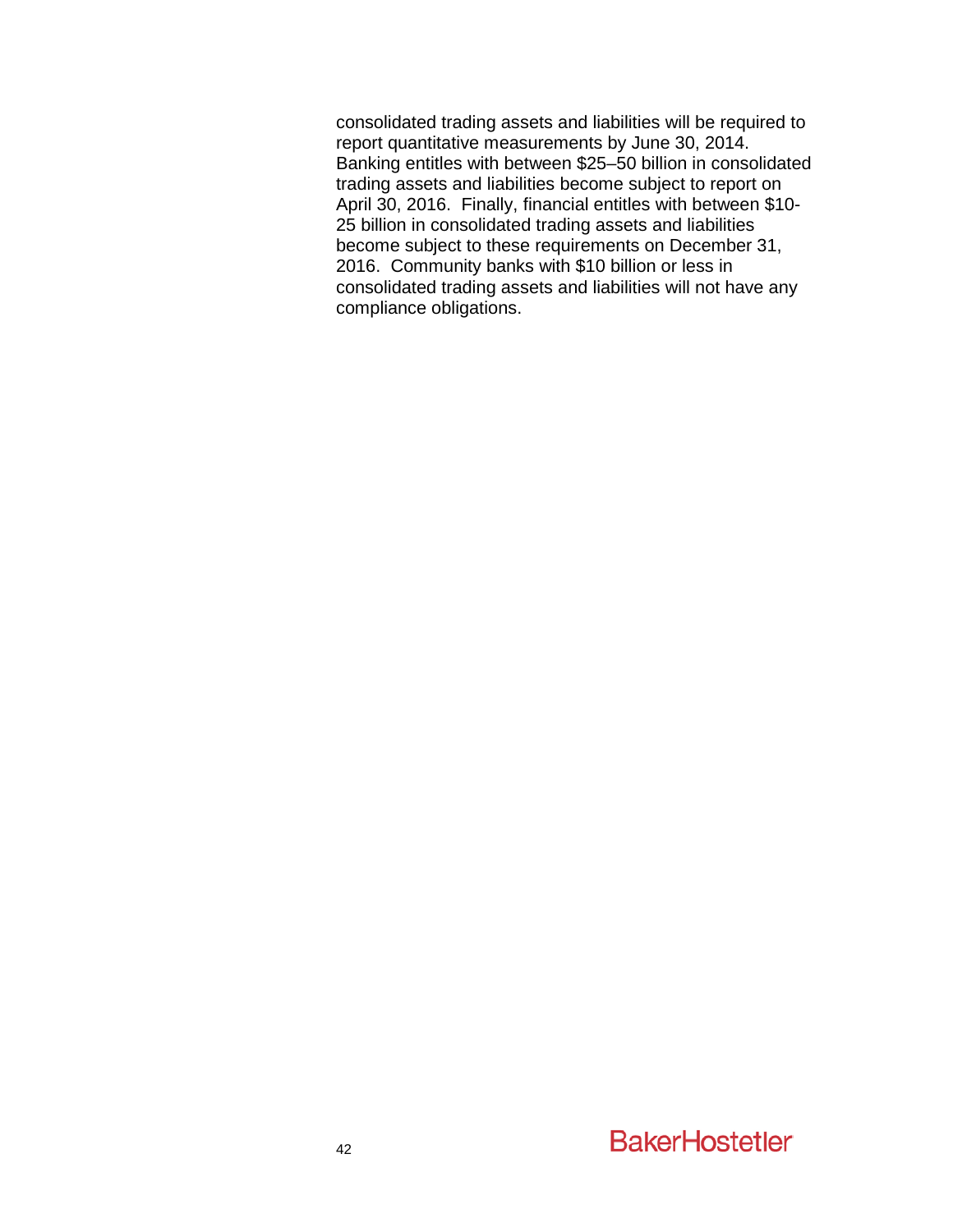

# VIII. SEC Cooperation Program

The last half of 2013 witnessed the ongoing development and implementation of the SEC's Cooperation Program. During this time, the SEC credited companies and individuals for their cooperation in many cases, including the following:

- A declination to bring an enforcement action against First Solar Inc. in connection with alleged Regulation FD violations by its former head of investor relations ("First Solar Declination");
- A Report of Investigation pursuant to Section 21(a) of the Securities Exchange Act of 1934 in connection with Eurex Deutschland allegedly offering and selling futures without complying with applicable federal securities registration requirements ("Eurex 21(a) Report");
- A DPA with Scott Jonathan Herckis for aiding and abetting the misappropriation of hedge fund assets ("Herckis DPA"); and
- A settled civil case against Archer Daniels Midland Company for failing to prevent illicit payments made by foreign subsidiaries to Ukrainian government officials in violation of the Foreign Corrupt Practices Act ("ADM Settlement").

These cases offer significant insight into the framework in which the SEC analyzes and rewards cooperation, including how Chair Mary Jo White's new policy with respect to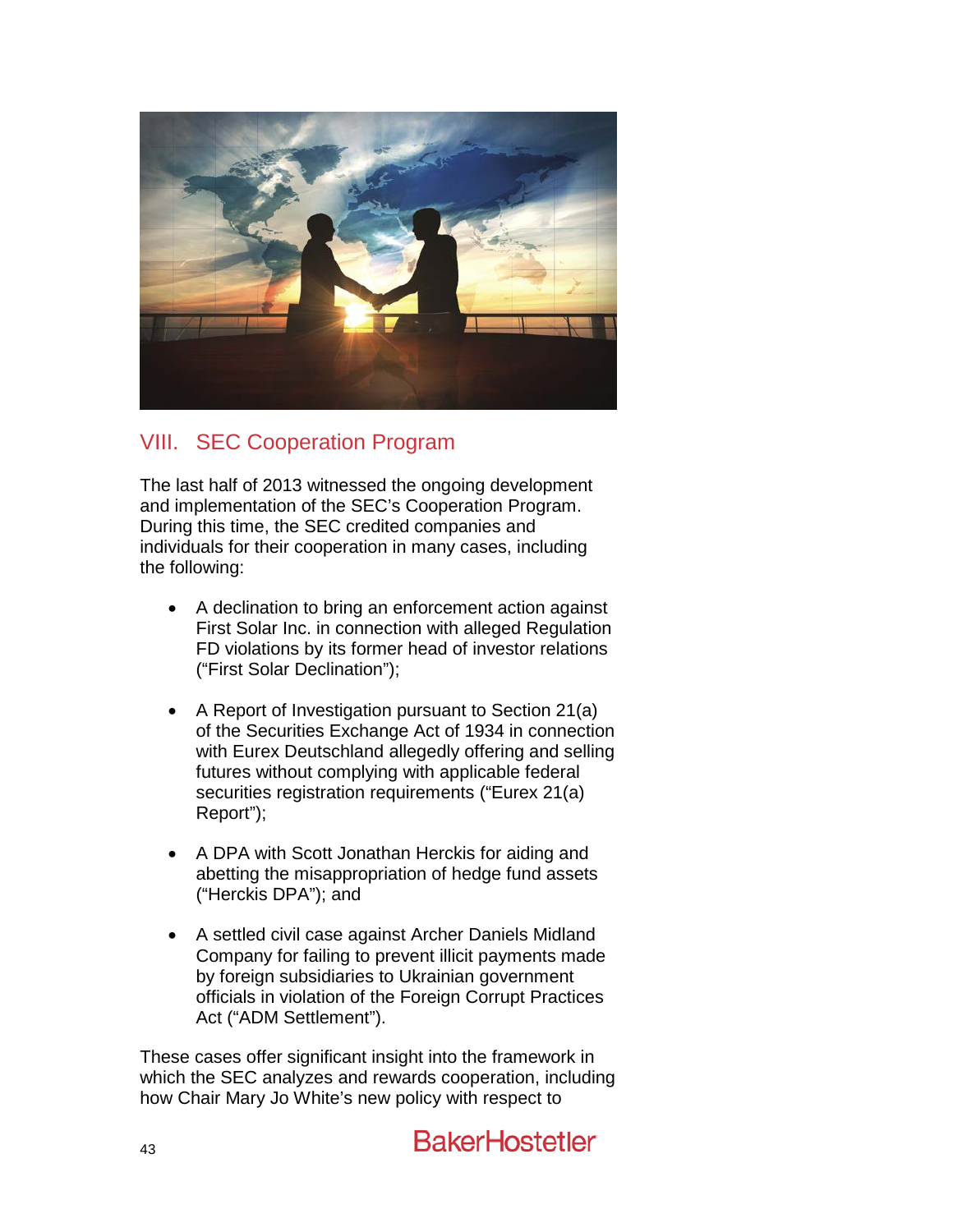seeking admissions under certain circumstances $70$  (as discussed in [our previous Executive Alert\)](http://www.bakerlaw.com/alerts/the-falcone-settlement-a-harbinger-of-things-to-come-9-3-2013/) affects the SEC's continued implementation of its Cooperation Program. Also, while many companies and individuals appear to receive a reduction in civil penalties as a reward for cooperating with the SEC, $^{71}$  $^{71}$  $^{71}$  these cases show that cooperation under certain facts and circumstances may also help companies or individuals avoid enforcement actions altogether.

# **First Solar Declination[72](#page-44-1)**

In September 2013, the SEC announced the settlement of charges against First Solar's former head of investor relations for alleged Regulation FD violations relating to selective disclosure of material non-public information relating to First Solar. In connection with the settlement, the SEC also announced that it declined to pursue an enforcement action against First Solar "due to the company's extraordinary cooperation with the investigation among several other factors."

In particular, the SEC noted that, prior to the alleged selective disclosure, "First Solar cultivated an environment of compliance through the use of a disclosure committee that focused on compliance with Regulation FD." The SEC

<span id="page-44-2"></span>[http://www.sec.gov/litigation/admin/2013/34-70694.pdf;](http://www.sec.gov/litigation/admin/2013/34-70694.pdf) *In the Matter of ABN AMRO Bank, N.V.*, Exchange Act Rel. No. 70086, Order Instituting Administrative and Cease-and-Desist Proceedings Pursuant to Section 8A of the Securities Act of 1933, Sections 15(b) and 21C of the Securities Exchange Act of 1934, and Sections 203(e) and 203(k) of the Investment Advisers Act of 1940, Making Findings, and Imposing Remedial Sanctions and a Cease-and-Desist Order (July 31, 2013) (consent order without admitting or denying the findings therein imposing, among other things, disgorgement of \$2,943,408, prejudgment interest of \$604,000, and a civil penalty of \$2,000,000)[, http://www.sec.gov/litigation/admin/2013/33-](http://www.sec.gov/litigation/admin/2013/33-9437.pdf) [9437.pdf.](http://www.sec.gov/litigation/admin/2013/33-9437.pdf)

 $70$  Speech, Deploying the Full Enforcement Arsenal, Delivered by SEC Chair Mary Jo White before the Council of Institutional Investors (Sept. 26, 2013), [http://www.sec.gov/News/Speech/Detail/Speech/1370539841202#.UomizRb](http://www.sec.gov/News/Speech/Detail/Speech/1370539841202#.UomizRb9E9U) [9E9U.](http://www.sec.gov/News/Speech/Detail/Speech/1370539841202#.UomizRb9E9U)

<span id="page-44-0"></span><sup>71</sup> *See, e.g.*, *In the Matter of Knight Capital Americas LLC,* Exchange Act Rel. No. 70694, Order Instituting Administrative and Cease-and-Desist Proceedings, Pursuant to Sections 15(b) and 21C of the Securities Exchange Act of 1934, Making Findings, and Imposing Remedial Sanctions and a Cease-And-Desist Order (Oct. 16, 2013) (consent order without admitting or denying the findings therein imposing, among other things, a civil penalty of \$12,000,000 where alleged Regulation SHO violations caused an approximate \$460,000,000 loss),

<span id="page-44-1"></span> $72$  Release, U.S. Securities and Exchange Commission, SEC Charges Former Vice President of Investor Relations With Violating Fair Disclosure Rules, Rel. No. 2013-174 (Sept. 6, 2013), [http://www.sec.gov/News/PressRelease/Detail/PressRelease/1370539799034.](http://www.sec.gov/News/PressRelease/Detail/PressRelease/1370539799034)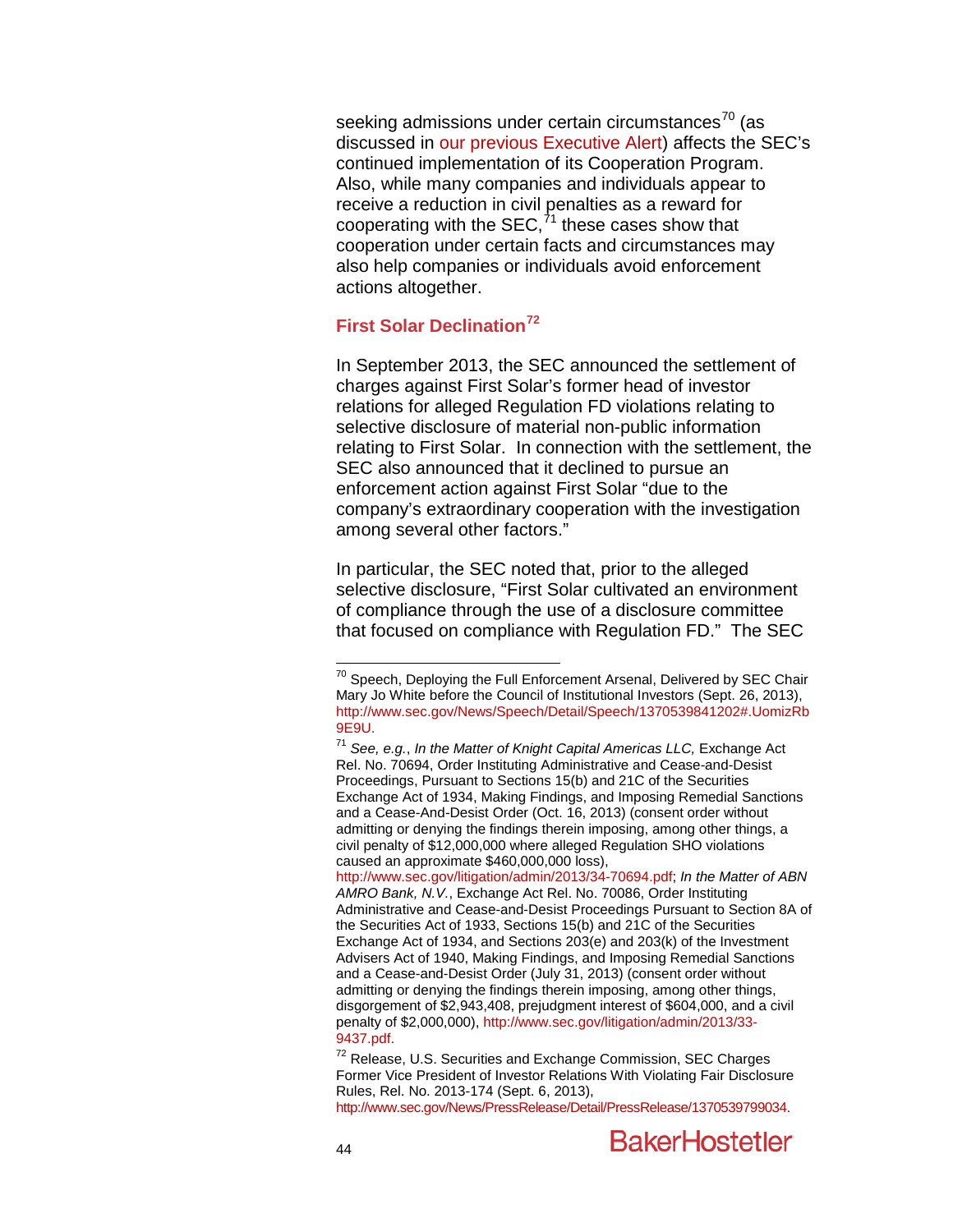also noted that First Solar "quickly self-reported the misconduct" and "undertook remedial measures to address the improper conduct" by "promptly issu[ing] a press release the next morning before the market opened" and "conduct[ing] additional Regulation FD training for employees responsible for public disclosure."

In this respect, First Solar satisfied all the cooperation factors listed in the SEC's Enforcement Manual by self-policing, self-reporting, remediating, and cooperating.<sup>[73](#page-44-2)</sup> And like the Morgan Stanley declination announced in April 2012,<sup>[74](#page-45-0)</sup> the First Solar declination exhibits how a company's actions taken before the company becomes aware of misconduct (in particular, a reasonably tailored compliance program) may help it avoid an enforcement action.

# **Eurex 21(a) Report[75](#page-45-1)**

In August 2013, the SEC for the first time since implementing the Cooperation Program provided cooperation credit in the form of a 21(a) report, which surprisingly is not listed as a cooperation tool in the SEC's Enforcement Manual.<sup>[76](#page-45-2)</sup>

According to the 21(a) Report (to which Eurex consented without admitting or denying its contents), Eurex is a foreign derivatives exchange that offered and sold futures to U.S. customers on what was initially a broad-based index not subject to the registration requirements of the federal securities laws. Because Eurex did not have any policies and procedures at the time to monitor compliance with this exemption, it failed to discover for a period of approximately 18 months that the index had become a narrow-based security index without a valid exemption from the securities laws in violation of Sections 5 and 6(h)(1) of the Exchange Act.

 <sup>73</sup> *SEC Enforcement Manual* at 121-22 (Oct. 4, 2013) (hereinafter *Enforcement Manual*),

<span id="page-45-0"></span> $174$  $174$  Release, U.S. Securities and Exchange Commission, SEC Charges Former Morgan Stanley Executive with FCPA Violations and Investment Adviser Fraud, Rel. No. 2012-78 (Apr. 25, 2012),<br>http://www.sec.gov/News/PressRelease/Detail/PressRelease/1365171488702.

<span id="page-45-1"></span><sup>&</sup>lt;sup>75</sup> Release, U.S. Securities and Exchange Commission, Report of Investigation Pursuant to Section 21(a) of the Securities Exchange Act of 1934: Eurex Deutschland, Rel. No. 70148 (Aug. 8, 2013), [http://www.sec.gov/litigation/investreport/34-70148.pdf.](http://www.sec.gov/litigation/investreport/34-70148.pdf) [76](http://www.sec.gov/litigation/investreport/34-70148.pdf) *Enforcement Manual* at 122.

<span id="page-45-3"></span><span id="page-45-2"></span>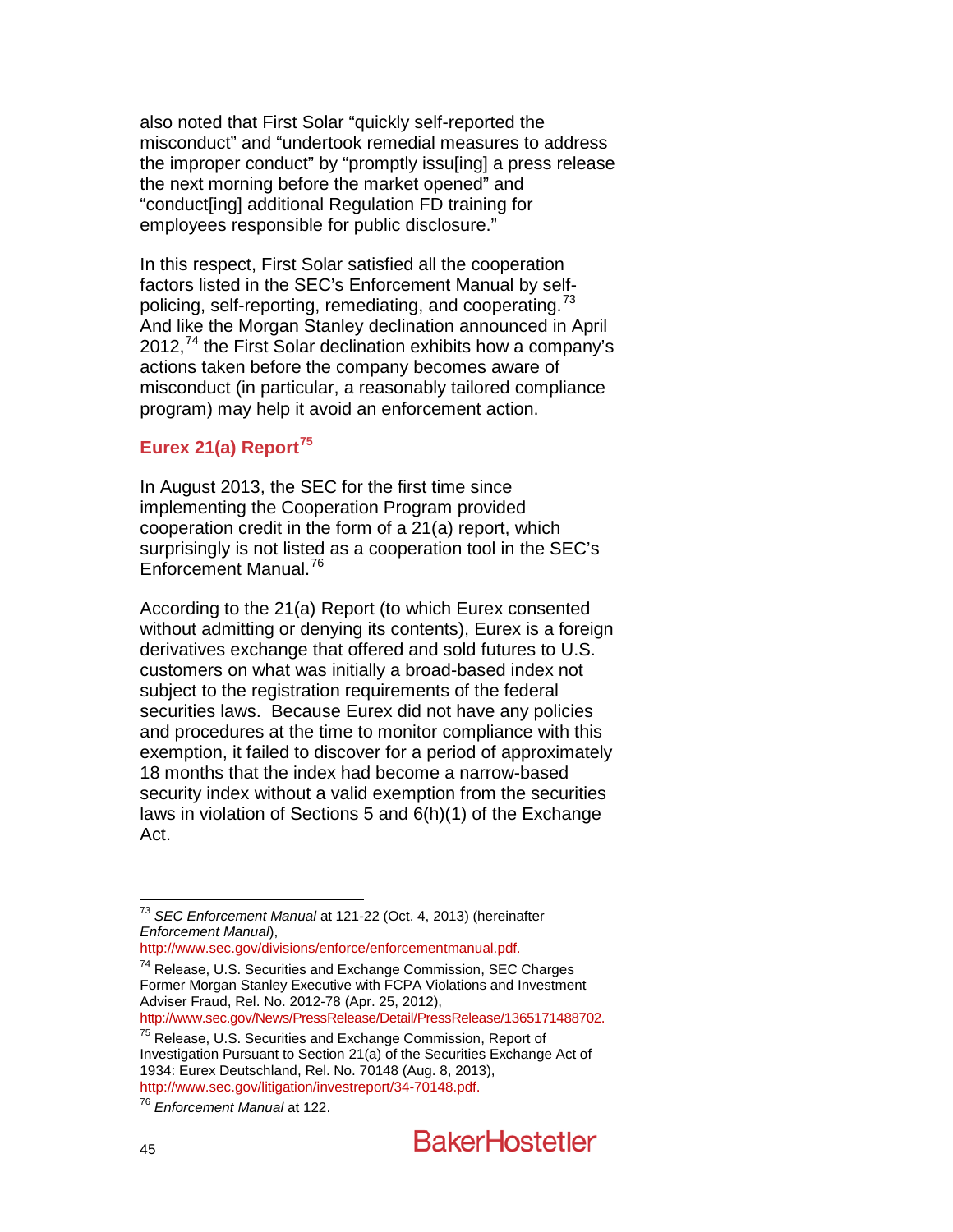Instead of pursuing an enforcement action against Eurex, the SEC decided to issue the 21(a) Report to "caution exchanges and investment professionals to monitor the composition of indices used in offering financial instruments to determine if they are security futures products and ensure they are complying with the federal securities laws." In particular, the SEC opted not to pursue an enforcement action against Eurex because it provided the SEC with "substantial and timely cooperation" (including self-reporting the findings of its review and voluntarily providing updates and documents) and undertook "prompt remediation efforts" (including implementing "comprehensive policies and procedures that now require monthly, and in some instances daily, compliance monitoring of indices on which it offers futures contracts in the U.S."). The Eurex 21(a) Report also noted that "[i]mmediately on discovering the issue, Eurex ceased offering and selling the security futures on the Index in the United States and sent a notice informing Eurex members of the change in status of the futures on the Index."

In this respect, Eurex's cooperation was substantial because it satisfied three of the four cooperation factors listed in the SEC's Enforcement Manual by self-reporting, remediating, and cooperating. The Eurex 21(a) Report is significant because it shows the SEC's continued willingness to forego an enforcement action where a company substantially cooperated and undertook appropriate remedial measures. However, its application to future cases may be limited based on the fact that the SEC may have viewed it as a "message" case to clarify certain risks that the financial industry had previously overlooked.

# <span id="page-46-0"></span>**Herckis DPA[77](#page-45-3)**

In November 2013, the SEC entered into its first-ever DPA with an individual—a former hedge fund administrator who aided and abetted the misappropriation of fund assets.

According to the DPA, from December 2010 to September 2012, Herckis transferred money from the hedge fund to its manager whenever the manager instructed, even though the fund was prohibited from making loans to the manager and commingling fund assets with assets from any other source. These transfers resulted in a negative balance in

 $77$  Deferred Prosecution Agreement between Scott Jonathan Herckis and the U.S. Securities and Exchange Commission (Nov. 8, 2013), [http://www.sec.gov/news/press/2013/2013-241-dpa.pdf.](http://www.sec.gov/news/press/2013/2013-241-dpa.pdf)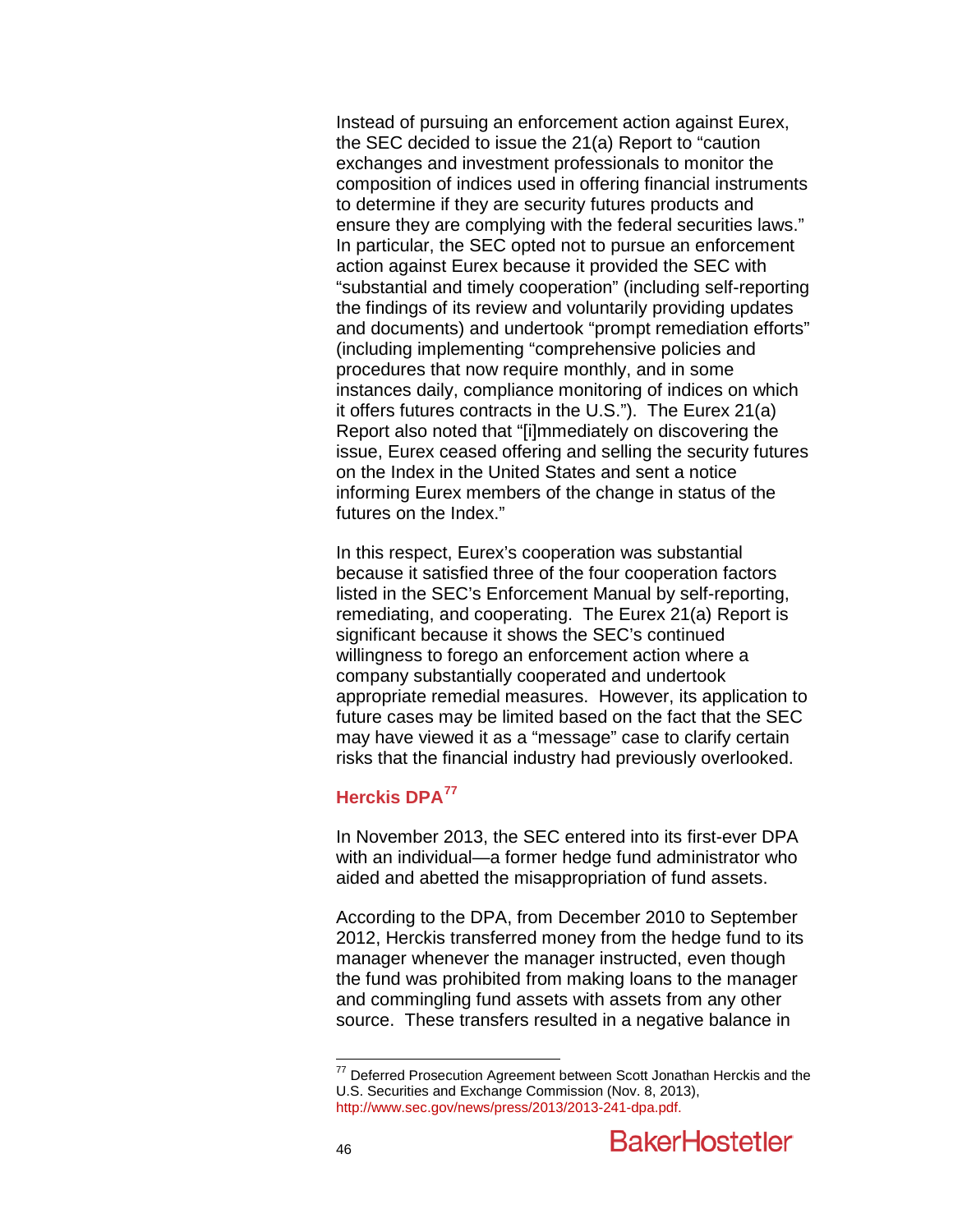the fund's capital account and the misappropriation of approximately \$1.5 million from the fund. Herckis also materially overstated the monthly account statements he provided to investors and the rate of return information he provided to potential investors.

In September 2012, Herckis resigned as fund administrator, contacted government authorities and voluntarily provided immediate and complete cooperation in the resulting SEC investigation, including producing voluminous documents and helping the SEC understand how the manager perpetrated the fraud. As a result of Herckis's cooperation, the SEC was able to file an emergency action to freeze approximately \$6 million in assets, which subject to court approval, will be distributed to the fund's investors.

The Herckis DPA includes all the customary provisions described in the SEC's Enforcement Manual.<sup>78</sup> Prior to it, the SEC had entered into two DPAs with entities—one with Tenaris S.A. for books and records violations of the FCPA<sup>[79](#page-47-0)</sup> and the other with the Amish Helping Fund for material misrepresentations in its offering materials.<sup>80</sup>

These three DPAs are similar in many respects. In particular, like the Tenaris and AHF DPAs, Herckis was required to, among other things; (i) admit certain facts of wrongdoing; (ii) cooperate with the SEC; and (iii) refrain from violating the federal and state securities laws and

<span id="page-47-2"></span> <sup>78</sup> *Enforcement Manual* at 127-28 ("A deferred prosecution agreement is a written agreement between the Commission and a potential cooperating individual or company in which the Commission agrees to forego an enforcement action against the individual or company if the individual or company agrees to, among other things: 1) cooperate truthfully and fully in the Commission's investigation and related enforcement actions; 2) enter into a long-term tolling agreement; 3) comply with express prohibitions and/or undertakings during a period of deferred prosecution; and 4) under certain circumstances, agree either to admit or not to contest underlying facts that the Commission could assert to establish a violation of the federal securities laws. If the agreement is violated during the period of deferred prosecution, the staff may recommend an enforcement action to the Commission against the individual or company without limitation for the original misconduct as well as any additional misconduct. Furthermore, if the Commission authorizes the enforcement action, the staff may use any factual admissions made by the cooperating individual or company to file a motion for summary judgment, while maintaining the ability to bring an enforcement action for any additional misconduct at a later date.").

<span id="page-47-0"></span> $79$  Deferred Prosecution Agreement between Tenaris S.A. and the U.S. Securities and Exchange Commission (May 17, 2011),<br>http://www.sec.gov/news/press/2011/2011-112-dpa.pdf.

<span id="page-47-1"></span> $80$  Deferred Prosecution Agreement between the Amish Helping Fund and the U.S. Securities and Exchange Commission (July 17, 2012), [http://www.sec.gov/news/press/2012/2012-138-dpa.pdf.](http://www.sec.gov/news/press/2012/2012-138-dpa.pdf)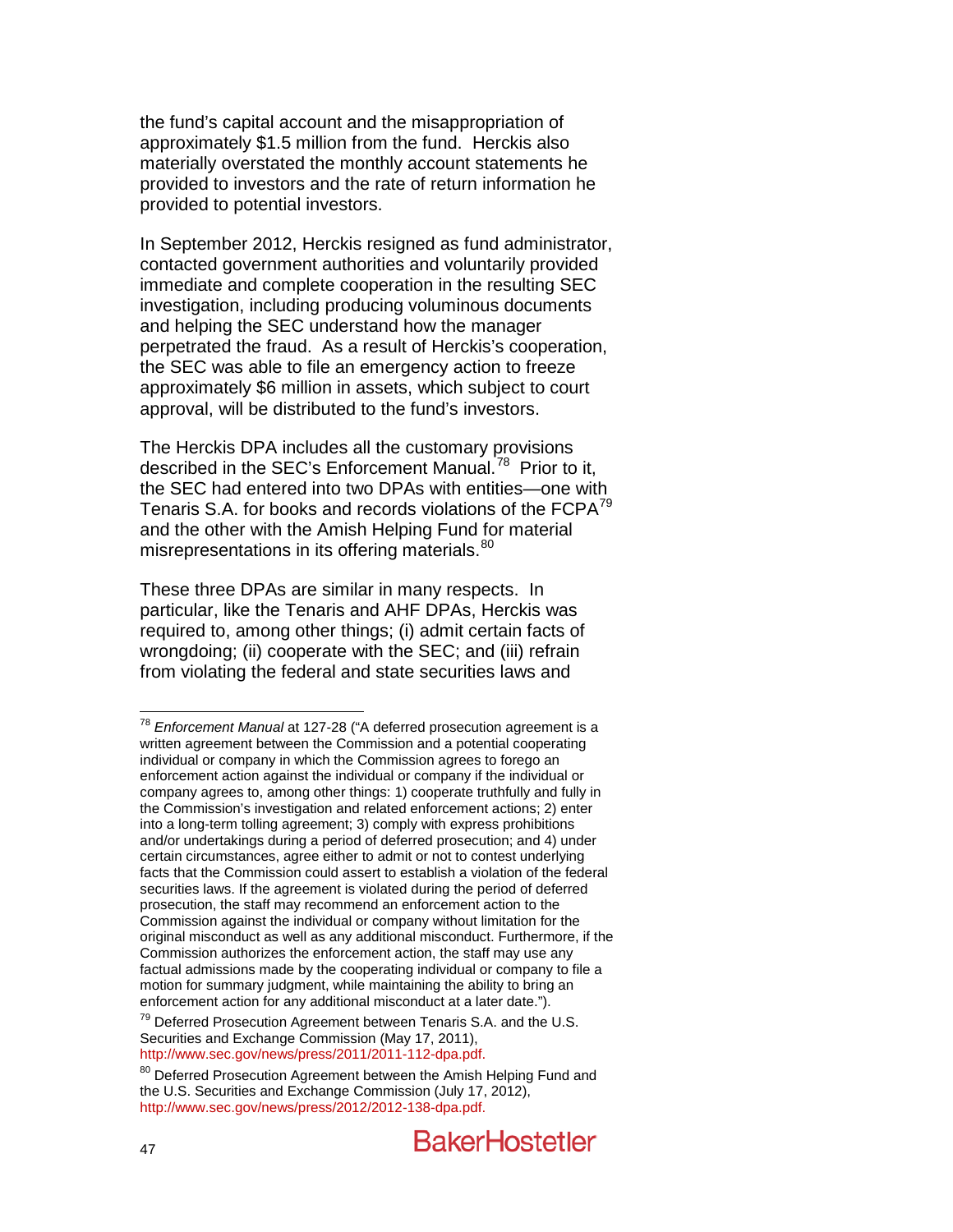making any statements inconsistent with the DPA. Herckis also was not required to pay a civil penalty.

Despite these similarities, the Herckis DPA is different from the Tenaris and AHF DPAs in two material respects. First, the Herckis DPA has a maximum term of five years.<sup>[81](#page-47-2)</sup> whereas the Tenaris and AHF DPAs have two-year terms. Second, the Herckis DPA bars him from associating with nearly all securities industry participants, whereas the Tenaris and AHF DPAs do not include any such bar or similar prohibition. This last difference is particularly significant because the bar effectively forces Herckis out of the securities industry for five years, whereas Tenaris and AHF are allowed to continue each of their businesses pursuant to certain restrictions and undertakings.

In announcing the Herckis DPA, the SEC's Associate Director of Enforcement Scott W. Friestad recognized that "most useful cooperators [like Herckis] often aren't innocent bystanders" and that the DPA balances the competing interests of "rewarding proactive cooperation" and "hold[ing] Herckis accountable for his misconduct."[82](#page-48-0)

The Herckis DPA is indeed a significant development because it seems to illustrate how Chair White's new policy of seeking admissions under certain circumstances affects the implementation of the SEC's Cooperation Program. In particular, the terms of other recent settlements with individual cooperators<sup>[83](#page-48-1)</sup> suggest that, if the settlement occurred prior to this new policy, it likely would have been pursuant to a consent order or judgment with no admission

[http://www.sec.gov/litigation/litreleases/2012/lr22527.htm;](http://www.sec.gov/litigation/litreleases/2012/lr22527.htm) Release, U.S. Securities and Exchange Commission, *SEC Charges Three in North Carolina With Insider Trading*, Rel. No. 2012, 193 (Sept. 20, 2012), [http://www.sec.gov/News/PressRelease/Detail/PressRelease/136517148486](http://www.sec.gov/News/PressRelease/Detail/PressRelease/1365171484866#.Uomm0Bb9E9U) [6#.Uomm0Bb9E9U.](http://www.sec.gov/News/PressRelease/Detail/PressRelease/1365171484866#.Uomm0Bb9E9U)



 <sup>81</sup> *Enforcement Manual* at 129 ("The term of a deferred prosecution agreement should not exceed five years. In determining the appropriate term, the staff should consider whether there is sufficient time to ensure that the undertakings in the agreement are fully implemented and the related prohibitions have adequately reduced the likelihood of future securities law violations.").

<span id="page-48-0"></span> $82$  Release, U.S. Securities and Exchange Commission, SEC Announces First Deferred Prosecution Agreement With Individual, Rel. No. 2013-241 (Nov. 12, 2013),

[http://www.sec.gov/News/PressRelease/Detail/PressRelease/1370540345373.](http://www.sec.gov/News/PressRelease/Detail/PressRelease/1370540345373)

<span id="page-48-2"></span><span id="page-48-1"></span><sup>&</sup>lt;sup>83</sup> Release, U.S. Securities and Exchange Commission, SEC Charges Husband and Wife in Florida with Defrauding Seniors Investing in Purported Charity, Rel. No. 2013-19 (Feb. 4, 2013),

[http://www.sec.gov/News/PressRelease/Detail/PressRelease/136517151271](http://www.sec.gov/News/PressRelease/Detail/PressRelease/1365171512714#.Uomk2Bb9E9V) [4#.Uomk2Bb9E9V;](http://www.sec.gov/News/PressRelease/Detail/PressRelease/1365171512714#.Uomk2Bb9E9V) Release, U.S. Securities and Exchange Commission, *SEC v. Aamer Abdullah*, Rel. No. 22527 (Nov. 9, 2012),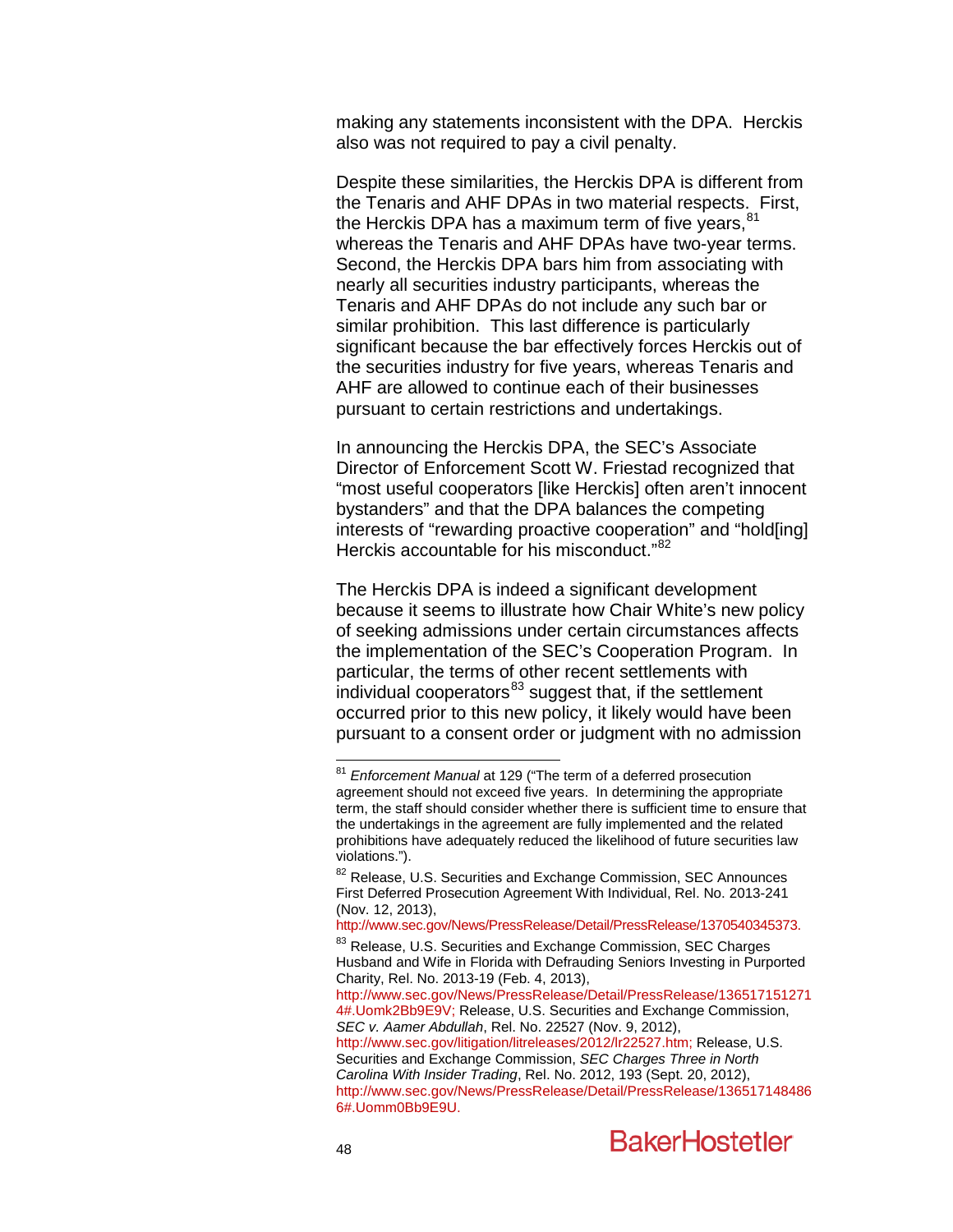of wrongdoing. Given this development, the Herckis DPA may foreshadow a change going forward in SEC settlements with individual cooperators, including gatekeepers and fiduciaries like Herckis who blew the whistle with unclean hands.<sup>[84](#page-48-2)</sup>

# **ADM Settlement[85](#page-49-0)**

In December 2013, the SEC announced the filing of a settled civil action against ADM for violating the books and records and internal controls provisions of the FCPA by failing to prevent certain of its foreign subsidiaries from bribing Ukrainian government officials through intermediaries to make approximately \$33 million in illegal profits through illicit tax refunds from approximately 2002 to 2008. These payments were concealed by improperly recording them as insurance premiums and other purported business expenses.

In reaching the settlement, the SEC noted that it took into account "ADM's cooperation and significant remedial measures, including self-reporting the matter, implementing a comprehensive new compliance program throughout its operations, and terminating employees involved in the misconduct." According to the complaint, ADM also "immediately retained outside counsel to conduct an internal investigation", "voluntarily conducted a world-wide risk assessment and corresponding global internal investigation, made numerous presentations to the Department of Justice and the Securities and Exchange Commission, made current and former employees available for interviews, produced documents without subpoena, and implemented early and extensive remedial measures."

Based on its cooperation, ADM apparently avoided a civil penalty. Instead, the SEC only sought a final judgment ordering ADM to pay disgorgement of \$33,342,012 and prejudgment interest of \$3,125,354, to be permanently enjoined from violating the books and records and internal

 <sup>84</sup> *Enforcement Manual* at 128 ("An admission or an agreement not to context the relevant facts underlying the alleged offenses generally is appropriate and should be carefully considered for the following: licensed individuals, such as attorneys and accountants; regulated individuals, such as registered brokers or dealers; fiduciaries for other individuals or entities regarding financial matters; officers and directors of public companies; and individuals or companies with a prior history of violating the securities laws.")

<span id="page-49-0"></span><sup>&</sup>lt;sup>85</sup> Release, U.S. Securities and Exchange Commission, SEC Charges Archer-Daniels-Midland Company With FCPA Violations, Rel. No. 2013-271 (Dec. 20, 2013),

[http://www.sec.gov/News/PressRelease/Detail/PressRelease/1370540535139.](http://www.sec.gov/News/PressRelease/Detail/PressRelease/1370540535139)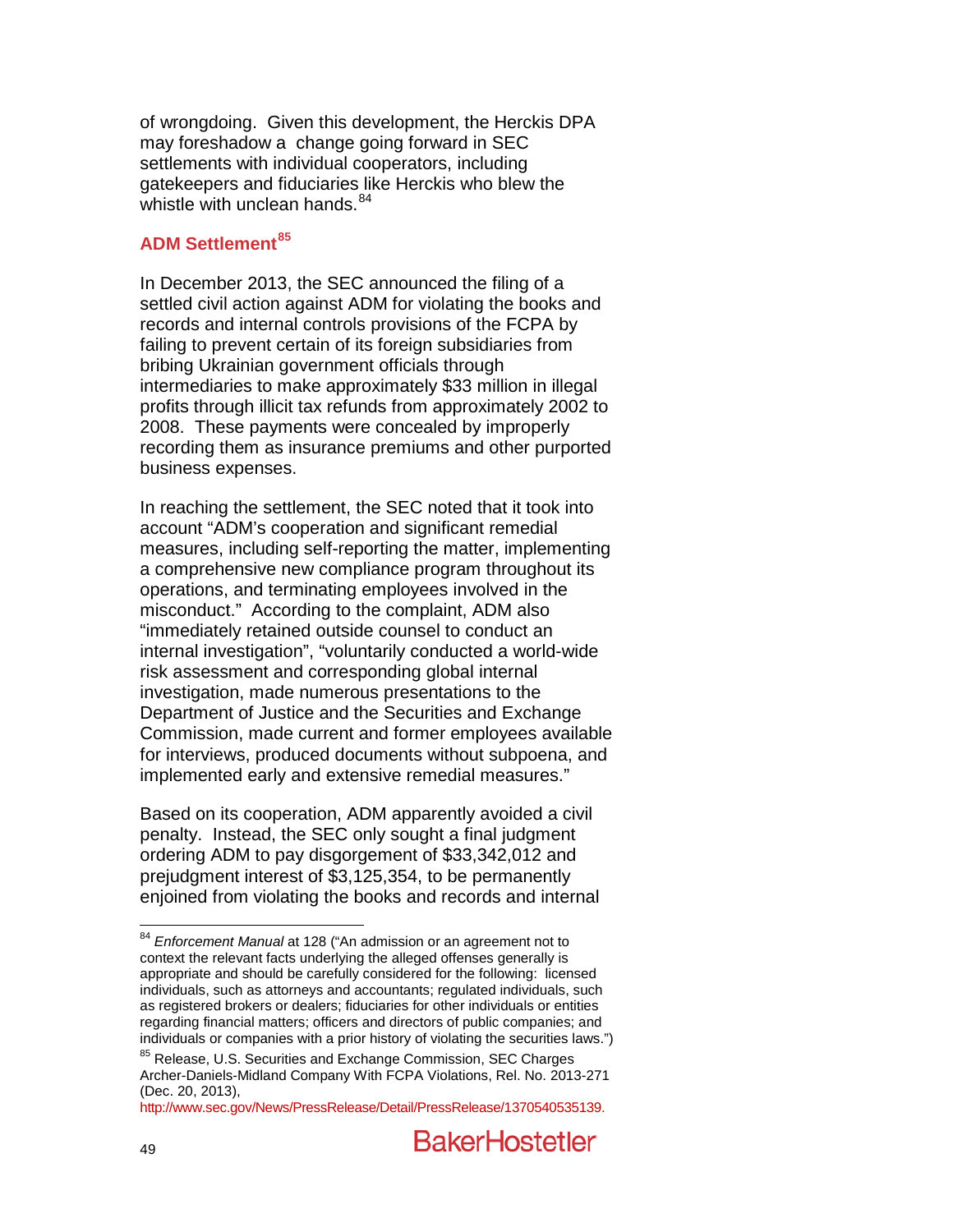controls provisions of the FCPA and to report on its FCPA compliance efforts for a three-year period.

Unlike the Ralph Lauren Corporation non-prosecution agreement (discussed in our [Mid-Year Report\)](http://www.bakerlaw.com/files/Uploads/Documents/News/Alerts/Sec%20Lit/2013SecuritiesLitigationMidYearUpdate.pdf), <sup>[86](#page-49-0)</sup> it appeared that ADM was unable to avoid an enforcement action because the scope of its FCPA violations (in terms of the time period in which they occurred, the amount of money involved and the extent of the company operations involved) far exceeded the scope of Ralph Lauren's FCPA violations. Also unlike the Ralph Lauren NPA (in which Ralph Lauren neither admitted nor denied liability for the factual allegations therein), ADM's settlement does not contain a no-admit, no-deny provision (the absence of which is consistent with ADM's contemporaneous NPA with the DOJ in which ADM admitted that it failed to have adequate internal controls to prevent bribery in Ukraine).

<sup>&</sup>lt;sup>86</sup> Release, U.S. Securities and Exchange Commission, SEC Announces Non-Prosecution Agreement With Ralph Lauren Corporation Involving FCPA Misconduct, Rel. No. 2013-65 (Apr. 22, 2013), [http://www.sec.gov/News/PressRelease/Detail/PressRelease/1365171514780.](http://www.sec.gov/News/PressRelease/Detail/PressRelease/1365171514780)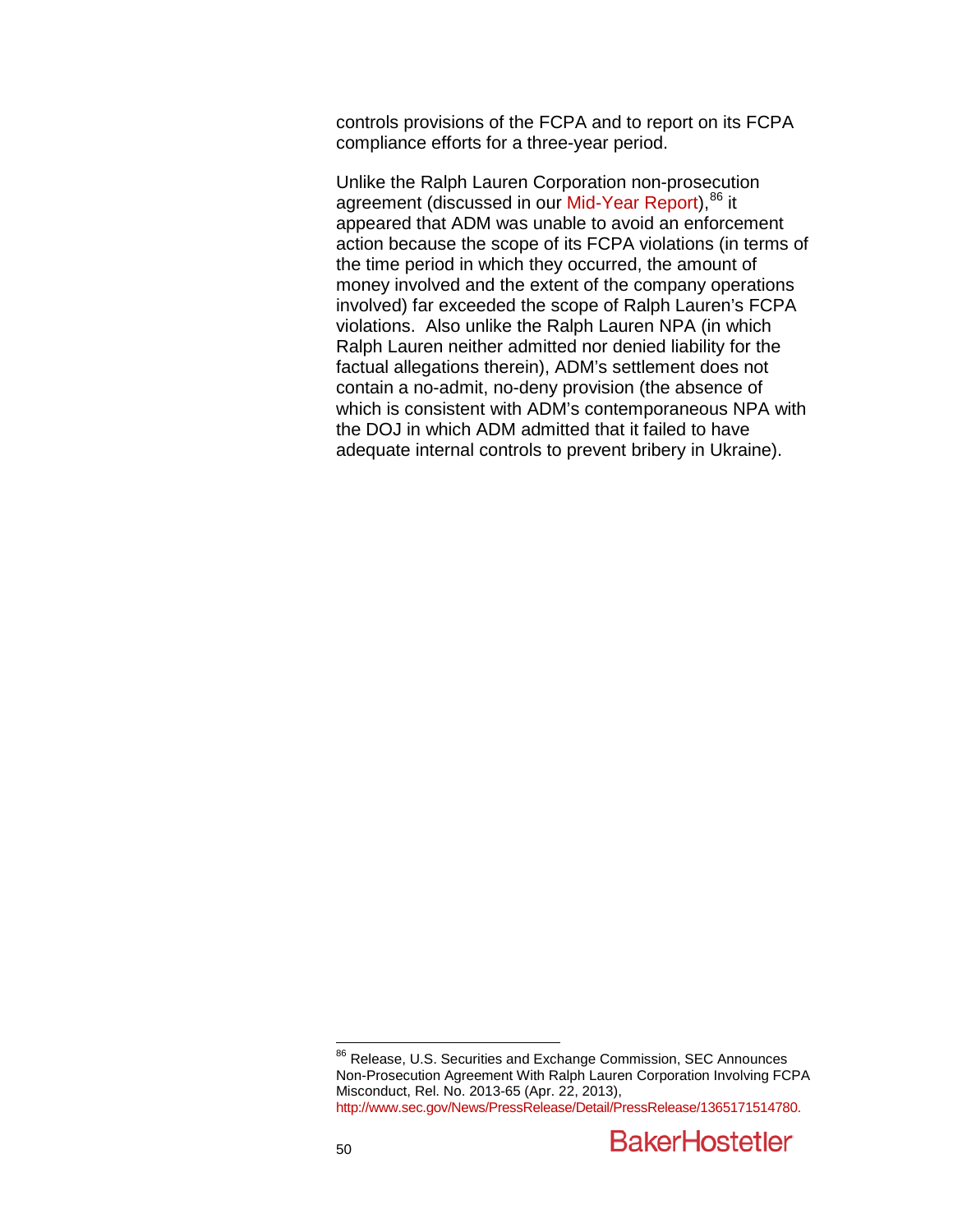# VIII**.** BakerHostetler Securities Litigation and Regulatory Enforcement Contacts

| <b>National Contact</b><br>Marc D. Powers | 212.589.4216 | mpowers@bakerlaw.com    |
|-------------------------------------------|--------------|-------------------------|
| Chicago<br>William K. Kane                | 312.416.6211 | wkane@bakerlaw.com      |
| Cincinnati<br>Ted T. Martin               | 513.929.3416 | tmartin@bakerlaw.com    |
| Cleveland<br>Edmund W. Searby             | 216.861.7689 | esearby@bakerlaw.com    |
| Columbus<br>Thomas L. Long                | 614.462.2626 | tlong@bakerlaw.com      |
| Costa Mesa<br>George Mooradian            | 714.966.8800 | gmooradian@bakerlaw.com |
| Denver<br>Richard B. Levin                | 303.764.4010 | rlevin@bakerlaw.com     |
| Houston<br>Paul S. Francis                | 713.646.1334 | pfrancis@bakerlaw.com   |
| Los Angeles<br>Michael R. Matthias        | 310.442.8802 | mmatthias@bakerlaw.com  |
| New York<br>Mark A. Kornfeld              | 212.589.4652 | mkornfeld@bakerlaw.com  |
| Andrew W. Reich                           | 212.589.4222 | areich@bakerlaw.com     |
| Jimmy Fokas                               | 212.589.4272 | ifokas@bakerlaw.com     |
| John W. Moscow                            | 212.589.4636 | jmoscow@bakerlaw.com    |
| Orlando                                   |              |                         |
| Jerry R. Linscott                         | 407.649.4024 | jlinscott@bakerlaw.com  |
| Washington, DC                            |              |                         |
| Michael G. Oxley                          | 202.861.1663 | moxley@bakerlaw.com     |
| Jonathan R. Barr                          | 202.861.1534 | jbarr@bakerlaw.com      |